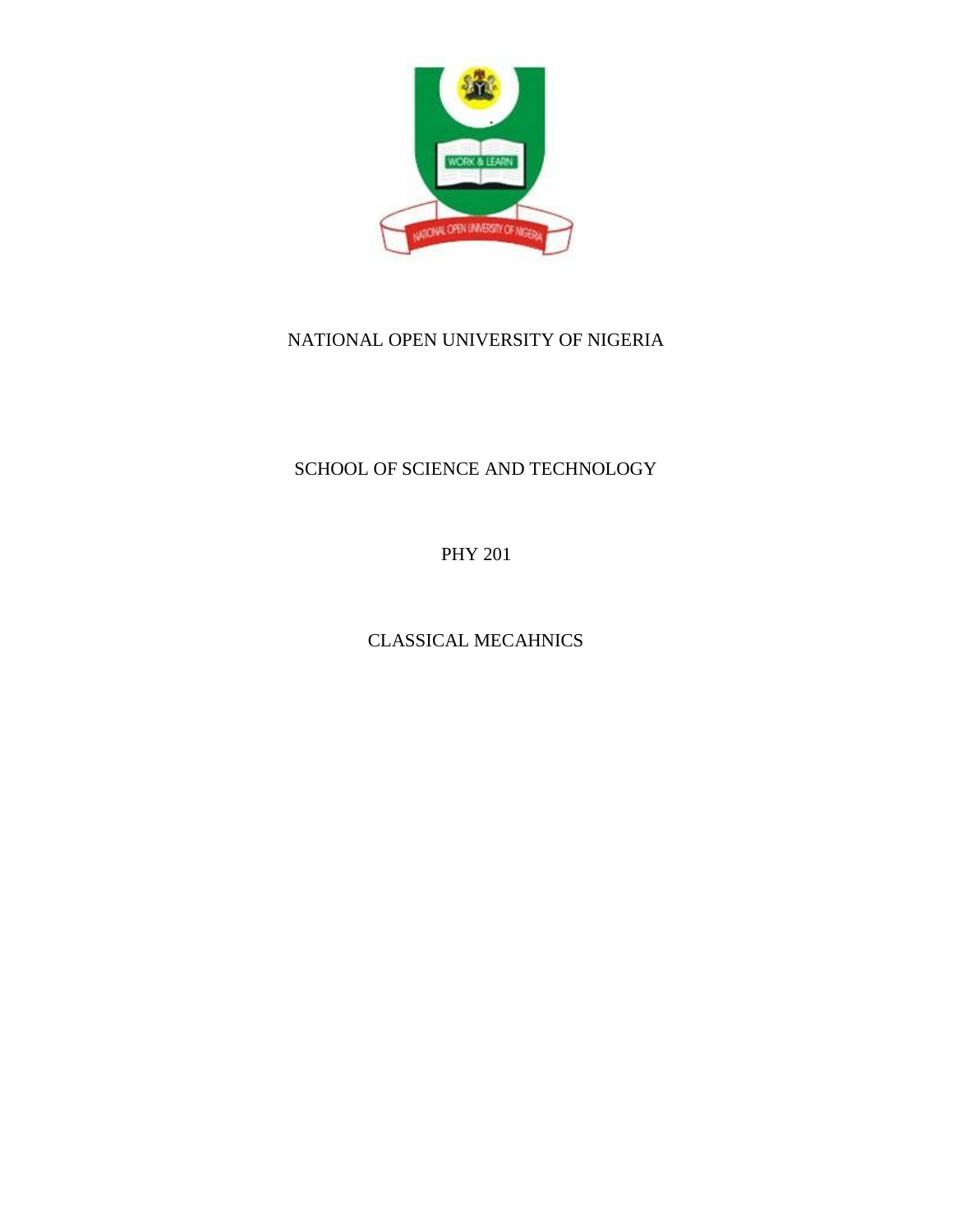

# SCHOOL OF SCIENCE AND TECHNOLOGY

# PHY 201

# CLASSICAL MECAHNICS

Course Code: PHY201

Credit Value: 2

Private Study Time: 2-3 hours per unit

Course Title: Classical Mechanics I

Course Writer: Dr. M. O. Aku Department of Physics, Bayero University, **Kano Kano** Nigeria

Course Editor: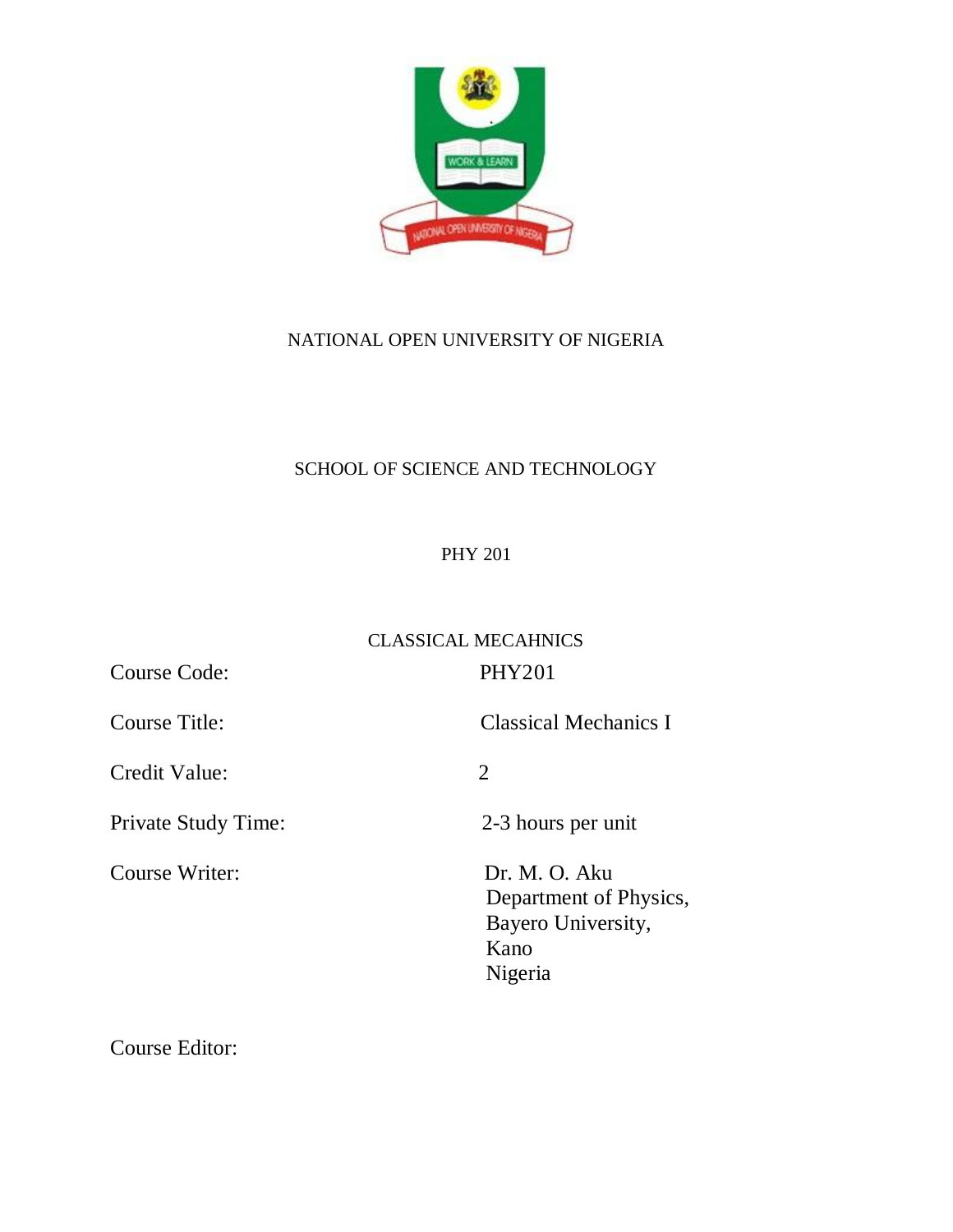

# SCHOOL OF SCIENCE AND TECHNOLOGY

PHY 201

# CLASSICAL MECAHNICS

Programme Leader:

Course Coordinator: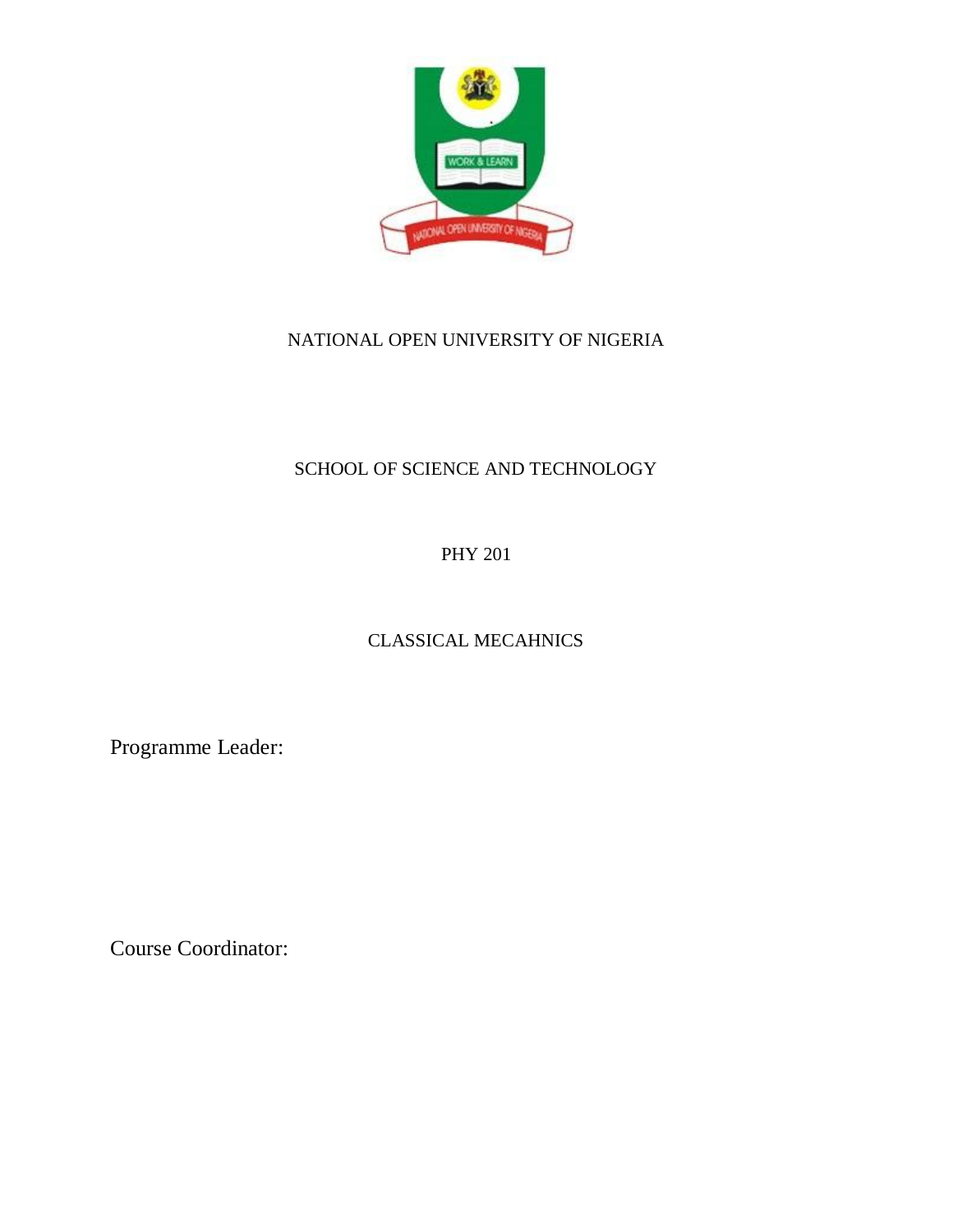

# SCHOOL OF SCIENCE AND TECHNOLOGY

PHY 201

CLASSICAL MECAHNICS

NATIONAL OPEN UNIVERSITY OF NIGERIA**PHY 201 Classical Mechanics I Course Material** 

PHY 201 Classical Mechanics I Course Material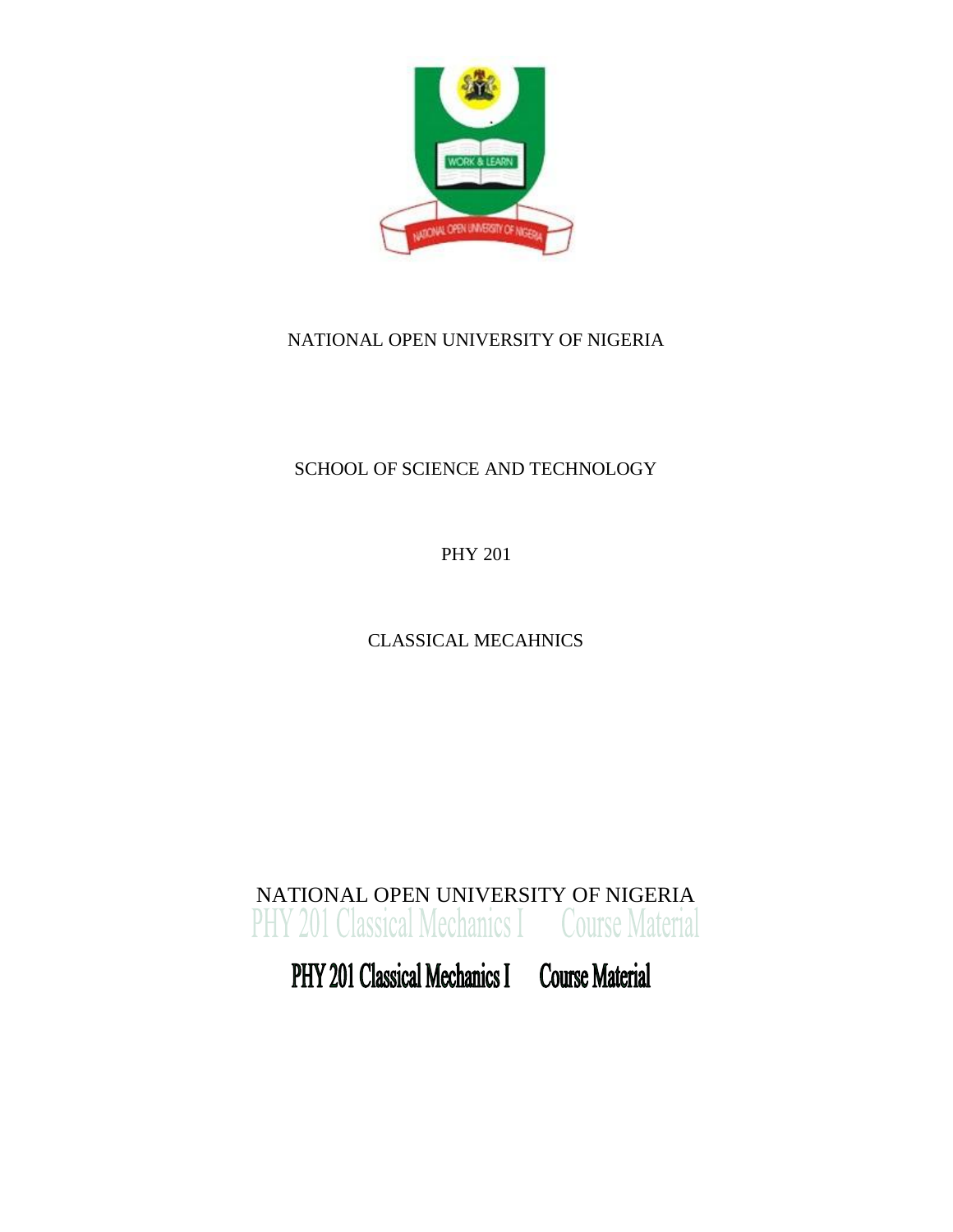# **CONTENTS**

| <b>MODULE 1</b> |                                                                                                |  |
|-----------------|------------------------------------------------------------------------------------------------|--|
|                 |                                                                                                |  |
|                 |                                                                                                |  |
|                 |                                                                                                |  |
|                 |                                                                                                |  |
|                 |                                                                                                |  |
|                 |                                                                                                |  |
|                 |                                                                                                |  |
|                 |                                                                                                |  |
|                 |                                                                                                |  |
|                 |                                                                                                |  |
|                 |                                                                                                |  |
|                 |                                                                                                |  |
|                 |                                                                                                |  |
|                 |                                                                                                |  |
|                 |                                                                                                |  |
|                 |                                                                                                |  |
|                 |                                                                                                |  |
|                 |                                                                                                |  |
|                 |                                                                                                |  |
|                 |                                                                                                |  |
|                 |                                                                                                |  |
|                 |                                                                                                |  |
|                 |                                                                                                |  |
|                 |                                                                                                |  |
|                 |                                                                                                |  |
|                 |                                                                                                |  |
|                 |                                                                                                |  |
|                 |                                                                                                |  |
|                 |                                                                                                |  |
|                 |                                                                                                |  |
|                 |                                                                                                |  |
|                 |                                                                                                |  |
|                 |                                                                                                |  |
|                 |                                                                                                |  |
|                 |                                                                                                |  |
|                 |                                                                                                |  |
|                 |                                                                                                |  |
|                 | Unit 4 Energy Conservation in Central - Conservative Force Fields --------------------------13 |  |
|                 |                                                                                                |  |
|                 |                                                                                                |  |
|                 |                                                                                                |  |
|                 |                                                                                                |  |
|                 |                                                                                                |  |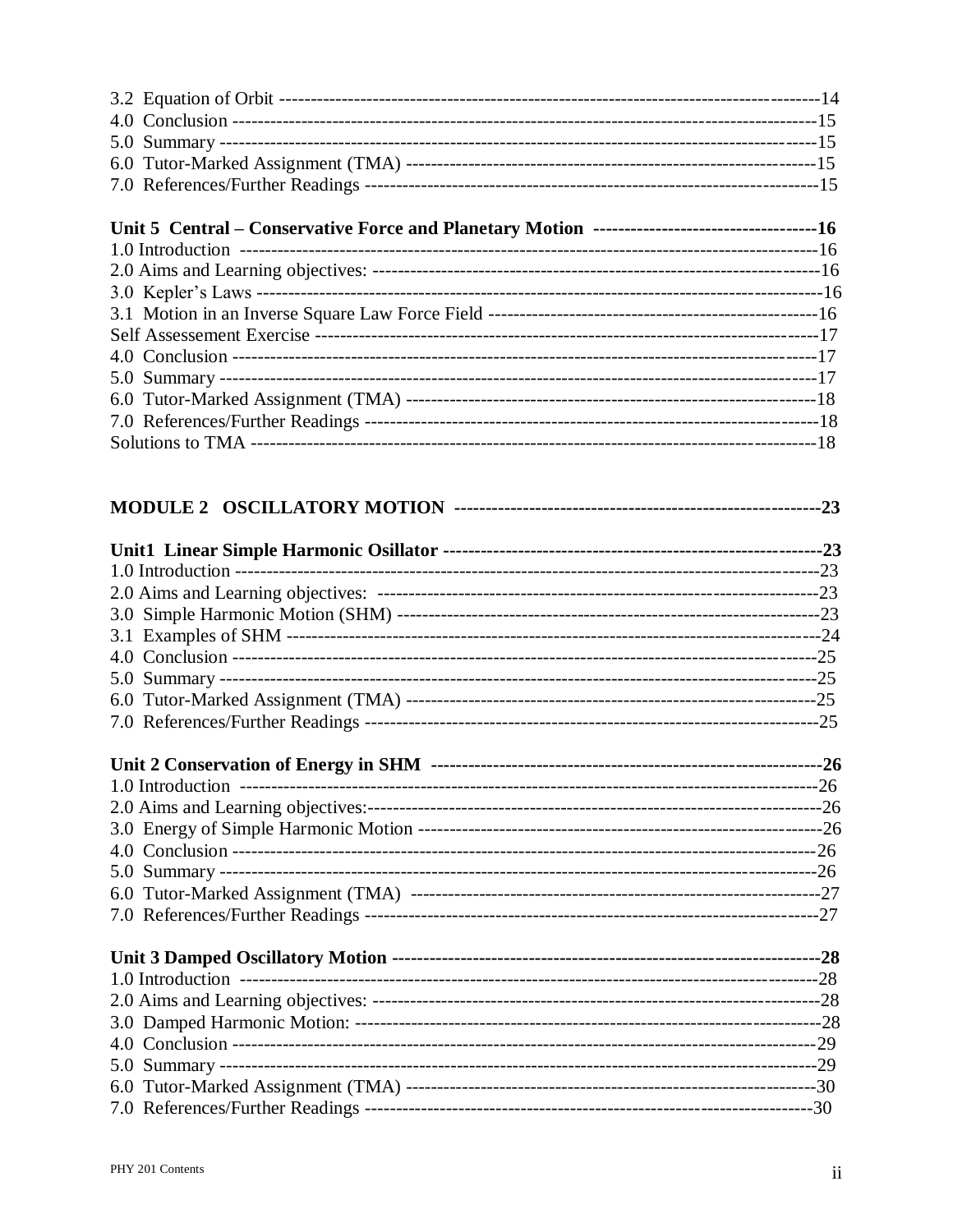| $\mathbf{H} \cdot \mathbf{M} = \mathbf{C}$ , $\mathbf{H} \cdot \mathbf{A} = \mathbf{C}$ , $\mathbf{H} \cdot \mathbf{M} = \mathbf{C}$ | $\mathbf{A}$ |
|--------------------------------------------------------------------------------------------------------------------------------------|--------------|

| 3.0 Normal Frequencies and Normal Mode of Vibration: Two Body Oscillations -----------------33 |  |
|------------------------------------------------------------------------------------------------|--|
|                                                                                                |  |
|                                                                                                |  |
|                                                                                                |  |
|                                                                                                |  |
|                                                                                                |  |
|                                                                                                |  |
|                                                                                                |  |

# MODULE 3 LAGRANGE AND HAMILTONIAN MEACHANICS --------------------------40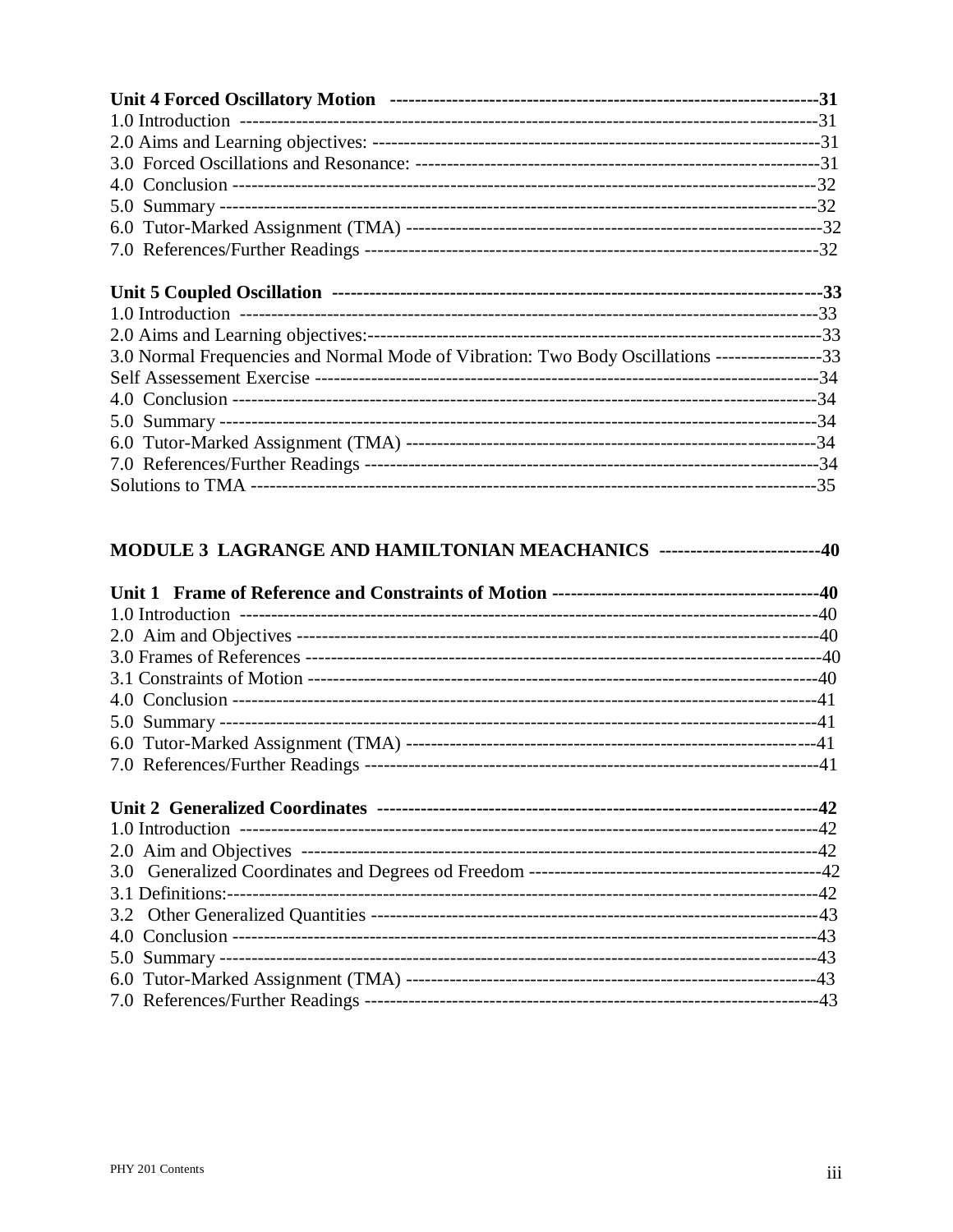| Unit 5 Between Newtonian, Lagrangian and Hamiltonian Mechanics ---------------------49             |  |
|----------------------------------------------------------------------------------------------------|--|
|                                                                                                    |  |
|                                                                                                    |  |
| 3.0 Transformation of Newton's Law from Vector to Scalar Notation ------------------------------49 |  |
| 3.1 Between Newtonian, Lagrangian and Hamiltonian Mechanics --------------------------------49     |  |
|                                                                                                    |  |
|                                                                                                    |  |
|                                                                                                    |  |
|                                                                                                    |  |
|                                                                                                    |  |
|                                                                                                    |  |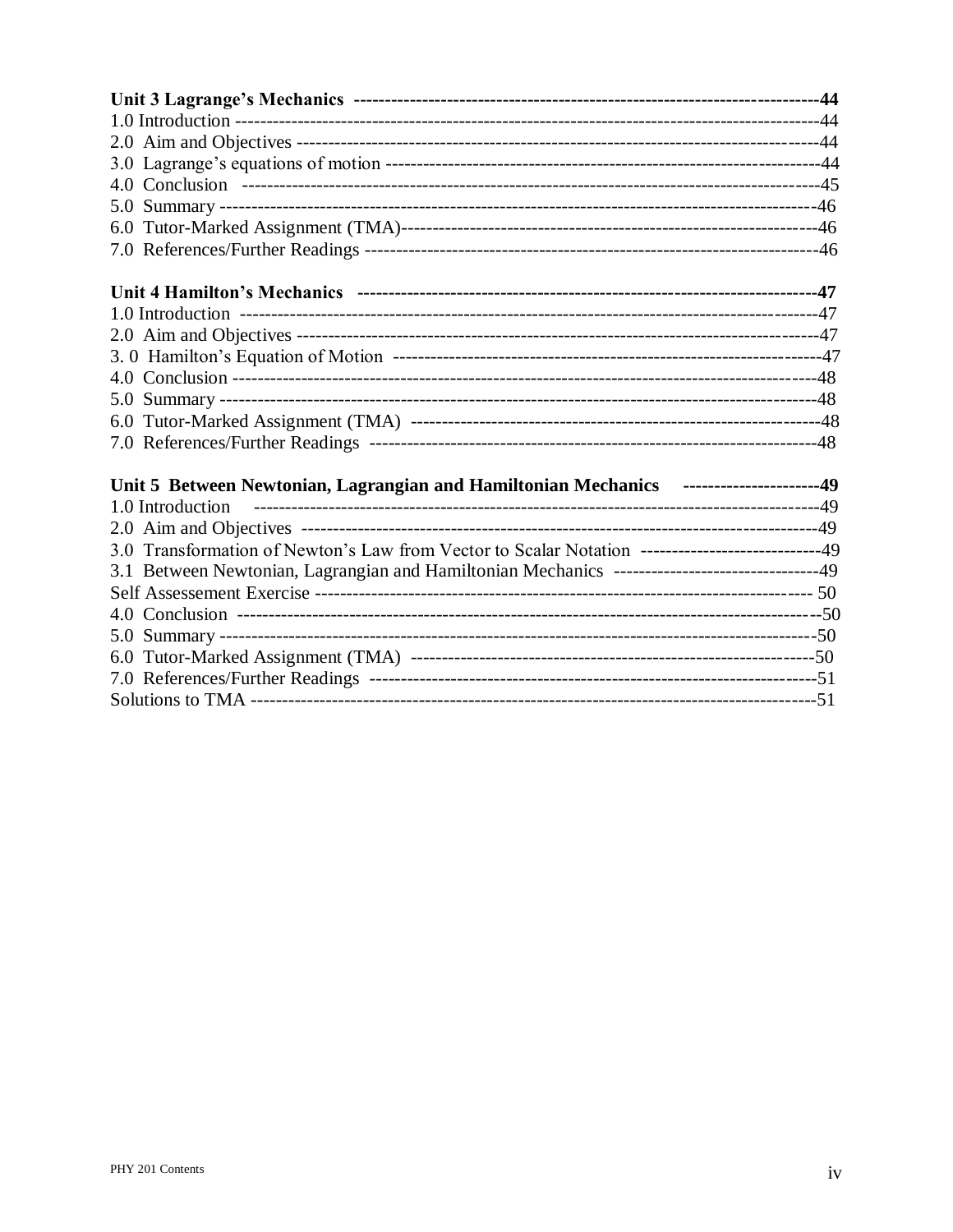## **MODULE 1: MOTION IN CENTRAL FORCE FIELDS**

The primary application of the theory of central-force motion is in astronomy. The motion of bodies which act under influence of a central force is extremely important physical problem which lies in motion of celestial bodies, such as planets, moons, comets, stars, etc. Artificial satellites orbiting the earth are a familiar part of modern technology; but how do they stay in orbit, and what determines the properties of their orbits? In this module we shall discuss problems of bodies that are encounterd in celestial mechanics.

#### **Unit 1 Vector Analysis**

#### **1.0 Introduction**

Physics makes use of equations, formulas, and vectors. A *vector* is a special type of quantity in which there are two components: *magnitude* and *direction.* Vectors are used commonly in physics to represent phenomena such as force, velocity, and acceleration. (Vectors are customarily written in boldface, as opposed to variables, constants, and coefficients, which are usually written in talics). A simple example is the motion of an airplane; to describe this motion completely, we must say not only how fast the plane is moving, but also in what direction. The speed of the airplane combined with its direction of motion together constitute a vector quantity called *velocity*. In contrast, real numbers, also called *scalars,* are one-dimensional (they can be depicted on a line); they have only magnitude. Scalars are satisfactory for representing phenomena or quantities such as temperature, time, and mass.

The discusssion of motion in two or three dimensions is vastly simplified only when concept of vector calculus is introduced. In this unit you will need to refresh your knowledge of vector concepts from elementary mathematics before proceeding.

#### **2.0 Aims and Learning objectives**

By the end of this unit students should be able to manipulate vectors fluently including use of scalar and vector quantities in physics.

#### **3.1 Vector Position**



The point P is in cartesian coordinates and has no direction, such quantity is called *scalar.*

However, *op* is a position vector which defines the position of the point p from the origin.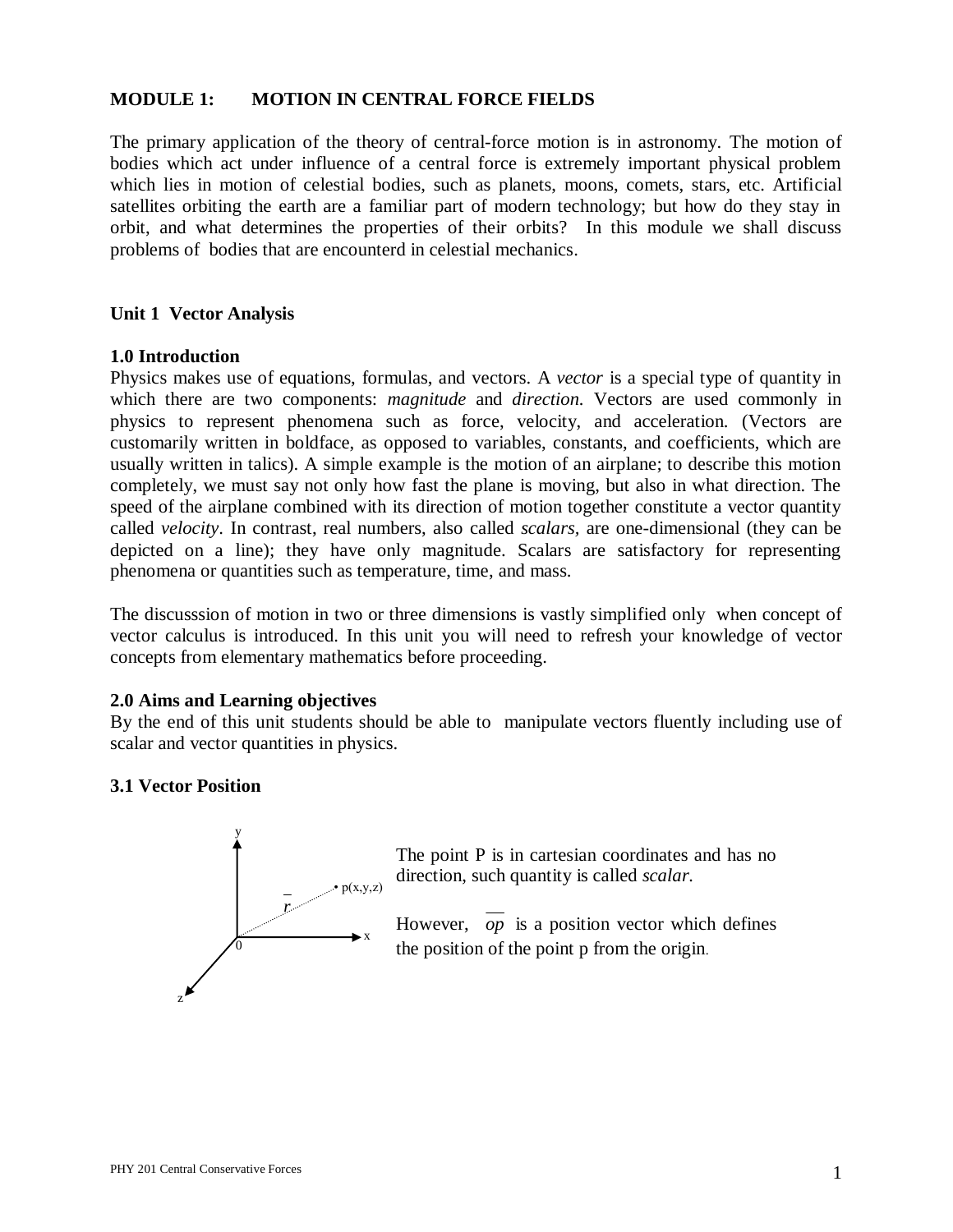$$
\overline{op} = \overline{r}(position \ vector) = f(x, y, z)
$$

$$
= \hat{i} x + \hat{j} y + \hat{k} z
$$

The letters  $\hat{i}$ ,  $\hat{j}$ ,  $\hat{k}$  (could also be written in bold **i**, **j**, **k**) are called 'unit vectors' and

$$
r2 = x2 + y2 + z2
$$
  
unit vector = 
$$
\frac{\overline{r}}{|\overline{r}|}
$$

In general,

When the point p coincides with origin 0,  $r = 0$  (*zero*), this particular vector  $op = 0$  is called '*zero vector'*

#### **3.2 Addition and Subtraction of vectors**

Vectors can be added or subtracted. Consider two vectors  $a$  and  $b$  (could also be denoted using arrows  $\vec{a}$  and  $\vec{b}$  or using the cap  $\hat{a}$  and  $\hat{b}$ )  $a = a_x$  **i** +  $a_y$  **j** +  $a_z$  **k** and  $b = b_x$  **i** +  $b_y$  **j** +  $b_z$  **k**  $a + b = b + a$ 

## **3.3 Multiplying of a vector with another vector**

Consider two vectors a and b,

1. Scalar product (Dot product)

 $\overline{a}$  .  $\overline{b}$  = a b cos $\theta$  (scalar result) If *a* is perpendicular to *b*,  $a \cdot b = 0$ Note:  $\mathbf{i} \cdot \mathbf{i} = \mathbf{j} \cdot \mathbf{j} = \mathbf{k} \cdot \mathbf{k} = 1$  and  $\mathbf{i} \cdot \mathbf{j} = \mathbf{j} \cdot \mathbf{k} = \mathbf{k} \cdot \mathbf{i} = 0$ 

- 2. Cross product
- $a \times b = a b \sin\theta$  (vector result)  $a \times b = -b \times a$ If *a* is parallel *b*,  $a \times b = 0$
- 3. Tripple product

(a) scalar triple product

$$
(\vec{a} \times \vec{b}).\vec{c} = |\vec{a} \times \vec{b}| \vec{c} \cos \phi
$$
  
\n
$$
(\vec{a} \times \vec{b}).\vec{c} = (\vec{b} \times \vec{c}).\vec{a} = (\vec{c} \times \vec{a}).\vec{b}
$$
  
\n(b) vector triple product  
\n
$$
(\vec{a} \times \vec{b}) \times \vec{c} = \vec{b}(\vec{a}.\vec{c}) - \vec{c}(\vec{a}.\vec{b})
$$

## **3.4 Gradient, Divergence and Curl**

Fields are quantities which are function of position in space.

There are two types of fields: *scalar field*, denoted  $\phi(x,y,z)$  or  $\phi(r)$  and *vector* field, denoted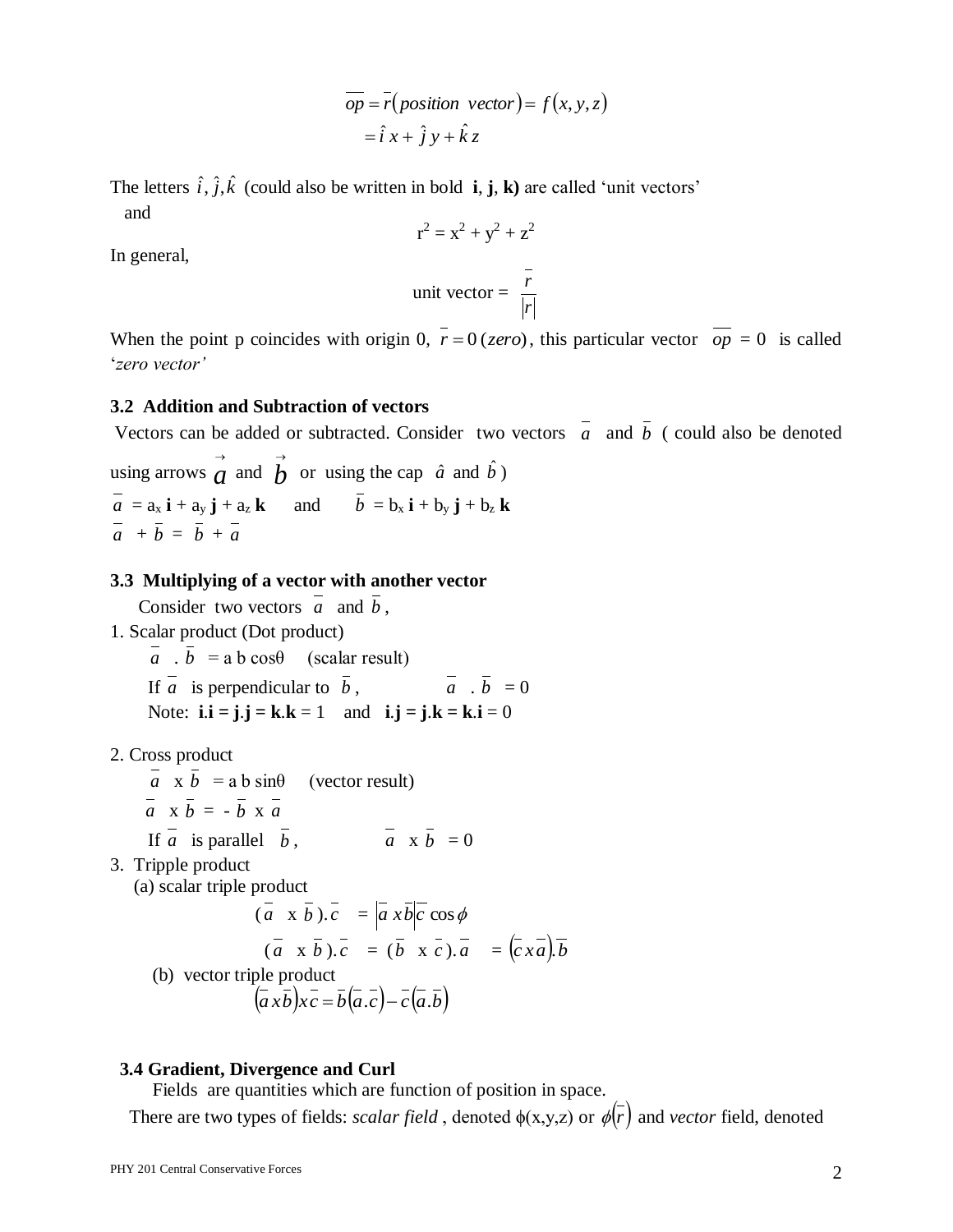*A* (x,y,z) or  $A(r)$ . Both are functions of position in space

Define a symbol

$$
\nabla = del = \hat{i} \frac{\partial}{\partial x} + \hat{j} \frac{\partial}{\partial y} + \hat{k} \frac{\partial}{\partial z}
$$
  
(i) 
$$
\nabla \phi = (del \phi) = grad(\phi) \equiv gradient of the scalar field \phi
$$

$$
= \left( \hat{i} \frac{\partial}{\partial x} + \hat{j} \frac{\partial}{\partial y} + \hat{k} \frac{\partial}{\partial z} \right) \phi
$$

$$
= \hat{i} \frac{\partial \phi}{\partial x} + \hat{j} \frac{\partial \phi}{\partial y} + \hat{k} \frac{\partial \phi}{\partial z} \equiv gradient of a scalar gives a vector
$$

(ii) Divergence of vector 
$$
\overline{A}
$$
 (can also be  $\hat{A}$ ,  $\overrightarrow{A}$  etc.) is  
\n
$$
\nabla \cdot \overline{A} = Div \overline{A}
$$
 (divergence of  $\overline{A}$ )  
\n
$$
= \left( \hat{i} \frac{\partial}{\partial x} + \hat{j} \frac{\partial}{\partial y} + \hat{k} \frac{\partial}{\partial z} \right) \cdot (\hat{i} A_x + \hat{j} A_y + \hat{k} A_z)
$$
\n
$$
= \frac{\partial A_x}{\partial x} + \frac{\partial A_y}{\partial y} + \frac{\partial A_z}{\partial z} \qquad \equiv \text{gives scalar quantity}
$$

(iii) 
$$
\nabla \times \overline{A} = \text{Curl}\overline{A} = \left(\hat{i}\frac{\partial}{\partial x} + \hat{j}\frac{\partial}{\partial y} + \hat{k}\frac{\partial}{\partial z}\right) \times \left(\hat{i}A_x + \hat{j}A_y + \hat{k}A_z\right)
$$

$$
= \begin{vmatrix} \hat{i} & \hat{j} & \hat{k} \\ \frac{\partial}{\partial x} & \frac{\partial}{\partial y} & \frac{\partial}{\partial z} \\ A_x & A_y & A_z \end{vmatrix} \equiv \text{which will give a vector quantity}
$$

#### **Self Assessement Exercise**

- 1. For what values of q are the two vectors  $A = i + j + qk$  and  $B = qi 2j + 2qk$  parallel to each other?
- 2. A particle of mass m is subjected to a force  $F = kx$  where k is a constant. At  $x = 0$  its velocity is  $v_0$ . Show that at  $x = 2$ , its velocity will be *m*  $v = \sqrt{v_0^2 + \frac{4k}{2}}$
- 3. The velocity of a moving particle is given by  $v = a\hat{i} + b t\hat{j} + c t^{-1} \hat{k}$  in which a, b, and c are constants. Find r

## **4.0 Conclusion**

Vectors can be manipulated in the same manner as done with quantities in mathematics; addition, subtraction, multiplication, etc. These techniques are used in a range of unseen mathematically applied problems in physics.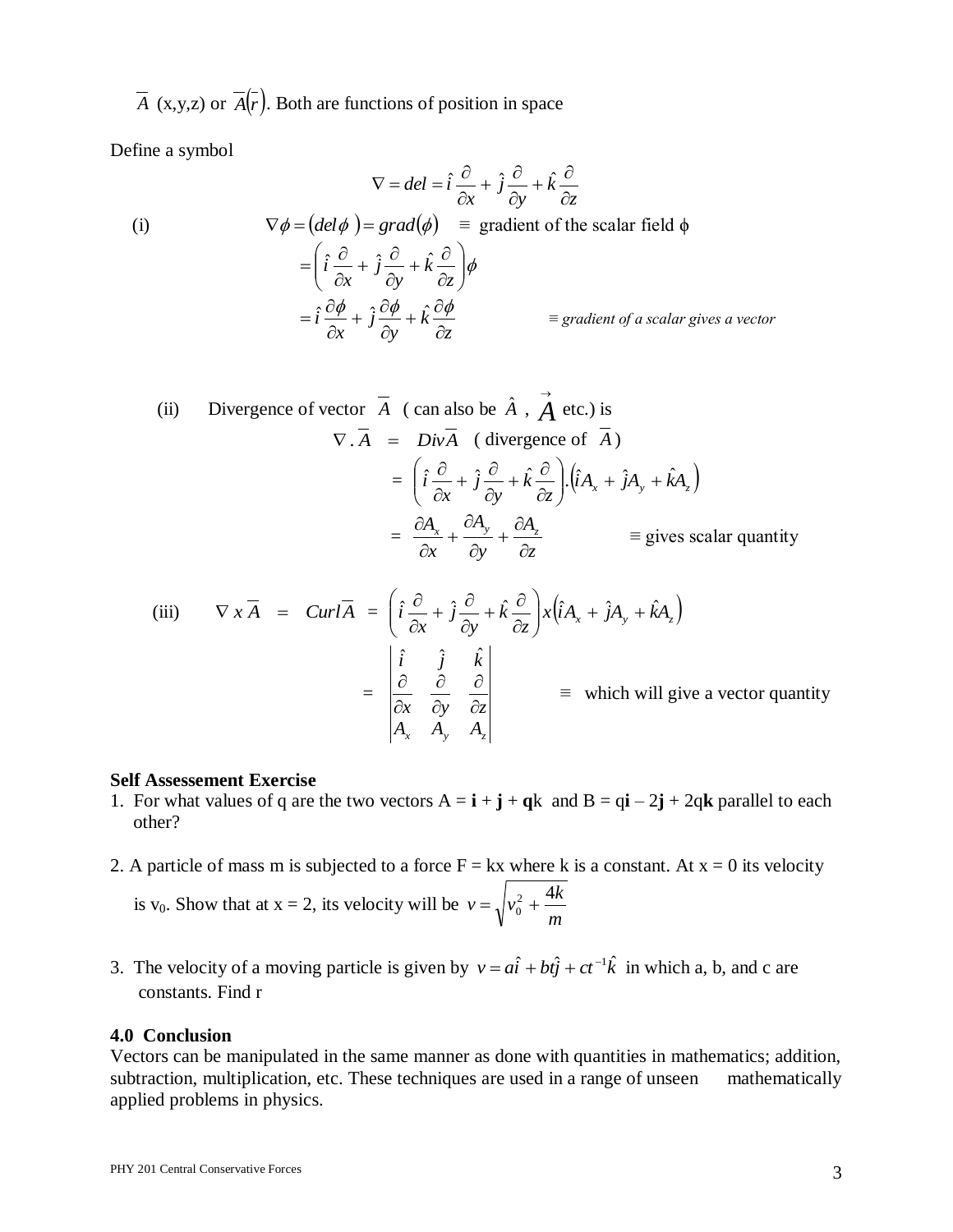## **5.0 Summary**

We treated how to add, subtract and multiply vectors, including taking the dot, divergence and cross product of vectors.

## **6.0 Tutor-Marked Assignment (TMA)** *Question 1.1*

If  $A = 2\hat{i} + 3\hat{j} + 4\hat{k}$  and  $B = 4\hat{i} + \hat{j} + 3\hat{k}$ 

(i) calculate  $A - B$  (ii) calculate A curl B (iii) evaluate A dot B and

(iv) verify that  $(A \cdot B)^2 + (A \times B)^2 = A^2 B^2$ 

## *Question 1.2*

Find the angle between the two vectors  $A = 6\hat{i} + 5\hat{j} + 4\hat{k}$  and  $B = \hat{i} + 2\hat{j} + 3\hat{k}$ 

## **7.0 References/Further Readings**

*Fowles, G. R. and Cassiday, G. L. (1993) Analytical Mechanics, 5th Ed., Saunders College Publishing, New York.*

*Goldstein, H. (1959) Classical Mechanics, Addison-Wesley Publishing Company, Inc. New York.*

*http://www.scienceaid.co.uk/physics/forces.html (Sept. 2009)*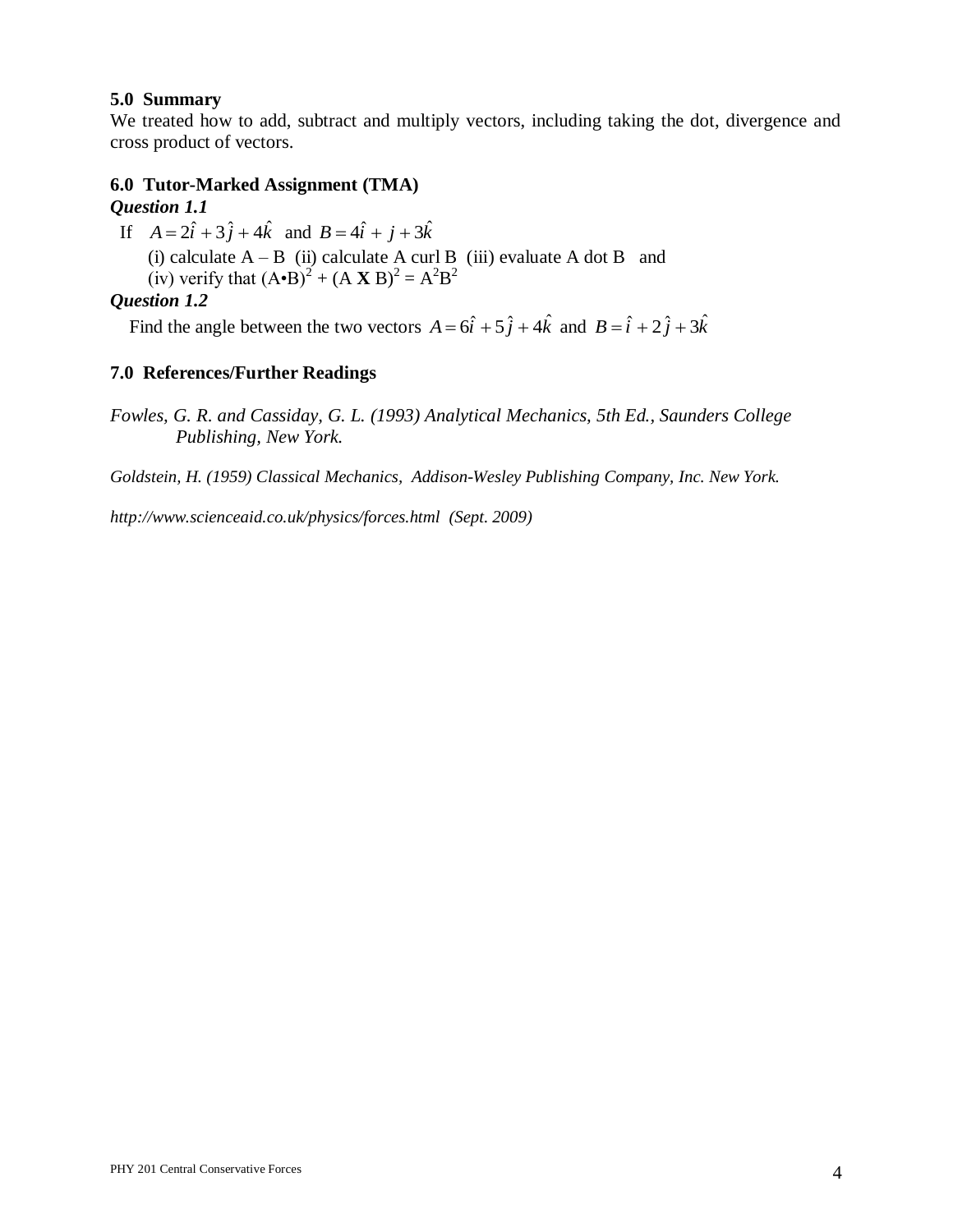## **Unit 2 Central – Conservative Forces**

## **1.0 Introduction**

All forces are either conservative or nonconservative. A force that offers the oppportunity of conversion between kinetic and potential energies is a conservative force. An essential feature of conservative forces is that their work is always reversible. The work of a conservative force can always be represented by a potential energy function, but work of nonconservative forces cannot. A central force is a conservative field, that is, it can always be expressed as the negative gradient of a potential: A force that can be derived from a potential energy *V*(*r*) that only depends on the distance to the source is called *central***.** As a consequence of being conservative, a central force field is irrotational, that is, its curl is zero. Since the central force is *conservative* the *energy* of the planet must be a constant over the orbit. The *gravitational force, electric force* between charges and *spring force* in elevator are examples of *central forces*

Defintions of Central, Conservative and Central-conservative forces are teated in this unit. The physical meaning of gradient of a vector will also be seen. The necessary and sufficient conditions for a force field to be conservative and some quick tests are also touched.

## **2.0 Aims and Learning objectives:**

By the end of the unit students should be able:

- to know what central, conservative and central-conservative forces are.
- mathematically understand the conservative theorems of energy, linear momentum and angular Momentum.

#### **3.0 Definition of Central forces**

An external force is said to be central if it is always directed towards or away from a fixed point, called 'the centre of force'.

A force whose line of action is always directed toward a fixed point. The central force may attract or repel. The point toward or from which the force acts is called the center of force. If the central force attracts a material particle, the path of the particle is a curve concave toward the center of force; if the central force repels the particle, its orbit is convex to the center of force. Undisturbed orbital motion under the influence of a central force satisfies Kepler's law of areas.

If we choose the origin to be at this centre, this means that  $F$  is always parrallel to  $r$ 

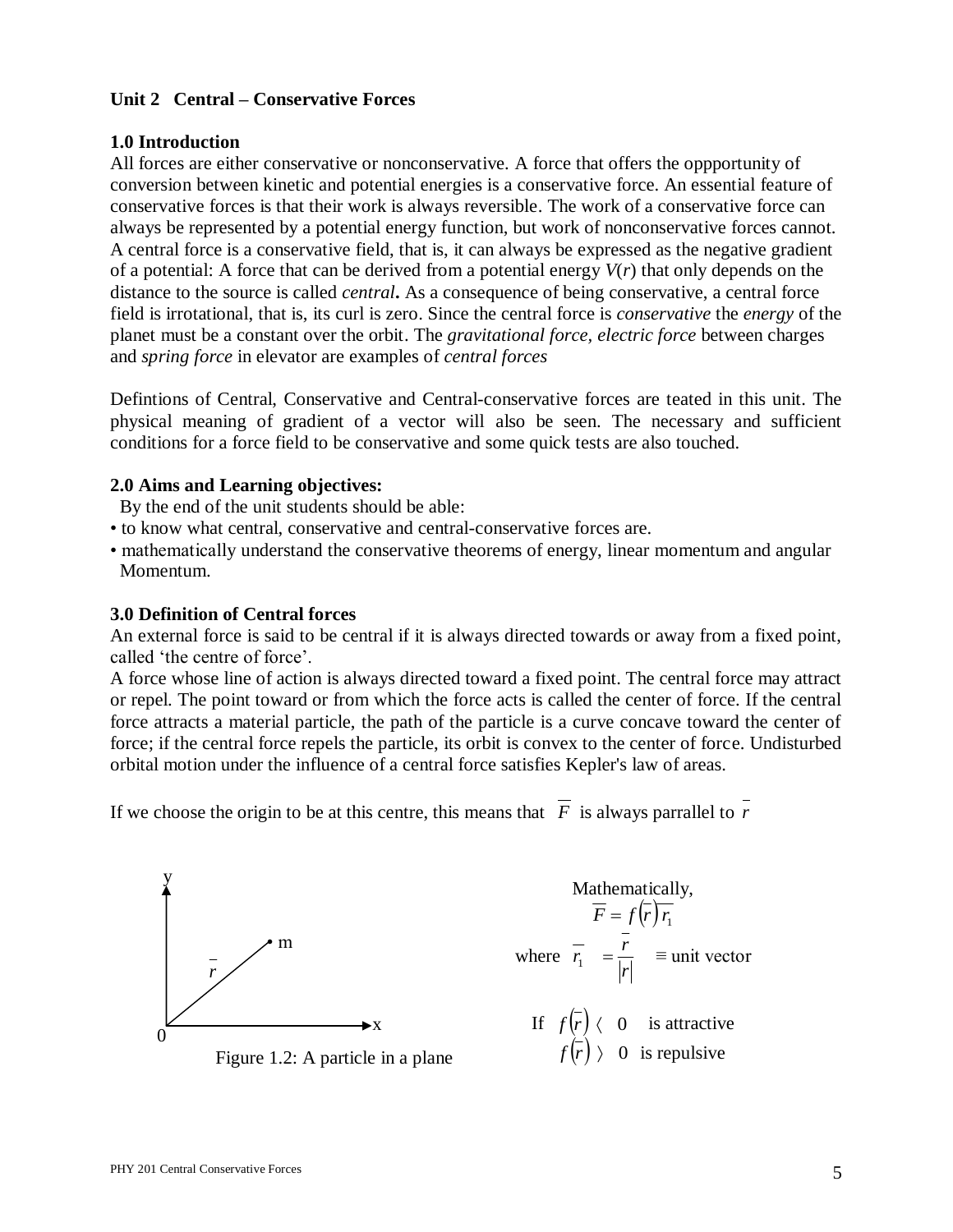#### **3.1 Properties of Central Force Fields**

- If a particle moves under the action of a central force field;
- (a) The angular momentum of the particle is conserved
- (b) The path (or orbit ) of the particle must be a plane curve. i.e. the particle moves in a plane curve proof:

Central force field  $F = f(r)r_1$  where  $r_1$  is unit vector

$$
\overline{r} \times \overline{F} = \overline{r} \times f(r) \overline{r_1} = 0, \quad F = m\overline{a} = m\frac{dv}{dt}
$$
  

$$
\overline{r} \times \overline{F} = \overline{r} \times m\frac{d\overline{v}}{dt} = 0 \quad \text{(since } \overline{r} \times \overline{F} = 0)
$$
  
So  $m\frac{d}{dt}(\overline{r} \times \overline{v}) = 0 \implies \frac{d}{dt}(\overline{r} \times \overline{v}) = 0$   
 $\implies \overline{r} \times \overline{v} = \text{const} \text{ and } (h, \text{ say})$   
 $\overline{r}.(\overline{r} \times \overline{v}) = \overline{r} \cdot \overline{h}$   
i.e  $(\overline{r} \times \overline{r}) \cdot \overline{v} = \overline{r} \cdot \overline{h}$   
 $\implies 0 \cdot \overline{v} = \overline{r} \cdot \overline{h} \quad \text{(since } \overline{r} \times \overline{r} = 0)$   
 $0 = \overline{r} \cdot \overline{h} \implies \overline{r} \text{ is perpendicular to } \overline{h} \quad \text{(i.e } \overline{r} \perp \overline{h})$ 

Hence the motion of a particle under the influence of a central force takes place in a plane.

#### **3.2 Work Performed by Conservative force fields**

From everyday experience, work is related with the magnitude of the force acting during performing a work and the magnitude of the displacement of the body from one point to another. In general, work does depend on the path taken between any two points.

Let V be a scalar fuction such that

$$
\overline{F} = -\nabla V \quad , \qquad \qquad \text{where} \qquad \overline{F} = ma \quad \equiv \text{ force field (a vector space)}
$$



We want to find the work W, done by the force F in moving a particle from point  $p_1$  to  $p_2$ 

$$
W = \int_{p_1}^{p_2} \overline{F} d\overline{r} = -\int_{p_1}^{p_2} \nabla V d\overline{r}
$$

Figure 1.3: Moving particle from point  $p_1$  to  $p_2$ 

$$
W = -\int_{p_1}^{p_2} \left( \hat{i} \frac{\partial}{\partial x} + \hat{j} \frac{\partial}{\partial y} + \hat{k} \frac{\partial}{\partial z} \right) V d\vec{r} = -\int_{p_1}^{p_2} \left( \hat{i} \frac{\partial}{\partial x} + \hat{j} \frac{\partial}{\partial y} + \hat{k} \frac{\partial}{\partial z} \right) V (\hat{i} dx + \hat{j} dy + \hat{k} dz)
$$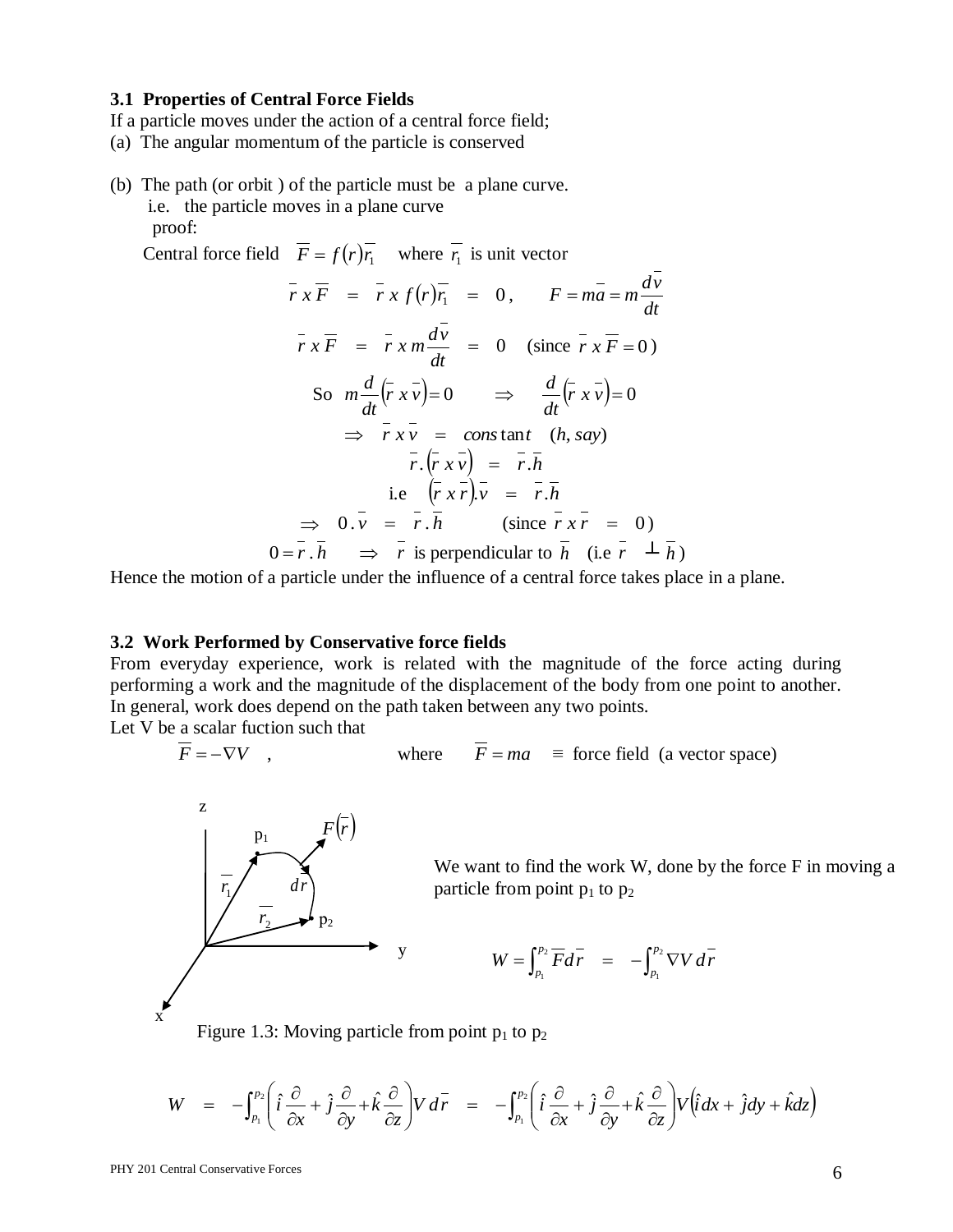$$
W = -\int_{p_1}^{p_2} dV = \left[ -V \right]_{p_1}^{p_2} = V(p_1) - V(p_2) = V_1 - V_2
$$

 $V_1$  and  $V_2$  are potential energies (or simply potentials) at point  $p_1$  and  $p_2$  respectively.

We see here that the work done is independent of the path transversed by the particle.

If the work done by a force field in moving a particle from one point to another point is independent of the path joining the points, then the force field is said to be conservative. Precondition:

$$
\overline{F} = -\nabla V
$$
  

$$
\overline{\nabla} x \overline{F} = \nabla x (-\nabla V) = 0
$$

Note.

- It can be shown that the force field  $F(r)$  is conservative implies that  $\oint F(r) dr = 0$
- $\oint F(r) dr = 0$  for any closed path implies 'there exists a function V(r) such that  $F(r) = -\nabla V(r)$ <sup>\*</sup>
- *F* is conservative if curl  $F = \nabla x F = 0$

#### **3.3 Definition of Central Conservative Forces***:*

These are forces which exibit both the properties of conservative and central forces. Central forces are always conservative

#### **3.4 Conservative theorems**

#### **3.4.1 Energy**

The work done W by net force on a particle by displacing it from an initial potential  $V_1$  to a final potential  $V_2$  equals the change in the particle's kinetic energy from  $T_1$  to  $T_2$ 

$$
W = V_1 - V_2
$$
  

$$
W = T_2 - T_1
$$

Equating the two equations,

$$
V_1 - V_2 = T_2 - T_1
$$
  
i.e. 
$$
V_1 + T_1 = V_2 + T_2 = constant
$$

$$
T + V = K.E + P.E = E (total energy)
$$

This result is known as the work - energy theorem.

#### **3.4.2 Torque and Conservation of Angular momentum**

When the net external torque acting on a system is zero, the total angular momentum of the system is constant (conserved).

Torgue, N is the moment of the force

$$
\overline{N} = \overline{r} x \overline{F} = r x \frac{d}{dt} (m\overline{v}) = \frac{d}{dt} (\overline{r} x m\overline{v})
$$
 using vector identity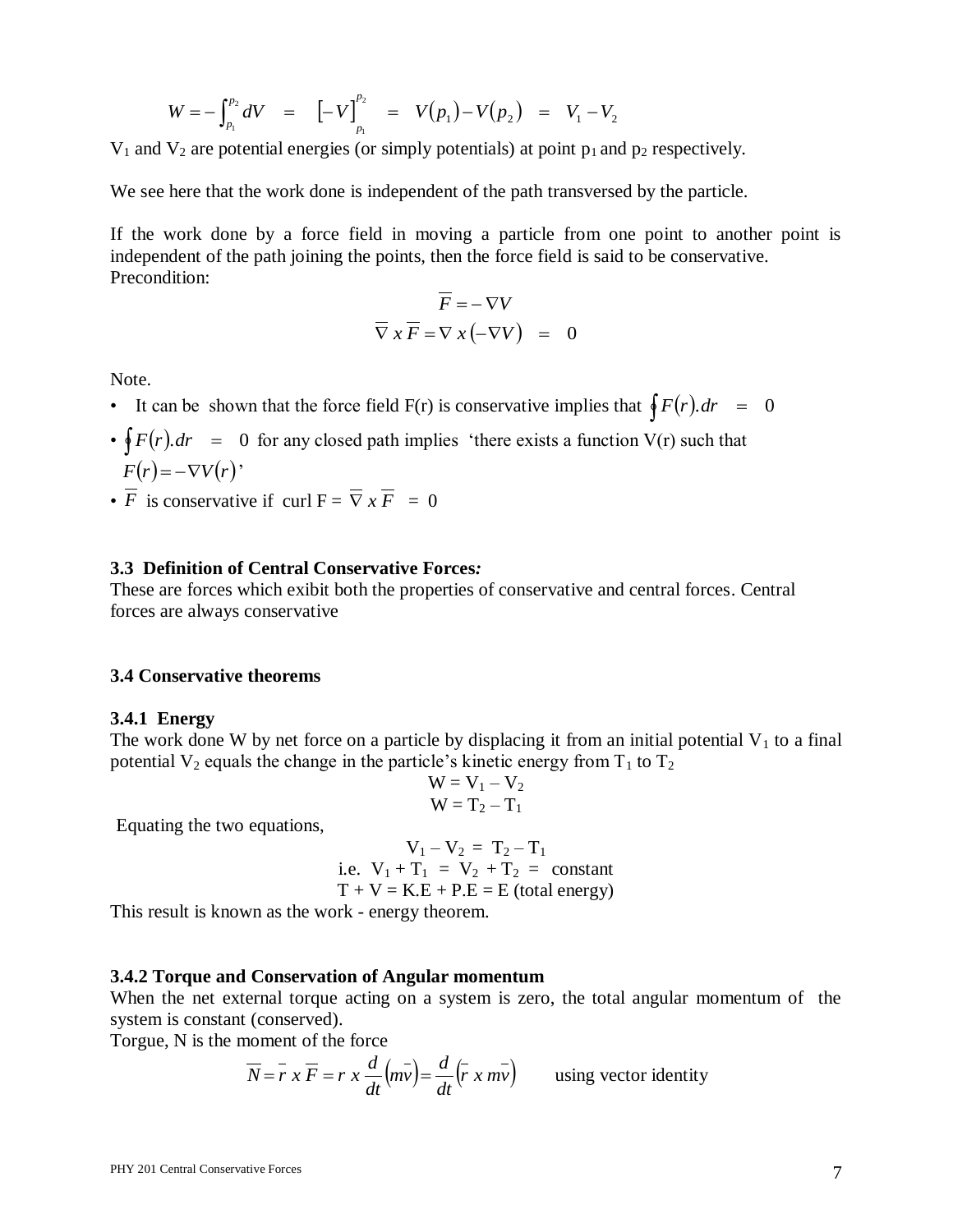$$
= \frac{d}{dt} (\overline{r} \times \overline{p})
$$
  

$$
\overline{r} \times \overline{p} = \overline{L} \quad (angular momentum)
$$

 $\overline{N} = \frac{dL}{L}$ 

$$
\mathcal{L}_{\bullet}
$$

If 
$$
\overline{N} = 0
$$
  $\Rightarrow$   $\frac{d\overline{L}}{dt} = 0$ 

 $\Rightarrow$  $L =$  constant (implies L is conserved)

$$
\overline{N} = \overline{r} x \overline{F} = \frac{dL}{dt}
$$

Here 
$$
\overline{r}
$$
 is parallel to  $\overline{F}$   $\implies$   $\overline{r} x \overline{F} = 0$  i.e.  $\overline{N} = 0$   
\n $\implies$   $\frac{d\overline{L}}{dt} = 0$   $\implies \overline{L} = constant$  (means is conserved)

#### **3.4.3 Impulse and Conservation of Linear momentum, p**

The change in momentum of a particle during a time interval equals the the impulse of the net force that acts on the particle during that interval.

Impulse of the force  $= \int_{0}^{t_2} \overline{F} dt = \int_{0}^{t_2} \frac{dP}{dt} dt = t_2 \int_{0}^{t_2} dp = [p]_{t_1}^{t_2} = p_2 - p_1$ 1 2  $\frac{1}{1}$  dt  $\frac{1}{1}$ 2  $\int_{t_1}^{t_2} F dt = \int_{t_1}^{t_2} \frac{dP}{dt} dt = t_2 \int_{t_1}^t dp = \left[ p \right]_{t_1}^{t_2} = p_2 - p_1$ *dt*  $\overline{F}dt = \int_{t_1}^{t_2} \frac{dp}{dt} dt = t_2 \int_{t_1}^t dp = \left[p\right]_t^t$ *t*  $t_1$  dt  $\overline{t}$   $\overline{t}$ *t*  $\int_{t_1}^{t_2} \overline{F} dt = \int_{t_1}^{t_2} \frac{dP}{dt} dt = t_2 \int_{t_1}^{t_2} dp = [p]_{t_1}^{t_2} = p_2 - p_1$  = rate of change in momentum

$$
\overline{F} = \frac{d\overline{p}}{dt}
$$
  
If  $\overline{F} = 0$   $\implies$   $\frac{d\overline{p}}{dt} = 0$   
 $\implies \overline{p} = \text{constant}$  (implies p is conserved)

This result is known as impulse - momentum theorem

#### **Conclusion**

The wok done in moving a particle from one point to another in a conservative force field is independent of the path taken. Energy, linear and angular momentum are conserved during motion in central conservative field.

#### **5.0 Summary**

A central force is always directed along the line connecting the centre of two bodies, it is conservative and the potential is derivable from it. The motion of a particle in a central force field always takes place in a plane. Central force motion occurs in celestial bodies and nuclear interaction.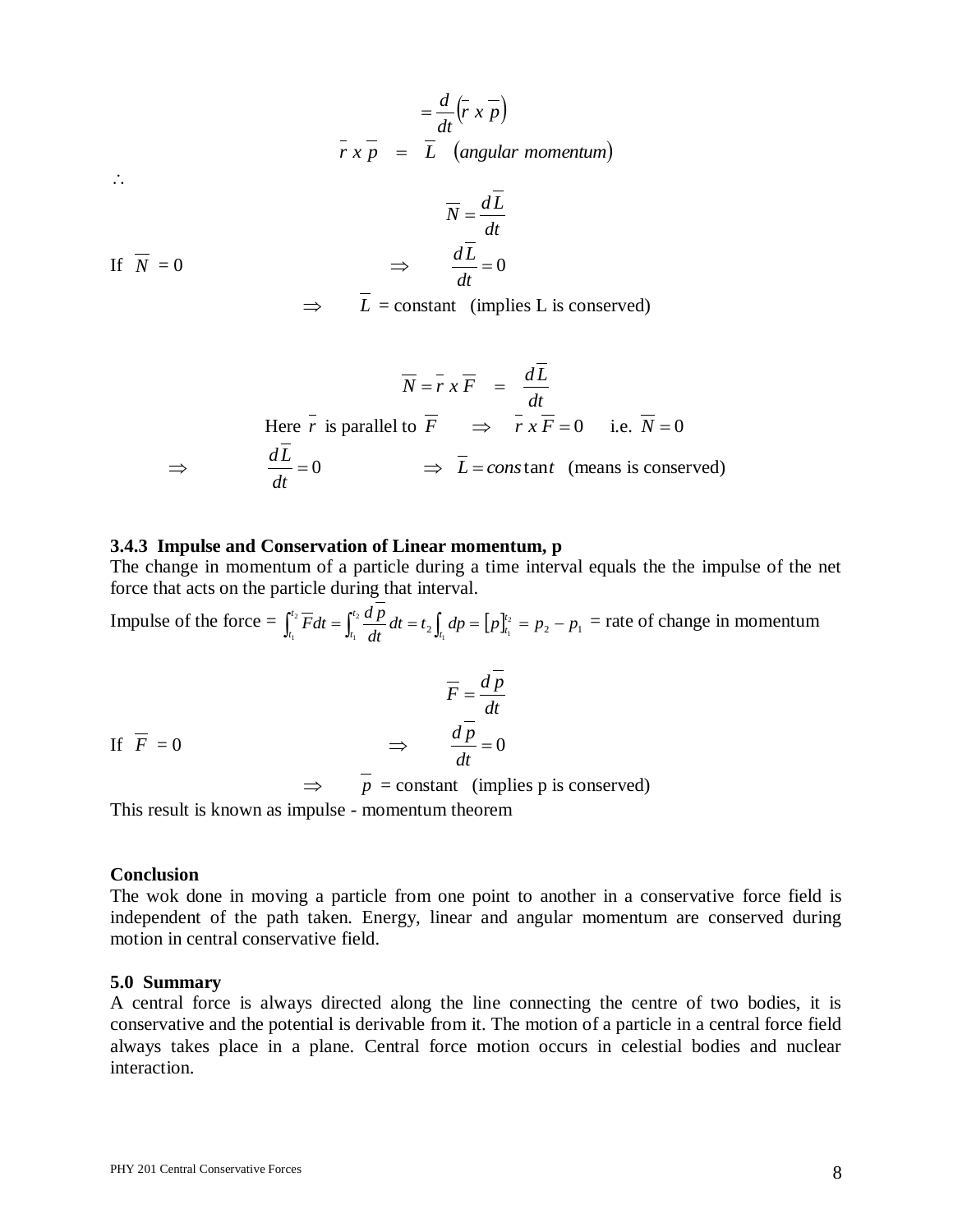## **6.0 Tutor-Marked Assignment (TMA)**

## *Question 2.1*

Find out if the force given below is conservative and hence determine the potential energy for

 it:  $F_x = 2ax(z^3 + y^3)$   $F_y = 2ay(z^3 + y^3)$   $F_z = 3az^2(x^2 + y^2)$ 

## *Question 2.2*

Find the component of the force for the potential energy  $V = axy^2z^3$ 

## **7.0 References/Further Readings**

*Fowles, G. R. and Cassiday, G. L. (1993) Analytical Mechanics, 5th Ed., Saunders College Publishing, New York.*

*Goldstein, H. (1959) Classical Mechanics, Addison-Wesley Publishing Company, Inc. New York.*

*http://www.scienceaid.co.uk/physics/forces.html (Sept. 2009)*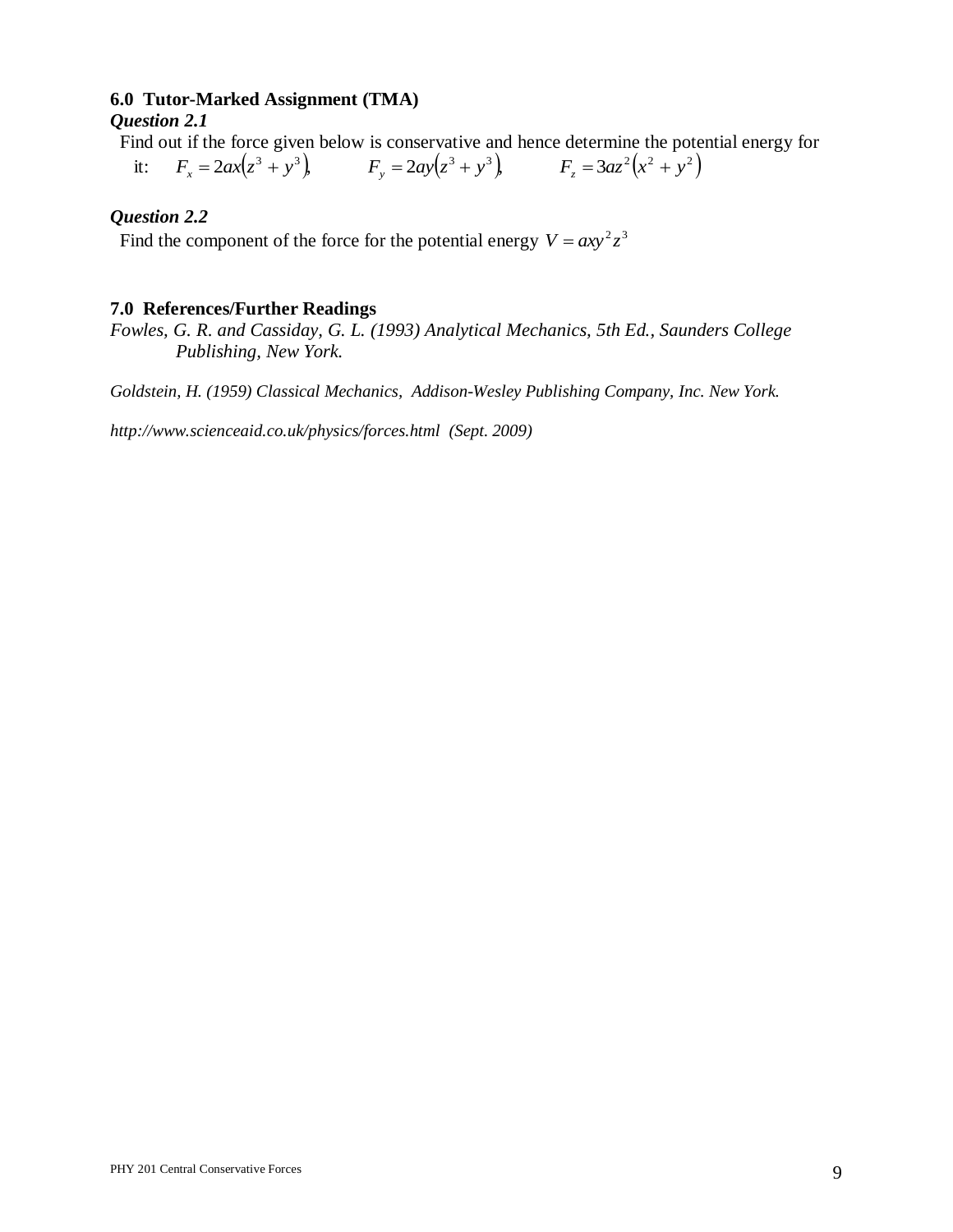## **Unit 3 Kinematics in Polar coordinates**

## **1.0 Introduction**

Mechanics often includes the study of the motion of particles along curves; this is known as kinematics. In problems with particular symmetries, it is often convenient to use non- Cartesian co-ordinates. In particular, in the case of axial or spherical symmetry, we may use cylindrical polar co-ordinates ρ, φ, z, or spherical polar co-ordinates r,  $θ$ ,  $φ$ . These co-ordinates, though curvilinear, are still orthogonal in the sense that the three coordinate directions at each point are mutually perpendicular.These are related to Cartesian co-ordinates. In this unit, kinematics is considered in terms of polar coordinates.

## **2.0 Aims and Learning objectives:**

- By the end of the unit students should be able:
- evaluate velocity and acceleration components in terms of polar coordinates.

## **3.0 Polar Coordinates**

One can migrate from one coordinate system to another



Figure 1.4: Polar coordinates

|  |  |  | Table 1.1: Relation between cartesian and polar coordinates |
|--|--|--|-------------------------------------------------------------|
|  |  |  |                                                             |

| Cartesian | Cylindrical       | <i>Spherical</i>     |  |  |  |
|-----------|-------------------|----------------------|--|--|--|
|           | $0 \cos \phi$     | $rsin\theta cos\phi$ |  |  |  |
|           | $\rho$ sin $\phi$ | $rsin\theta sin\phi$ |  |  |  |
|           |                   | $r\cos\theta$        |  |  |  |

In the Newton's second law of motion

$$
F = ma , \t a = \frac{dv}{dt}
$$

This is in the cartesian coordinates.

We wish to change it to spherical polar coordinates

From x, y, z in cartesian, we get the velocity components  $v_x$ ,  $v_y$  and  $v_z$ 

From r,  $\theta$ ,  $\phi$  in spherical polar, we get the velocity components  $v_r$ ,  $v_{\theta}$ ,  $v_{\phi}$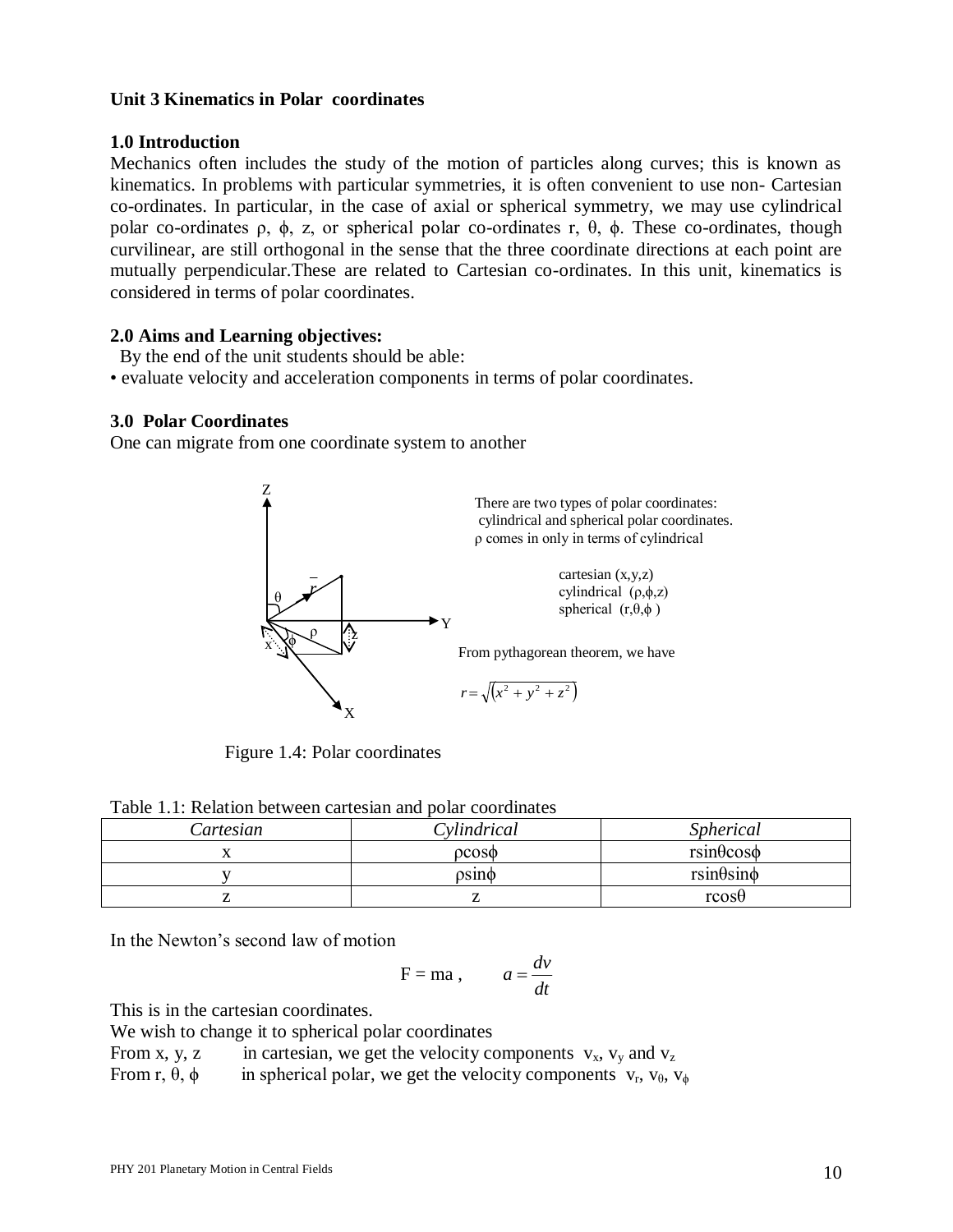## **3.1 Velocity and acceleration components in polar coordinates**

In many practical problems, potential energy function is spherically symmetric; it depends only on the distance from the origin given by:  $\mathbb{R}^2$ 

$$
r2 = (x2 + y2 + z2)
$$
, and  

$$
vr2 = (vx2 + vy2 + vz2)
$$

$$
= \left(\frac{dx}{dt}\right)^{2} + \left(\frac{dy}{dt}\right)^{2} + \left(\frac{dz}{dt}\right)^{2}
$$

In polar coordinates,

$$
x = r \sin \theta \cos \phi, \qquad \frac{dx}{dt} = r \sin \theta \cos \phi \qquad \qquad \text{(Note: } \dot{r} = \frac{dr}{dt})
$$
\n
$$
y = r \sin \theta \sin \phi, \qquad \frac{dy}{dt} = r \sin \theta \sin \phi
$$
\n
$$
z = r \cos \theta, \qquad \frac{dz}{dt} = r \cos \theta
$$

Therefore

$$
v_r^2 = \left(\dot{r}\sin\theta\cos\phi\right)^2 + \left(\dot{r}\sin\theta\sin\phi\right)^2 + \left(\dot{r}\cos\theta\right)^2
$$
  
=  $\dot{r}^2 \left[\sin^2\theta\cos^2\phi + \sin^2\theta\sin^2\phi + \cos^2\theta\right]$   
=  $\dot{r}^2 \left[\sin^2\theta\left(\cos^2\phi + \sin^2\phi\right) + \cos^2\theta\right]$   
=  $\dot{r}^2$   
=  $\dot{r}$   
 $v_r^2 = \dot{r}$   
 $v_r^2 = \dot{r}$ 

For  $v_\theta$ 

$$
x = r \sin \theta \cos \phi, \qquad \frac{dx}{d\theta} = r \cos \theta \cos \phi
$$
  

$$
y = r \sin \theta \sin \phi, \qquad \frac{dy}{d\theta} = -r \cos \theta \sin \phi
$$
  

$$
z = r \cos \theta, \qquad \frac{dz}{d\theta} = -r \sin \theta
$$

and proceeding as we did for  $v_r$ , we get

$$
v_{\theta} = r \dot{\theta}
$$
 where  $\dot{\theta} = \frac{d\theta}{dt}$ 

and for  $v_{\phi}$ ,

$$
v_{\phi} = r \sin \theta \dot{\phi}
$$
 where  $\dot{\phi} = \frac{d\phi}{dt}$ 

So

$$
v^{2} = (v_{r}^{2} + v_{\theta}^{2} + v_{\phi}^{2})
$$
  

$$
v^{2} = r^{2} + r^{2} \theta^{2} + r^{2} \sin^{2} \theta \phi^{2}
$$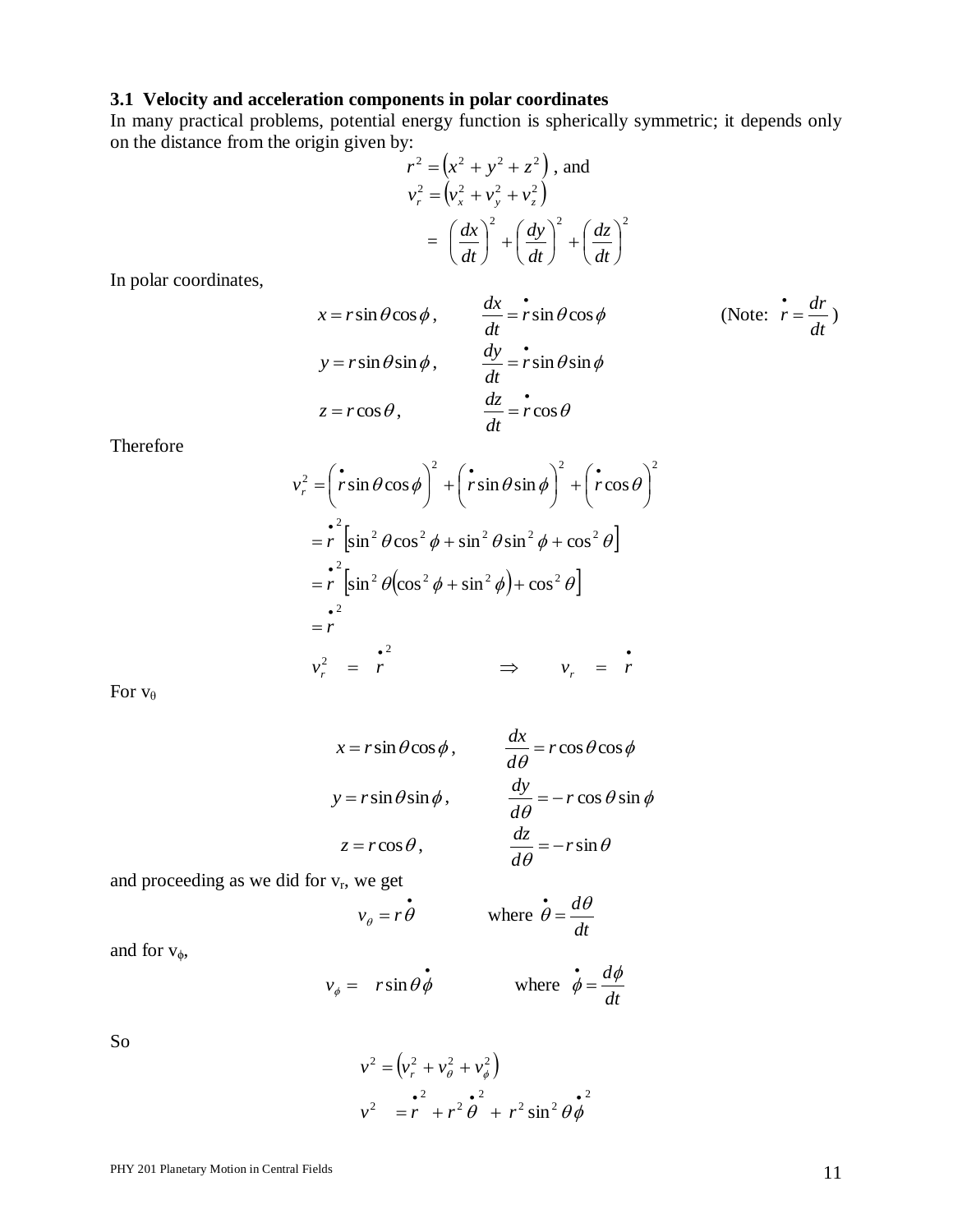Since the force acting on the particle is a central conservative force, the path selected by the particle would be a two dimensional plane.

 $\bullet$ 

Let it be the xy plane then,

$$
v_r = r
$$
  

$$
v_{\theta} = r \theta
$$
  

$$
v_{\phi} = 0
$$

and

$$
v^{2} = r^{2} + r^{2} \dot{\theta}^{2} \implies \bar{v} = \bar{v}_{r} + \bar{v}_{\theta}
$$
  
\n
$$
v = r r_{1} + r \dot{\theta} \theta_{1}
$$
 where  $r_{1}$  and  $\theta_{1}$  are unit vectors

acceleration can be derived to be

$$
\overline{a} = \left(\stackrel{\bullet}{r} - r\stackrel{\bullet}{\theta}^2\right)\overline{r_1} + \left(r\stackrel{\bullet}{\theta} + 2\stackrel{\bullet}{r}\stackrel{\bullet}{\theta}\right)\overline{\theta_1}
$$

conservatism and associated potential

#### **4.0 Conclusion**

One can transform from one coordinate system to another; in this case from cartesian to polar.

#### **5.0 Summary**

The velocity and acceleration components for a two dimensional motion in a central conservative fields were obtained.

## **6.0 Tutor-Marked Assignment (TMA)**

*Question 3.1*

Given that  $\theta$  r  $\partial \theta$   $\theta$  rsin $\theta$   $\partial \phi$  $+\hat{e}_4 \frac{1}{\cdots} \frac{\partial}{\partial x}$  $\partial$  $+\hat{e}_\theta \frac{1}{\theta} - \frac{\partial}{\partial x}$  $\partial$  $\nabla = \hat{e}_r \frac{\partial}{\partial r}$ sin  $\hat{e}_r \frac{\partial}{\partial r} + \hat{e}_\theta \frac{1}{r} \frac{\partial}{\partial r} + \hat{e}_\phi \frac{1}{r}$ *r e r e*  $\hat{e}_r \frac{\partial}{\partial r} + \hat{e}_{\theta} \frac{\partial}{r} \frac{\partial}{\partial \theta} + \hat{e}_{\phi} \frac{\partial}{r \sin \theta} \frac{\partial}{\partial \phi}$  in spherical coordinates, show that the inverse square law of force in three dimensions  $F = \frac{\kappa}{2} \hat{e}_r$ *r*  $F = \left(\frac{-k}{r^2}\right)\hat{e}$ J  $\left(\frac{-k}{2}\right)$  $\setminus$  $=\left(\frac{-k}{2}\right)\hat{e}_r$  is conservative

## **7.0 References/Further Readings**

*Fowles, G. R. and Cassiday, G. L. (1993) Analytical Mechanics, 5th Ed., Saunders College Publishing, New York.*

*Goldstein, H. (1959) Classical Mechanics, Addison-Wesley Publishing Company, Inc. New York.*

*http://www.scienceaid.co.uk/physics/forces.html (Sept. 2009)*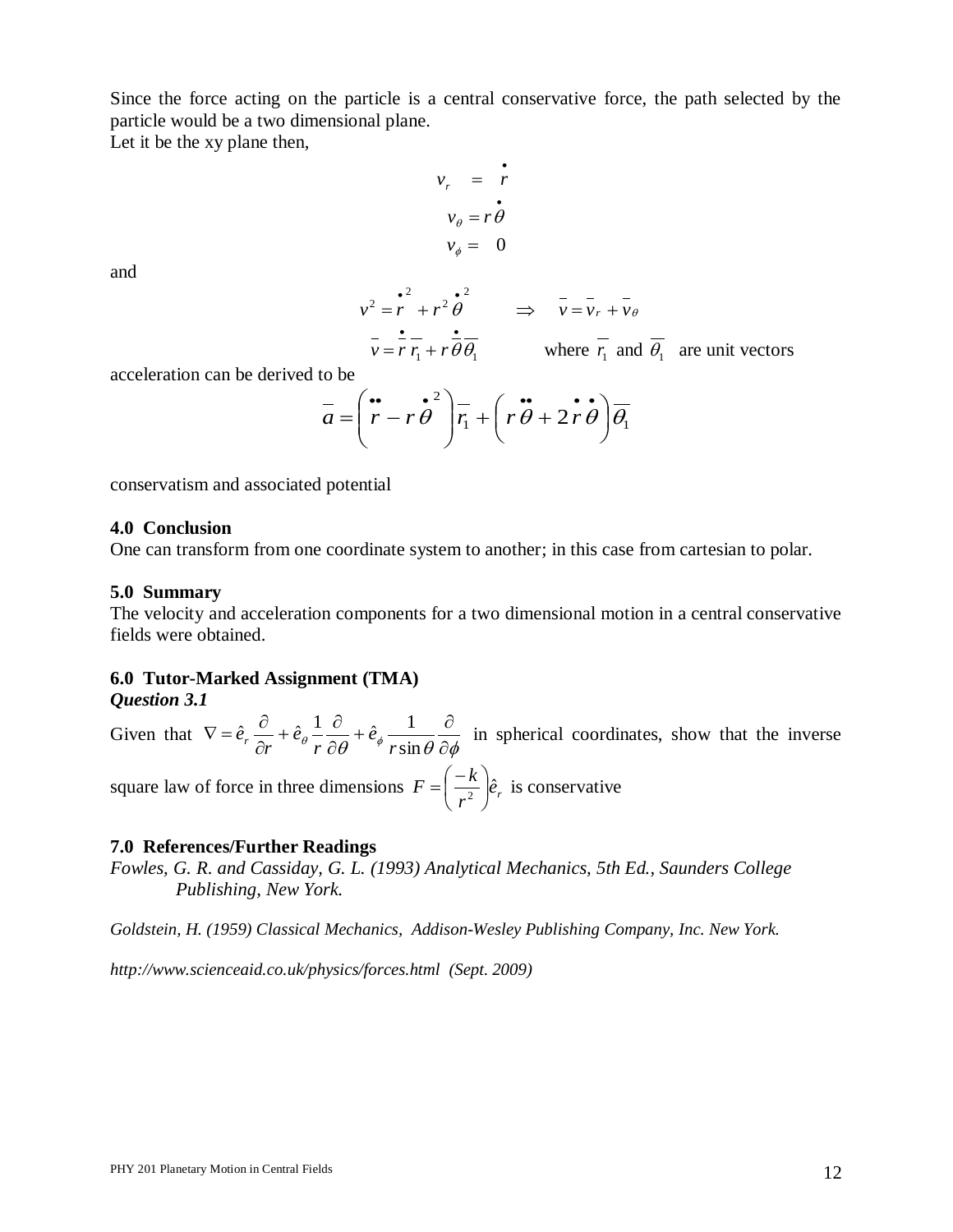## **Unit 4 Energy Conservation in Central – Conservative Force Fields**

#### **1.0 Introduction**

For a particle moving under any central, conservative force, information about the radial motion may be obtained from the radial energy equation., which results from eliminating the time derivative of θ with respect to time from equations of a particle motion in central conservative force field.

In this unit, we shall consider conservatism and associated potential by using polar coordinates to determine the total energy using initial conditions.

#### **2.0 Aims and Learning Objectives**

By the end of the unit students should be able:

• mathematically treat conservation of energy and angular momentum in planar motion to get the Radial and conservation energy equations.

#### **3.0 Radial Energy Equation**

For a motion of particle in a central conservative force field, equation of motion is:<br> $\overline{F} = m\overline{a} = f(r)\overline{r_1}$  *(central conservative force)* 

$$
\overline{F} = m\overline{a} = f(r)\overline{r_1} \text{ (central conservative force)}
$$

$$
= m\left[\left(\stackrel{\bullet}{r} - r\stackrel{\bullet}{\theta}^2\right)\overline{r_1} + \left(r\stackrel{\bullet}{\theta} + 2\stackrel{\bullet}{r}\stackrel{\bullet}{\theta}\right)\overline{\theta_1}\right]
$$

 $\Rightarrow$ 

$$
f(r) = m \left( \begin{array}{cc} \cdots & \cdots & \cdots \\ r - r \theta & \cdots & \cdots \\ 0 & r \theta + 2r \theta & (2) \end{array} \right)
$$
 (1) and

Now,

$$
F = -\nabla V(r)
$$
 (conservative force)  

$$
f(r)\overline{r_1} = -\nabla V(r)
$$
  

$$
V(r) = -\int f(r)dr
$$
 (potential)

$$
K.E + P.E = E (total energy)
$$

i.e.

$$
\frac{1}{2}m\left(\stackrel{\bullet}{r}^{2}+r^{2}\stackrel{\bullet}{\theta}^{2}\right) - \int f(r)dr = E
$$
\n(3)

Angular momentum  $L = r x p$  (cartesian coordinates)

From 
$$
0 = m \left( r \ddot{\theta} + 2mr \dot{\theta} \right)
$$
, we get  $L = mr^2 \dot{\theta}$  (4) (polar coordinates)

Eliminating  $\dot{\theta}$  $\theta$  from equations (3) and (4),  $\theta = \frac{E}{mr^2}$  $\dot{\theta} = \frac{L}{2}$  $\theta = \frac{E}{\lambda}$  we have  $f^{2}$  +  $\frac{L^{2}}{2mr^{2}}$  +  $\int f(r)dr = E$ *mr*  $\frac{e^2}{mr} + \frac{L^2}{2mr^2}$ 2  $\mathbf{r}^2$  $2^{n+1}$  2  $\frac{1}{2}mr^{2} + \frac{L^{2}}{2} + \int f(r)dr = E$  or  $\frac{1}{2}mr^{2} + \frac{L^{2}}{2} + V(r) = E$ *mr*  $\int_{m}^{2} + \frac{L^2}{2} + V(r) =$ 2 2  $\mathbf{r}^2$  $2^{n+1}$  2 1

This is the Radial energy equation.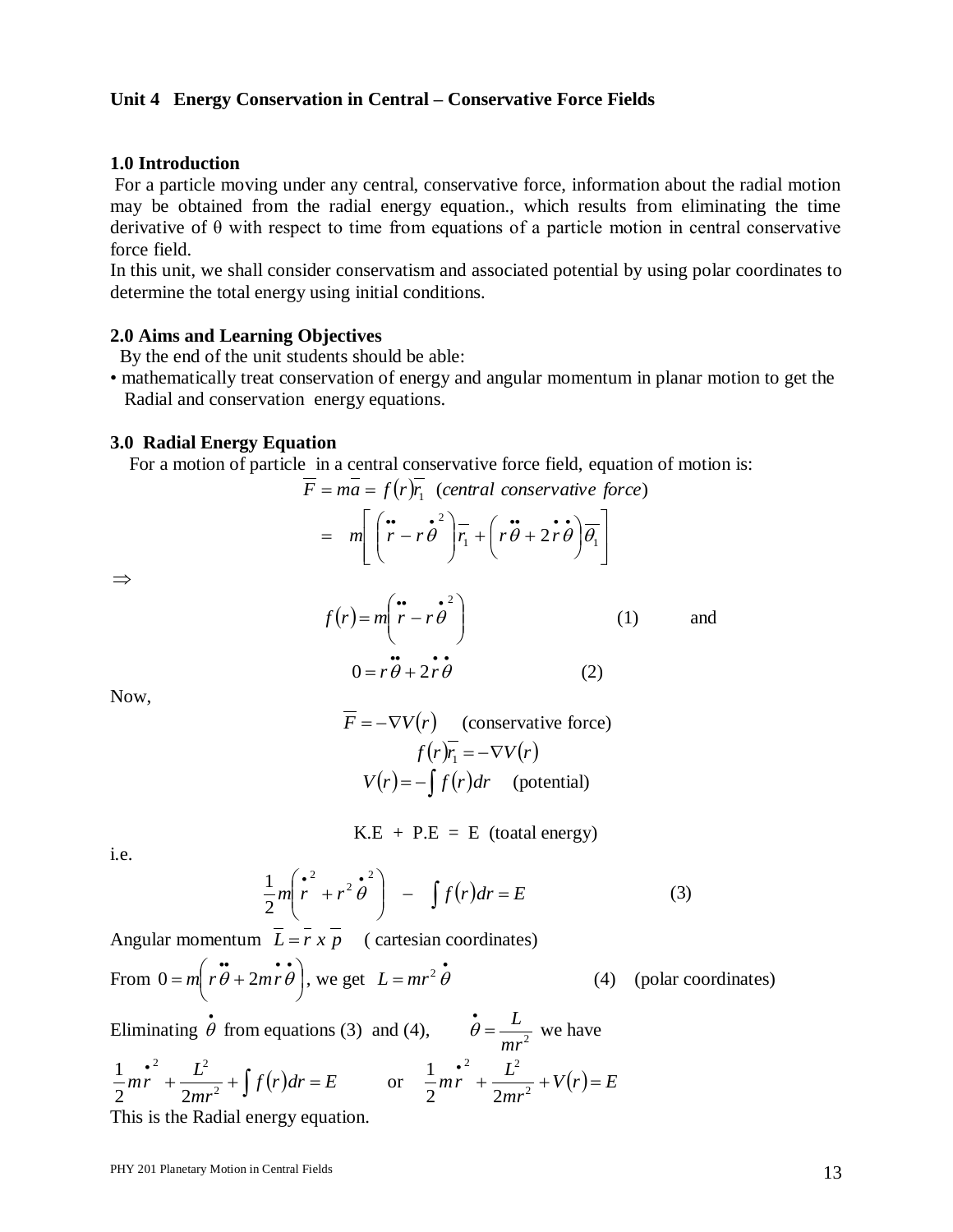#### **3.1 Energy Conservation Equation**

For a particle which moves in a central force field described by a potential function, it posseses spherical symmetry and angular momentum and total energy are conserved.

$$
F = f(r)\overline{r_1}, \qquad (\overline{r_1} \equiv \text{unit vector}) \text{ is a central conservative force}
$$
\n
$$
\frac{1}{2}m\overline{r} + \frac{L^2}{2mr^2} + V(r) = E
$$
\n
$$
L = mr^2 \overrightarrow{\theta}
$$
\nLet  $u = \frac{1}{r}, \qquad \frac{du}{d\theta} = -\frac{1}{r^2} \frac{dr}{d\theta} \implies \frac{dr}{d\theta} = -r^2 \frac{du}{d\theta} \implies \frac{dr}{d\theta} \dot{\theta} = -r^2 \frac{du}{d\theta} \dot{\theta}$ \n
$$
\dot{r} = \frac{dr}{dt} = \frac{dr}{d\theta} \frac{d\theta}{dt} = \frac{dr}{d\theta} \dot{\theta} = -r^2 \frac{du}{d\theta} \dot{\theta}
$$
\n
$$
L = mr^2 \dot{\theta} \implies \dot{\theta} = \frac{L}{mr^2}
$$
\nNow

$$
\frac{1}{2}mr^{2} + \frac{L^{2}}{2mr^{2}} + V(r) = E
$$

Substituting for  $\dot{r}$  and multiplying by  $\frac{2n}{l^2}$ 2 *L*  $\frac{m}{2}$ , we have

$$
\left(\frac{du}{d\theta}\right)^2 + u^2 = \frac{2m}{L^2}(E - V) \qquad \text{--- Energy Conservation Equation}
$$

This equation can be integrated to obtain the equation of the orbit in any of the following the forms

$$
r = r(\theta)
$$
  
\n
$$
r = r(t)
$$
  
\n
$$
\theta = \theta(t)
$$

#### **3.2 Equation of Orbit**

If we eliminate time from the equations of motion, we get the path of the particle.

$$
m\left(\stackrel{\bullet}{r} - r\stackrel{\bullet}{\theta}^2\right) = f(r) \tag{1}
$$

$$
m\left(r\stackrel{\bullet}{\theta} + 2r\stackrel{\bullet}{\theta}\right) = 0 \tag{2}
$$

From

From 
$$
m\left(r\ddot{\theta} + 2r\dot{\theta}\right) = 0
$$
, we have  
\n
$$
\frac{m}{r}\left(r^2\ddot{\theta} + 2r\dot{r}\dot{\theta}\right) = 0, \implies \frac{m}{r}\frac{d}{dt}\left(r^2\dot{\theta}\right) = 0, \implies \frac{d}{dt}\left(r^2\dot{\theta}\right) = 0
$$
\ni.e.  $r^2\dot{\theta} = \text{const}$  and  $(say, h)$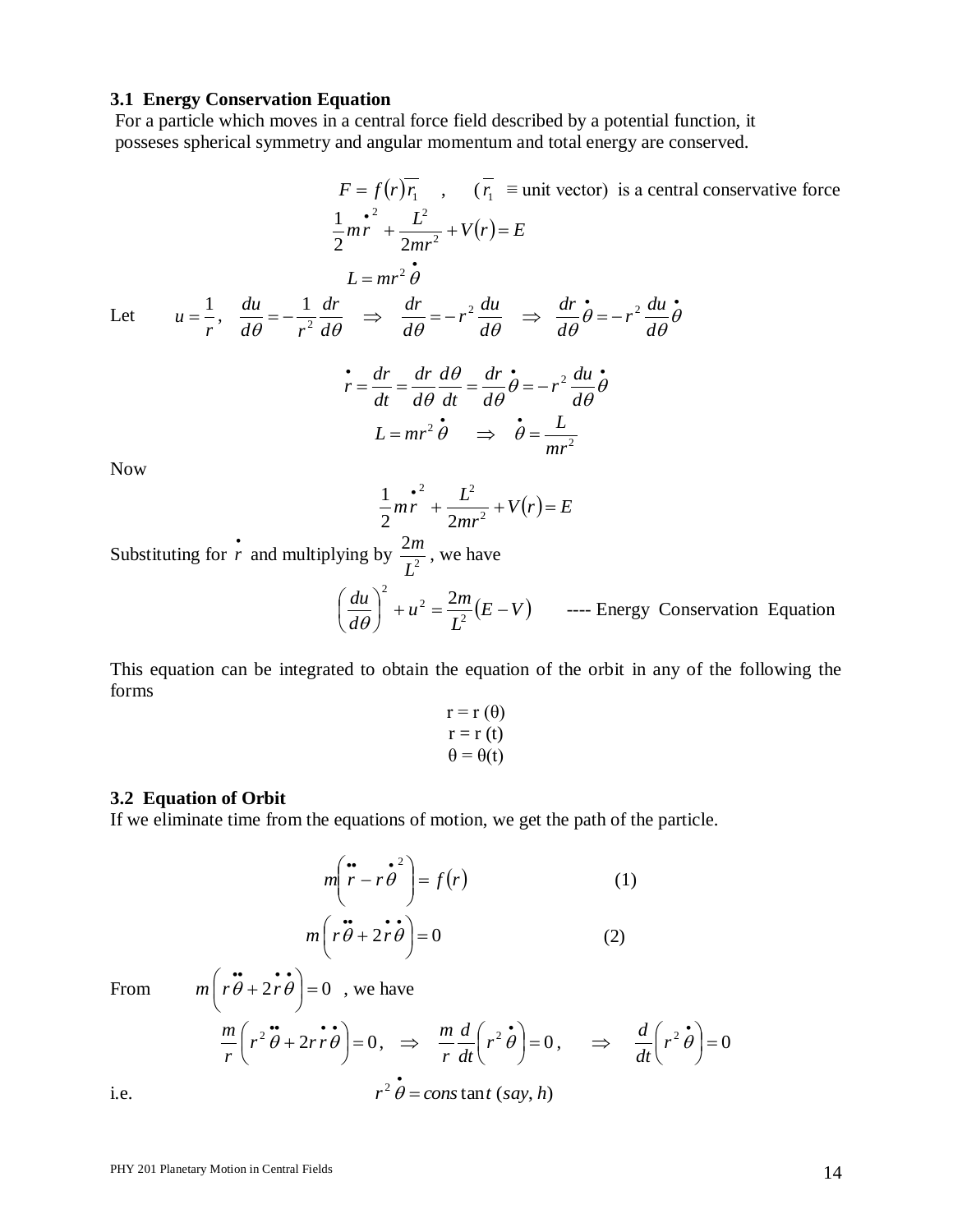$r^2 \dot{\theta} = h$  $\theta = h \Rightarrow \theta = \frac{h}{a} = hu^2$  $\frac{u}{2}$  =  $hu$ *r*  $\dot{\theta} = \frac{h}{a}$  =  $\theta$ Substituting for  $\dot{\theta}$  $\theta$  in  $m \mid r - r \theta \mid = f(r)$  $\int$  $\backslash$  $\overline{\phantom{a}}$  $\setminus$ ſ  $\frac{1}{r-r\theta}$ <sup>2</sup>  $\theta$  |=  $f(r)$  we get, *m*|  $r - h^2 r^{-3}$  |=  $f(r)$  $\bigg)$  $\left(\begin{array}{c}\bullet\\ r-h^2r^{-3}\end{array}\right)$  $\setminus$  $\int_{0}^{\infty} r - h^2 r^{-3}$ 

Now,

$$
r = \frac{1}{u} \implies \dot{r} = \frac{dr}{dt} = \frac{dr}{d\theta} \frac{d\theta}{dt} = \frac{dr}{d\theta} \dot{\theta} = \frac{h}{r^2} \frac{dr}{d\theta} = -h \frac{du}{d\theta}
$$

$$
\dot{r} = \frac{d}{dt} \left(\dot{r}\right) = \frac{d}{dt} \left(-h \frac{du}{d\theta}\right) = \frac{d}{d\theta} \left(-h \frac{du}{d\theta}\right) \frac{d\theta}{dt} = -h^2 u^2 \frac{d^2 u}{d\theta^2}
$$

 $m|r - h^2r^{-3}| = f(r)$ J  $\left(\begin{array}{c}\bullet\\ r-h^2r^{-3}\end{array}\right)$  $\setminus$  $\left(\begin{array}{c} \bullet \\ r-h^2r^{-3} \end{array}\right) = f(r)$  becomes,

$$
m\left(-h^2u^2\frac{d^2u}{d\theta^2} - h^2u^3\right) = f\left(\frac{1}{u}\right) \text{ or } \frac{d^2u}{d\theta^2} + u = \frac{-f\left(\frac{1}{u}\right)}{mh^2u^2}
$$

This is the equation for the path of the particle. Note:

This equation can be applied to find path of particle that the force involved is directed towards a centre (that is ellipse, circular, parabolic, hyperbolic, etc.).

For a given central force, increasing the velocity causes the orbit to change from a circle to an ellipse to a parabola to a hyperbola, with the changes occurring at certain critical velocities. For example, if the speed of the Earth (which is in a nearly circular gravitational orbit) were increased by about a factor of 1.4, the orbit would change into a parabola and the Earth would leave the Solar System.

## **4.0 Conclusion**

From the radial energy equation and the energy conservation equation and using polar coordinates, the path or differential equation of orbit can be obtained by integrating.

## **5.0 Summary**

This differential equation of orbit can be applied to find path of particle that the force involved is directed towards a centre (that is ellipse, circular, parabolic, hyperbolic, etc.).

## **6.0 Tutor-Marked Assignment (TMA)**

## *Question 4.1*

Consider the family of orbits in a central potential for which the total energy is constant. Show that if a stable circular orbit exist, then the angular momentum associated with this orbit is larger than that for any other orbit of the family.

## **7.0 References/Further Readings**

*Fowles, G. R. and Cassiday, G. L. (1993) Analytical Mechanics, 5th Ed., Saunders College Publishing, New York.*

*Goldstein, H. (1959) Classical Mechanics, Addison-Wesley Publishing Company, Inc. New York.*

*http://www.scienceaid.co.uk/physics/forces.html (Sept. 2009)*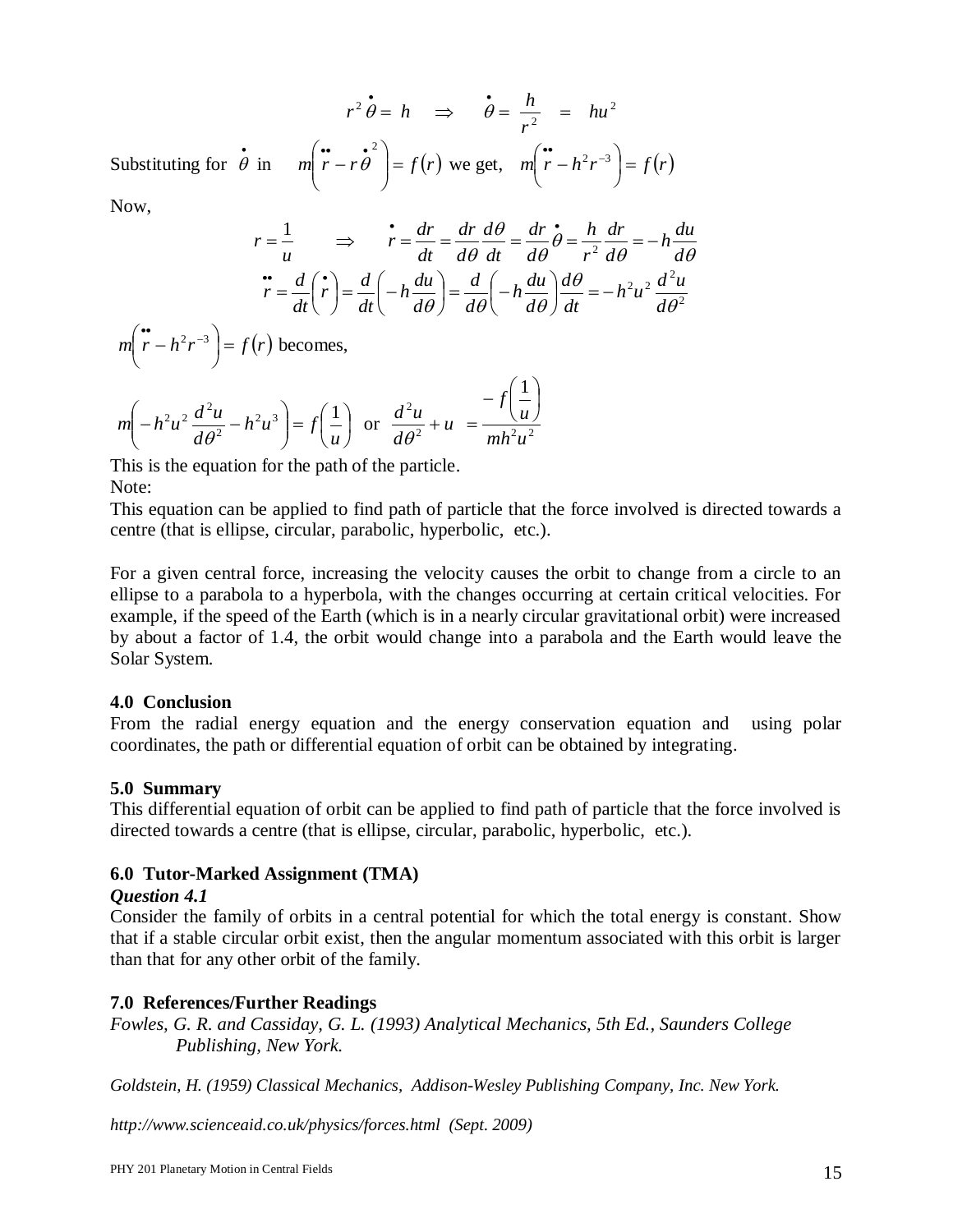## **Unit 5 Central – Conservative Force and Planetary Motion**

## **1.0 Introduction**

We now turn to the problem of determining the orbit of a particle moving under a central conservative force. The motion under the influence of a central force is an extremely important problem in the motion of celestial bodies, such as planets, moons, comets ete. Undisturbed orbital motion under the influence of a central force satisfies Kepler's law of areas. When satelite moves in a circular orbit, the centripetal acceleration is provided by the gravitational attraction of the earth. Kepler's laws describe more general case: elliptical orbit of a planet around the sun or a satellite around a planet

Kepler's laws will be reviewed and the orbits of a planet surrounding a heavy sun explained. The differential equation for orbit of motion in an inverse square law force field is derived.

## **2.0 Aims and Learning objectives**

By the end of the unit students should be able:

establish that Kepler's laws are just consequences Newton's laws of gravitation and that of motion.

## **3.0 Kepler's Laws**

Kepler's three laws of planetary motion can be described as follows:

- The paths of planets about the sun are elliptical in shape, with the center of the sun being located at one focus. (The Law of Ellipses)
- An imaginary line drawn from the center of the sun to the center of the planet will sweep out equal areas in equal intervals of time. (The Law of Equal Areas)
- The ratio of the squares of the periods of any two planets is equal to the ratio of the cubes of their average distances from the sun. (The Law of Harmonies)

Of course, Kepler's Laws originated from observations of the solar system. It should be known that these laws are consequences of Newton's laws of gravitation and of Motion.

#### **3.1 Motion in an Inverse Square Law Force Field**

Let us consider the central conservative force F given by

$$
F = f(r)\overline{r_1} \quad , \quad (\overline{r_1} \equiv \text{unit vector}) \quad f(r) = -\frac{k}{r^2}
$$

$$
f\left(\frac{1}{u}\right) = -ku^2
$$

i.e.

So

 $2 \cdot 2 = \ln^2$ 2 2  $u = \frac{1}{2}h^2 \cdot 2$ 2 1 *mh k*  $mh^2u$ *ku*  $mh^2u$ *u f u d*  $\frac{d^2u}{dx^2} + u = \frac{u^2(u)}{dx^2} = \frac{ku^2}{dx^2} =$  $\overline{\phantom{a}}$ J  $\left(\frac{1}{-}\right)$  $\setminus$  $-f\Big($  $\frac{u}{\theta^2} + u =$ 

Thus differential equation for orbit of motion in an inverse square law force field is

$$
\frac{d^2u}{d\theta^2} + u = \frac{k}{mh^2}
$$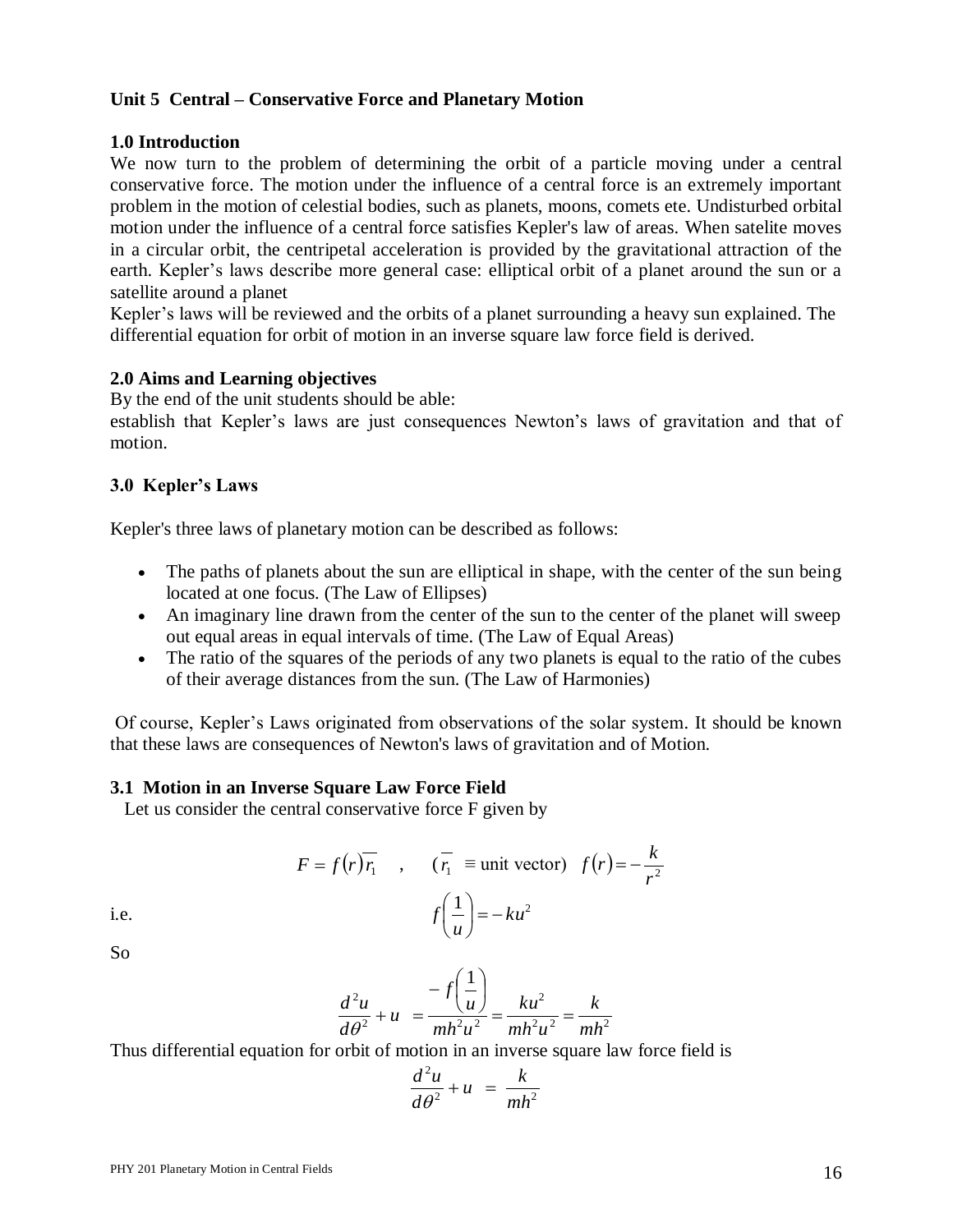Given that a particle is continuously subjected to a force directed toward a fixed central point, and that the magnitude of the force is inversely proportional to the square of the particle's distance from that central point, the usual way of determining the motion of the particle is by solving the appropriate differential equation. In this way it can easily be shown that the particle's path will be a conic, i.e., an ellipse, hyperbola, or parabola, with the central point located at one focus, and that the line from the central point to the particle sweeps out equal areas in equal times.

#### **SELF ASSESSEMENT EXERCISE**

1. What do you understand by a central conservative force field? A particle of mass m moves

$$
x = x_0 + at^2
$$

according to the equations:  $y = bt^3$ 

 $z = ct$ 

(i) Find the angular momentum L at any time t.

(ii) Find the force F and from it, the torque, N acting on the particle.

- (iii) Verify that the angular momentum theorem  $\frac{dE}{dr} = \vec{r} X \vec{F} = N$ *dt*  $d\vec{L}$   $\rightarrow$   $V$   $\vec{F}$   $\rightarrow$   $V$  $=\vec{r} X \vec{F} =$
- 2. The potential energy function for the force between two atoms in a diatomic molecule can be

expressed approximately as  $V(x) = \frac{u}{x^{12}} - \frac{b}{x^6}$ *b x*  $V(x) = \frac{a}{a} - \frac{b}{b}$  where a and b are positive constants and x is the

distance of separation between the two atoms.

- (i) at what values of x is  $V(x)$  equal zero
- (ii) at what values of x is  $V(x)$  a minimum
- (iii) determine the force between the atoms
- 3. Calculate the velocity vector in spherical polar coordinates.

 Assuming that a central conservative force is acting on a particle so that the path selected is on xy plane, show that the acceleration componenets are:

$$
a_r = \mathbf{r} - \mathbf{r}\boldsymbol{\theta}^2
$$
 and  $a_\theta = \mathbf{r}\boldsymbol{\theta} + 2\mathbf{r}\boldsymbol{\theta}^2$ 

4. Show by means of the substitution *u*  $r = \frac{1}{1}$  that the differential equation for the path of the

particle in a central field is 
$$
\frac{d^2u}{dt^2} + u = \frac{-f\left(\frac{1}{u}\right)}{mh^2u^2}
$$

#### **4.0 Conclusion**

We established mathematically that Kepler's Laws which originated from observations of the solar system are just consequences of Newton's laws of gravitation and of Motion.

#### **5.0 Summary**

We saw that Newton's law of graviation is example of a central force field. The orbits of a planet surrounding a heavy sun as described by Kepler's laws, we showed that Kepler's second law followed from conservation of angular momentum and the third law is a consequence of the inverse square force law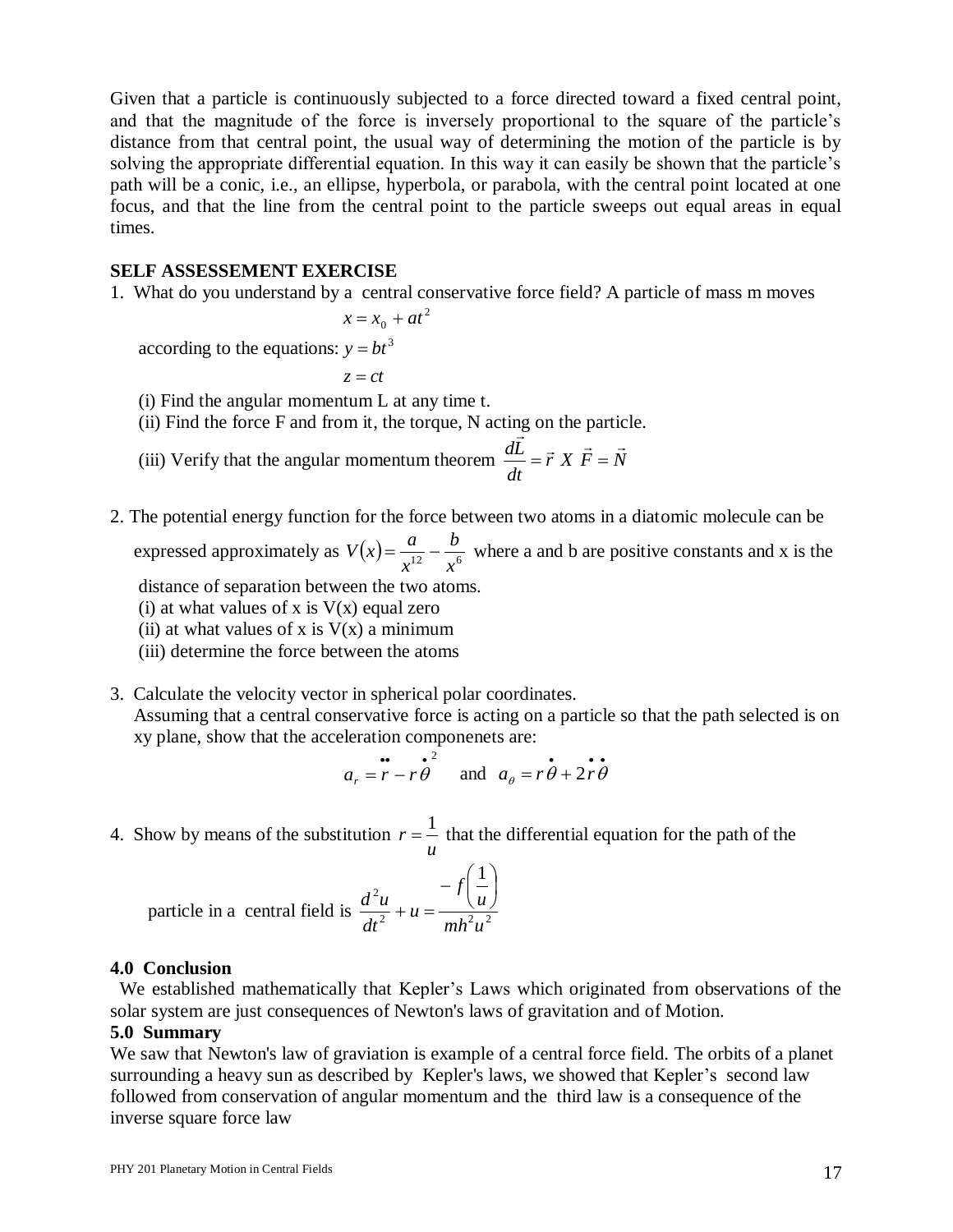## **6.0 Tutor-Marked Assignment (TMA)**

#### *Question 5.1*

Show mathematically that Kepler's laws of planetary motion are just consequences of Newton's laws of universal gravitation and motion.

#### *Question 5.2*

A particle moves under the influence of a central force given by  $f(r) = \frac{r}{r^n}$  $f(r) = \frac{-k}{r}$ . If the particle's

orbit is circular and passes through the force centre, show that  $n = 5$ 

#### **7.0 References/Further Readings**

*Fowles, G. R. and Cassiday, G. L. (1993) Analytical Mechanics, 5th Ed., Saunders College Publishing, New York.*

*Goldstein, H. (1959) Classical Mechanics, Addison-Wesley Publishing Company, Inc. New York.*

*http://www.scienceaid.co.uk/physics/forces.html (Sept. 2009)*

## **MODULE 1 Solutions to TMA**

## **Unit 1**

**question 1.1**  
\n
$$
A = 2\hat{i} + 3\hat{j} + 4\hat{k}
$$
 and  $B = 4\hat{i} + \hat{j} + 3\hat{k}$   
\n(i)  $A - B = (2\hat{i} - 4\hat{i}) + (3\hat{j} - \hat{j}) + (4\hat{k} - 3\hat{k}) = -2\hat{i} + 2\hat{j} + \hat{k}$   
\n(ii)  $A \times B = \begin{vmatrix} \hat{i} & \hat{j} & \hat{k} \\ 2 & 3 & 4 \\ 4 & 1 & 3 \end{vmatrix} = \hat{i}(3.3 - 4.1) + \hat{j}(4.4 - 2.3) + \hat{k}(2.1 - 4.3) = \hat{i}(9 - 4) + \hat{j}(16 - 6) + \hat{k}(2 - 12)$ 

$$
= 5i + 10j - 10k
$$

(iii) 
$$
(A \cdot B)^2 + (A \mathbf{X} B)^2 = [(2\mathbf{i} + 3\mathbf{j} + 4\mathbf{k}) \times (4\mathbf{i} + \mathbf{j} + 3\mathbf{k})]^2 + (5\mathbf{i} + 10\mathbf{j} - 10\mathbf{k})^2
$$
  
\t=  $(2.4 + 3.1 + 4.3)^2 + \{5.5 + 10.10 + (-10).(-10)\}$   
\t=  $(23)^2 + (25 + 100 + 100) = 529 + 225 = 754$   
 $A^2B^2 = (2\mathbf{i} + 3\mathbf{j} + 4\mathbf{k})^2(4\mathbf{i} + \mathbf{j} + 3\mathbf{k})^2 = (4 + 9 + 16) (16 + 1 + 9) = 29 \times 26 = 754$ 

## *Question 1.2*

 $A = 6\hat{i} + 5\hat{j} + 4\hat{k}$  and  $B = \hat{i} + 2\hat{j} + 3\hat{k}$  and we know  $A \bullet B = |A||B|\cos\theta$  by definition So  $|A| = \sqrt{6^2 + 5^2 + 4^2} = \sqrt{77}$  and  $|B| = \sqrt{1^2 + 2^2 + 3^2} = \sqrt{14}$ and  $A \cdot B = (6i + 5j + 4k)(i + 2j + 3k) = 6 + 10 + 12 = 28$ 11 8  $77x14$  $\cos \theta = \frac{A \bullet B}{\|A\| \|B\|} = \frac{28}{\sqrt{28}} =$ *A* $\|B\|$   $\sqrt{77x}$  $\theta = \frac{A \cdot B}{\ln |\cdot|} = \frac{28}{\sqrt{2}} = \sqrt{\frac{8}{\sqrt{12}}} \Rightarrow \theta = \cos^{-1} \left( \sqrt{\frac{8}{\sqrt{12}}} \right) = 31.5^{\circ}$ 11  $\cos^{-1}\left(\sqrt{\frac{8}{11}}\right) =$ J  $\setminus$  $\overline{\phantom{a}}$  $\setminus$ ſ  $\theta = \cos^{-1}$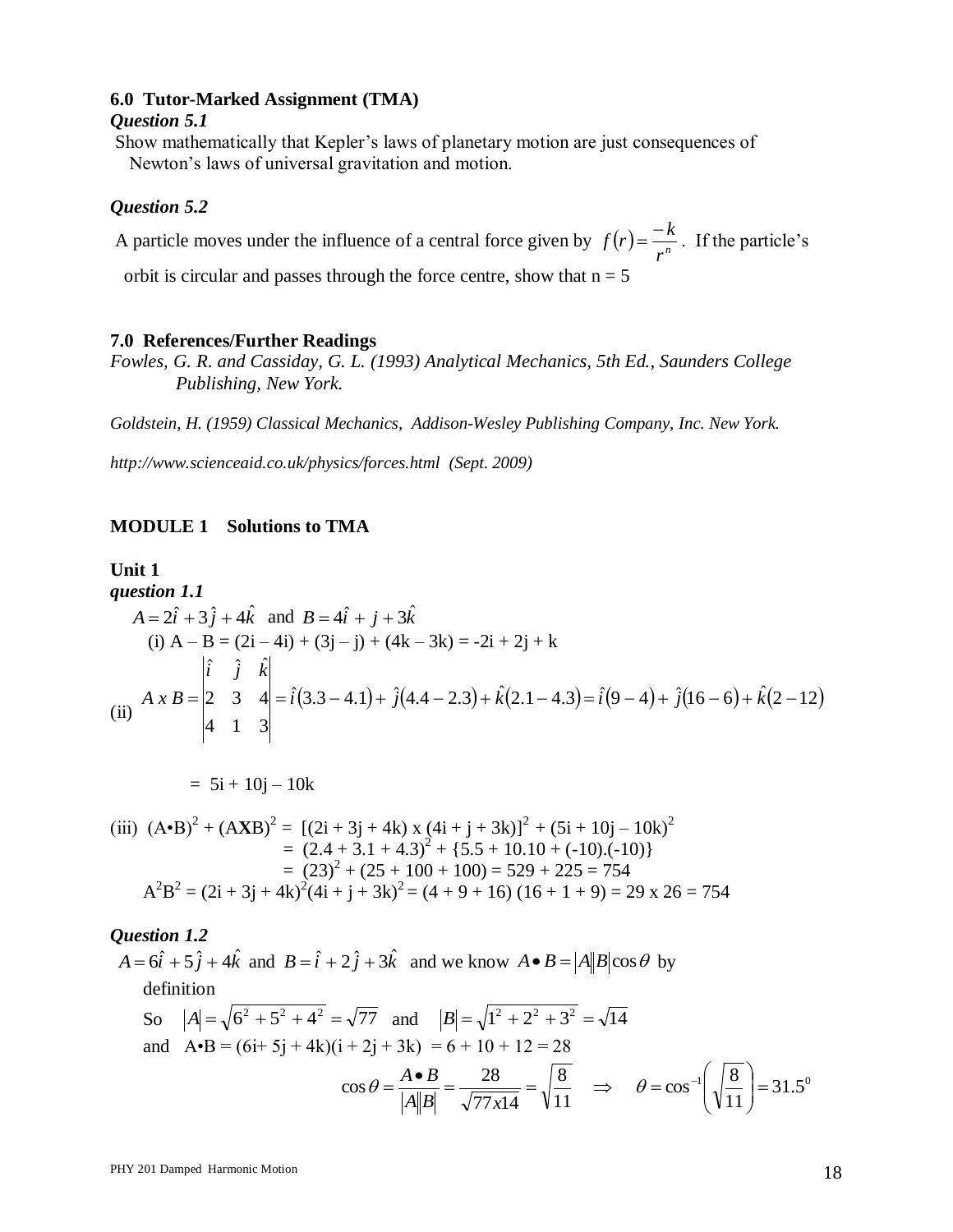#### **Unit 2**

#### *Question 2.1*

A force F is conservative if the curl of F is zero. i.e  $\nabla$ *XF* = 0

Now 
$$
F_x = 2ax(z^3 + y^3)
$$
  $F_y = 2ay(z^3 + y^3)$   $F_z = 3az^2(x^2 + y^2)$   
\n $\Rightarrow F = \hat{i}F_x + \hat{j}F_y + \hat{k}F_z = 2ax(z^3 + y^3)\hat{j} + 2ay(z^3 + y^3)\hat{j} + 3az^2(z^2 + y^2)\hat{k}$   
\n $\therefore$   
\n $\nabla X F = \begin{vmatrix}\n\frac{i}{\partial x} & \frac{j}{\partial y} & \frac{k}{\partial z} \\
\frac{\partial}{\partial x} & \frac{\partial}{\partial y} & \frac{\partial}{\partial z} \\
2ax(z^3 + y^3) & 2ay(z^3 + y^3) & 3az^2(z^2 + y^2)\n\end{vmatrix} = i\left\{\frac{\partial}{\partial y}3az^2(z^2 + y^2) - \frac{\partial}{\partial z}2ay(z^3 + y^3)\right\}$   
\n $+ i\left\{\frac{\partial}{\partial z}2ax(z^3 + y^3) - \frac{\partial}{\partial x}3az^2(z^2 + y^2)\right\}$   
\n $+ k\left\{\frac{\partial}{\partial x}2ay(z^3 + y^3) - \frac{\partial}{\partial y}2ax(z^3 + y^3)\right\}$   
\n $\nabla X F = i(6ayz^2 - 6ayz^2) + j(6axz^2 - 6axz^2) + k(0 - 6axy^2) = -6axy^2\hat{k}$ 

 $\nabla$ *XF*  $\neq$  0 hence force is not conservative, therefore potential energy cannot be determined in this case

#### *Question 2.2*

The force F and potential energy V are related by the expression

$$
F = -\nabla V = -\left(i\frac{\partial}{\partial x} + j\frac{\partial}{\partial y} + k\frac{\partial}{\partial z}\right)(axy^{2}z^{3})
$$
  
= -[iay^{2}z^{3} + j2axyz^{3} + k3axy^{2}z^{2}]  
= iF\_{x} + jF\_{y} + kF\_{z}

Hence force components are :

$$
F_x = iay^2z^3
$$
,  $F_y = j2axyz^3$ ,  $F_z = k3axy^2z^2$ 

and

$$
F = \hat{i}ay^2z^3 + \hat{j}2axyz^3 + \hat{k}3axy^2z^2
$$

#### **Unit 3** *Question 3.1*

The force  $F = \frac{\kappa}{2} \hat{e}_r$ *r*  $F = \left(\frac{-k}{r^2}\right)\hat{e}$ J  $\left(\frac{-k}{2}\right)$  $\setminus$  $=\left(-\frac{k}{2}\right)\hat{e}_r$  is conservative if  $\nabla X F = 0$  and

So,

$$
\nabla X F = \frac{1}{r^2 \sin \theta} \begin{vmatrix} \hat{e}_r & \hat{e}_\theta & \hat{e}_\theta \\ \frac{\partial}{\partial r} & \frac{\partial}{\partial \theta} & \frac{\partial}{\partial \phi} \\ \frac{-k}{r^2} & 0 & 0 \end{vmatrix}
$$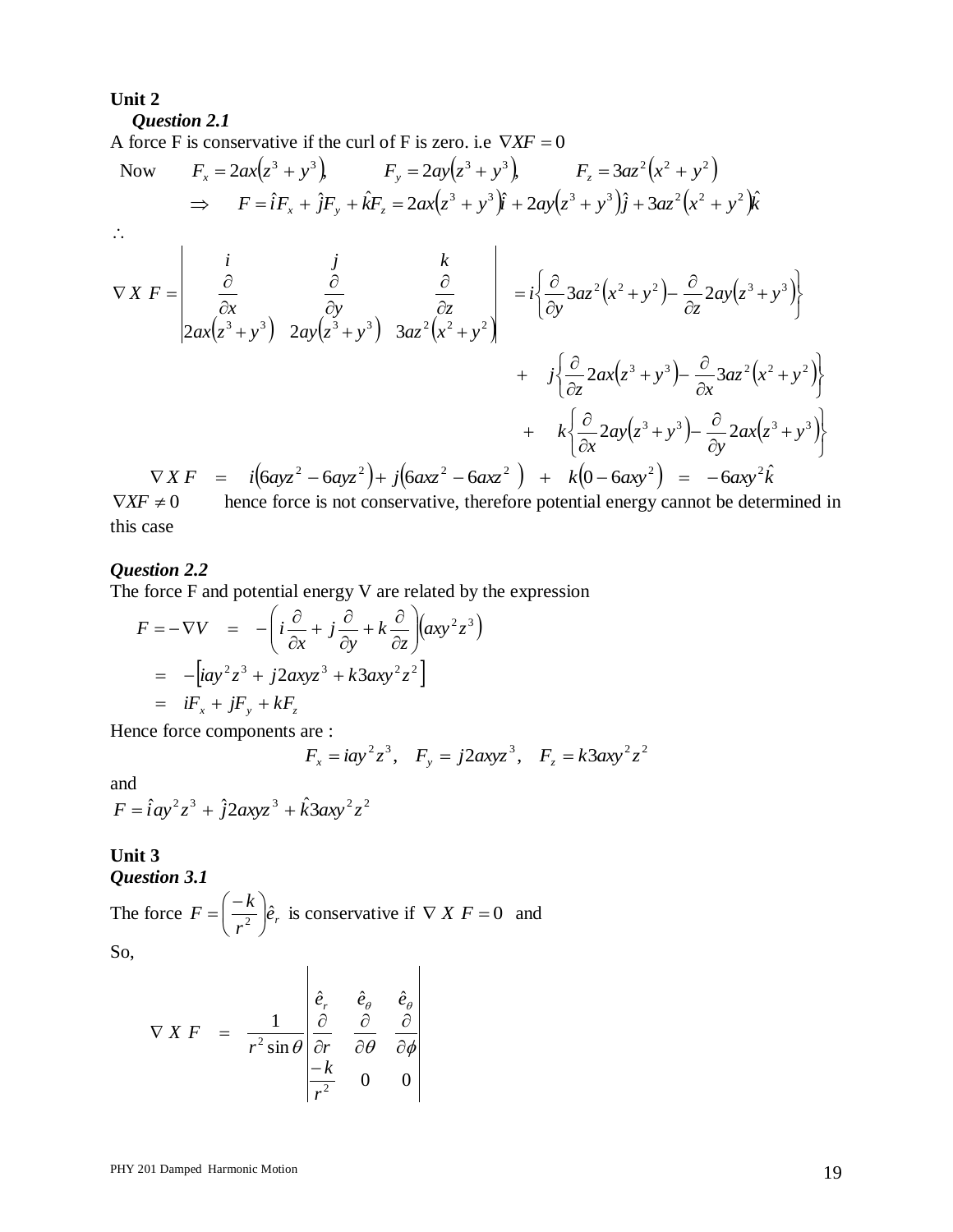$$
\nabla \times F = \frac{1}{r^2 \sin \theta} \begin{vmatrix} \hat{e}_r & \hat{e}_\theta & \hat{e}_\theta \\ \frac{\partial}{\partial r} & \frac{\partial}{\partial \theta} & \frac{\partial}{\partial \phi} \\ \frac{-k}{r^2} & 0 & 0 \end{vmatrix}
$$
  
=  $\frac{1}{r^2 \sin \theta} \left\{ \hat{e}_r [0 - 0] + r \hat{e}_\theta \left[ \frac{\partial}{\partial \phi} \left( \frac{-k}{r^2} \right) - \theta \right] + r \sin \theta \hat{e}_\phi \left[ 0 - \frac{\partial}{\partial \theta} \left( \frac{-k}{r^2} \right) \right] \right\}$   
=  $\frac{1}{r \sin \theta} \left[ \frac{\partial}{\partial \phi} \left( \frac{-k}{r^2} \right) \hat{e}_\theta - \frac{1}{r} \frac{\partial}{\partial \theta} \left( \frac{-k}{r^2} \right) \hat{e}_\phi \right]$ 

Now

$$
= 0
$$

We have shown that  $F = \frac{\lambda}{r^2} \hat{e}_r$ *r*  $F = \left(\frac{-k}{r^2}\right)\hat{e}$ J  $\left(\frac{-k}{2}\right)$  $\setminus$  $\left( \frac{-k}{2} \right) \hat{e}_r$  is conservative since we evaluated  $\nabla X F = 0$ 

## **Unit 4** *Question 4.1* The total energy, E is related to the potential, V(r) by the expression

$$
\frac{1}{2}mr^{2} + \frac{L^{2}}{2mr^{2}} + V(r) = E
$$

From which

$$
L^2 = 2mr^2 \left[ E - V(r) - \frac{1}{2}mr^2 \right]
$$

E and V(r) are the same for all orbits and the different values of angular momentum, L result only from different values of 2 2  $\frac{1}{2} m r^2$ .

For stable circular motion,  $\vec{r} = 0$  and for all other motions  $\vec{r} \neq 0$ 

Therefore for non-circular motions,  $\vec{r}$  o and L is smaller than for the circular case. That is, L for circular motion is the largest among the family.

## **Unit 5** *Question 5.1* Kepler's First Law

From conservation of angular momentum  $\frac{dv}{dt} = \frac{E}{mr^2}$ *L dt*  $\frac{d\theta}{dt} =$  (1) Since the central force is conservative the energy of the planet must be a constant over the orbit

$$
E = \frac{mv^2}{2} - \frac{GMm}{r} = constant
$$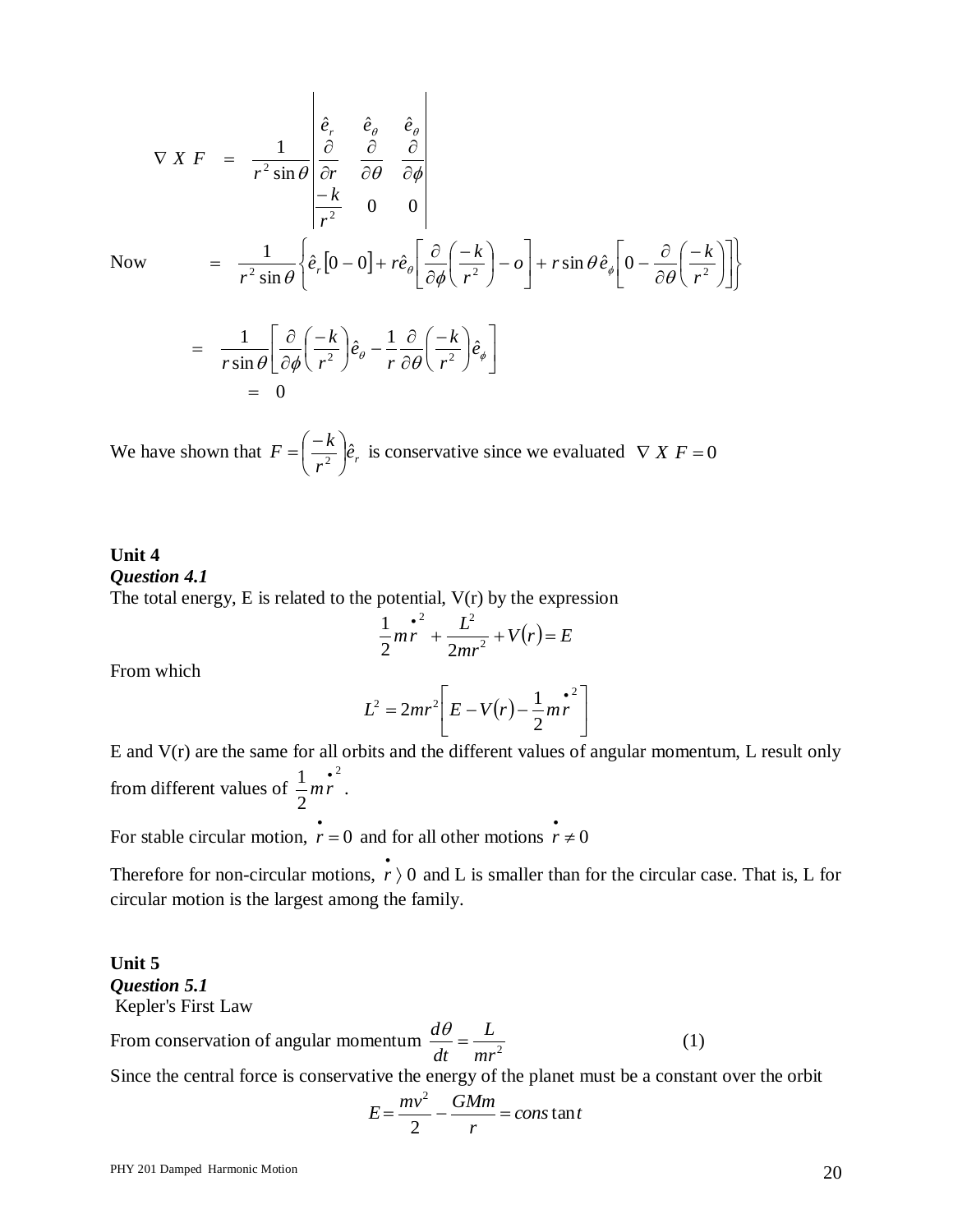Substituting for the velocity in polar coordinates 2 2 2  $2 = m \left| \frac{ar}{dr} \right| + mr^2 \left| \frac{av}{dr} \right|$  $\bigg)$  $\left(\frac{d\theta}{dt}\right)$  $\setminus$  $\vert + mr^2 \vert$ J  $\left(\frac{dr}{dt}\right)$  $\setminus$  $=$ m $\left($ *dt*  $mr^2\left(\frac{d}{2}\right)$ *dt*  $mv^2 = m\left(\frac{dr}{dr}\right)^2 + mr^2\left(\frac{d\theta}{dr}\right)^2$  and using (1),

$$
\left(\frac{dr}{dt}\right)^2 = \frac{2E}{m} + \frac{2GM}{r} - \frac{L^2}{m^2r^2}
$$
 (2)

Equations (1) and (2) allow us to find the orbits. We can for example, solve (2) for *dr*/*dt* and integrate to find  $r(t)$ . We can also divide the equations for *dt dr* , *dt*  $\frac{d\theta}{dt}$  and integrate to get an equation for the orbit.

#### Kepler's Second Law

This law is a consequence of the conservation of angular momentum in a central force field. Recall from the definition of the vector product  $L = mr Xv$ 

and the fact that L is constant,  $\vec{r}$  and  $\vec{v}$  must stay in a plane. Let us use polar coordinates  $(r, \theta)$  in this plane. We have for the velocity  $v = \frac{dr}{dr} \hat{e}_r + r \frac{dv}{dr} \hat{e}_{\theta}$  $\frac{\theta}{\cdot}$ ê *dt*  $\hat{e}_r + r \frac{d}{r}$ *dt*  $\vec{v} = \frac{dr}{L}\hat{e}_r + r\frac{d\theta}{L}\hat{e}$ 

Hence, the magnitude of the angular momentum is *dt*  $L = r^2 \frac{d\theta}{dt}$ 

In a time interval dt, the area swept by the vector  $\vec{r}$  per unit time is just  $\frac{1}{\epsilon}r^2 \frac{dv}{dr} = const$ *dt*  $r^2 \frac{d\theta}{dt} = const$  tan 2  $\frac{1}{2}r^2\frac{d\theta}{dt}$ 

Kepler's Third Law

Dividing Newton's second law by the mass of the planet we find the equation of motion

$$
\frac{dv}{dt} = -\frac{rGM}{r^2}
$$

The period *T* will depend on *G*, some parameter describing the orbit (such as the semi-major axis *a*), and the mass of the sun.

$$
T = M^{\alpha} a^{\beta} G^{\gamma}
$$

Using the method of dimension, we get

$$
T^2 = const. \frac{a^3}{GM}
$$

*Question 5.2*



Figure 1.5: Sketch of orbit

For a central force motion, equation of orbit is given by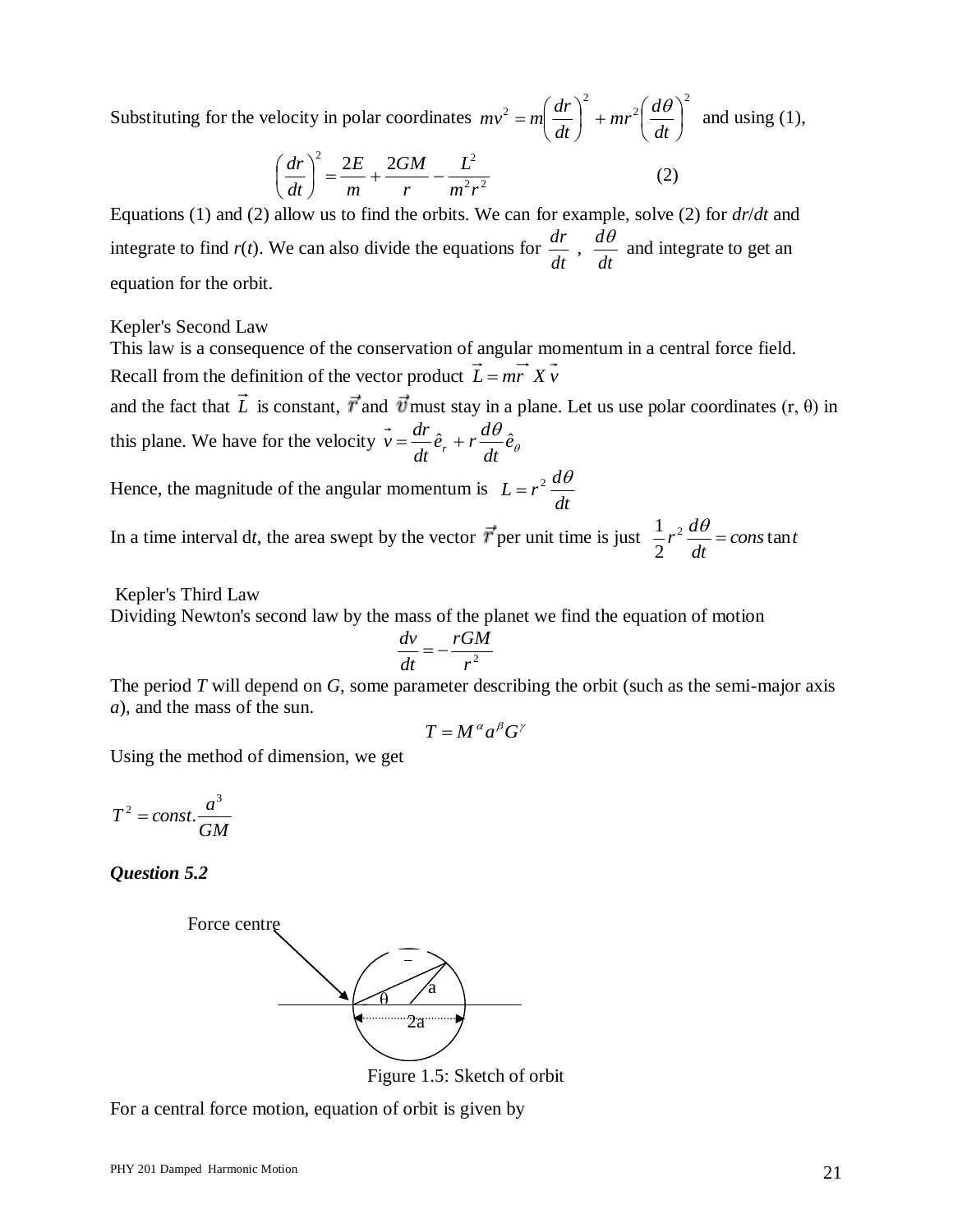$$
\frac{d^2u}{d\theta^2} + u = \frac{-f\left(\frac{1}{u}\right)}{mh^2u^2}
$$
  
But  $u = \frac{1}{r}$  so0  

$$
\frac{d^2}{d\theta^2}\left(\frac{1}{r}\right) + \frac{1}{r} = \frac{-r^2f(r)}{mh^2}
$$
(1)

From Figure 1.5, equation of orbit is  $r = 2a\cos\theta$  (2) Putting eqn  $(2)$  in  $(1)$  we have,

$$
\frac{d^2}{d\theta^2} \left( \frac{1}{2a\cos\theta} \right) + \frac{1}{2a\cos\theta} = \frac{-(2a\cos\theta)^2 f(r)}{mh^2}
$$

i.e

But,

$$
\frac{1}{2a}\frac{d^2}{d\theta^2}\left(\frac{1}{\cos\theta}\right) + \frac{1}{2a\cos\theta} = \frac{-4a^2f(r)\cos^2\theta}{mh^2}
$$

$$
\frac{d^2}{d\theta^2}(\cos\theta)^{-1} = \frac{d}{d\theta}\left(\frac{\sin\theta}{\cos^2\theta}\right) = \frac{1}{\cos\theta} + \frac{2\sin^2\theta}{\cos^3\theta}
$$

Therefore,

$$
\frac{1}{2a} \left[ \frac{2}{\cos \theta} + \frac{2 \sin^2 \theta}{\cos^3 \theta} \right] = \frac{-4a^2}{mh^2} f(r) \cos^2 \theta
$$

 $\theta$  $\theta$ 

Form which,

$$
f(r) = \frac{-mh^2}{4a^3 \cos^3 \theta} - \frac{mh^2 \sin^2 \theta}{4a^3 \cos^5 \theta} = \frac{-mh^2(\cos^2 \theta + \sin^2 \theta)}{4a^3 \cos^5 \theta} = \frac{-mh^2}{4a^3 \cos^5 \theta} \frac{8a^2}{8a^2} = \frac{-8ma^2h}{(2a \cos \theta)^5} = \frac{-k}{r^5}
$$
  
where  $k = 8ma^2h \equiv \text{constant}$ 

Comparing  $f(r)$ *r*5  $f(r) = \frac{-k}{r5}$  we just got with  $f(r) = \frac{-k}{r^n}$  $f(r) = \frac{-k}{r}$   $\Rightarrow$  n = 5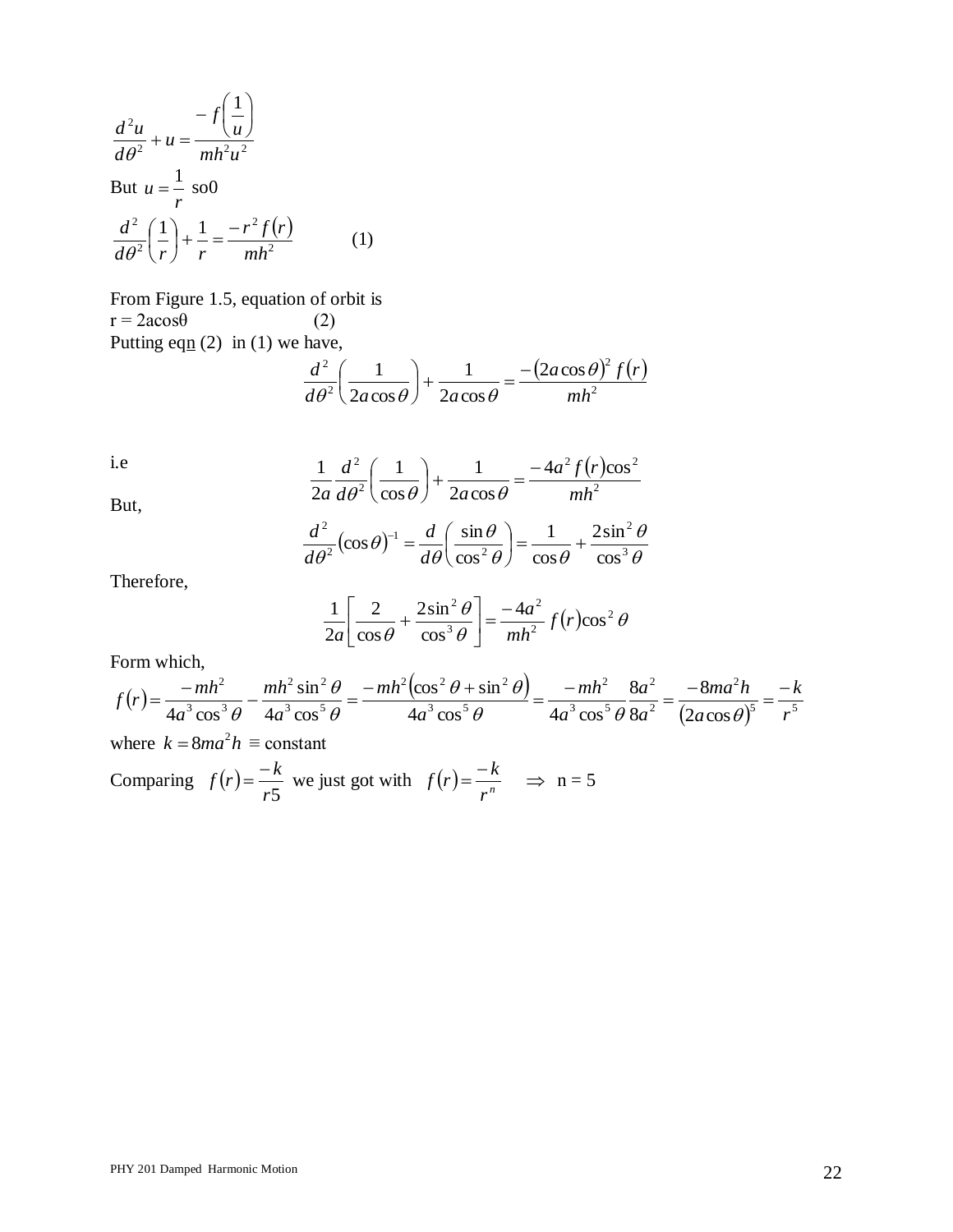## **MODULE 2: OSCILLATORY MOTION**

Many kinds of motion repeat themselves over and over: the vibration of a quartz crystal in a watch, the swinging pendulum of a grandfather clock, the sound vibrations produced by an organ pipe and the back-and-forth motion of the pistons in a car engine. This kind of motion is called periodic motion or oscillation.

A body that undergoes periodic motion always has a stable equilibrium position. When it is moved away from this position and released, a force or torque comes into play to pull it back toward equilibrium. There are many oscillatory systems; the vibrations of molecules and interaction between atoms, oscillations of an electrical circuit and springs. There is reciprocal nature of correspodence between mechanical compliance and electrical capacitance.

## **Unit1 Linear Simple Harmonic Osillator**

## **1.0 Introduction**

The linear simple harmonic oscillator (SHO) is the foundation of the theory of oscillations. We discuss equilibria in physical systems and how small oscillations about equilibria can in most cases be described by the SHO equation.This unit deals with a range of simple harmonic oscillatory phenomena, explaining the general techniques for analysing and predicting them.

#### **2.0 Aims and Learning objectives**

By the end of this unit students should be able to;

find the linear approximation to any dynamical system near equilibrium and also know how to derive and solve the wave equation for small oscillations.

## **3.0 Simple Harmonic Motion (SHM)**

If one displaces a system from a position of stable equilibriun, the system will move back and forth, that is, it will oscillate about the equilibrium position. The maximum displacement is called the amplitude, A.

The time, T, to go through one complete cycle is called the period of oscillation and its inverse is called the frequency, f.

$$
f=\frac{1}{T}
$$

For many systems, if the amplitude is small enough, the restoring force F is directly proportional to the displacement from equilibrium x and satisfies Hook's law, given by:

$$
\mathbf{F}=-\mathbf{k}\mathbf{x}
$$

where k is a positive constant known as the force constant and has units of N/m (or kg/s<sup>2</sup>). The motion of such system is called simple harmonic motiom (SHM). We can compute the motion using Newton's second law  $(F = ma)$  to have

$$
-kx = m\frac{d^2x}{dt^2} = mx
$$

The solution of this equation gives the displacement, x as a function of time, t. The general solution is of the form

$$
x = A\cos(\omega t + \phi)
$$

where  $\phi$  is called the phase and it defines the initial displacement  $x = A\cos\phi$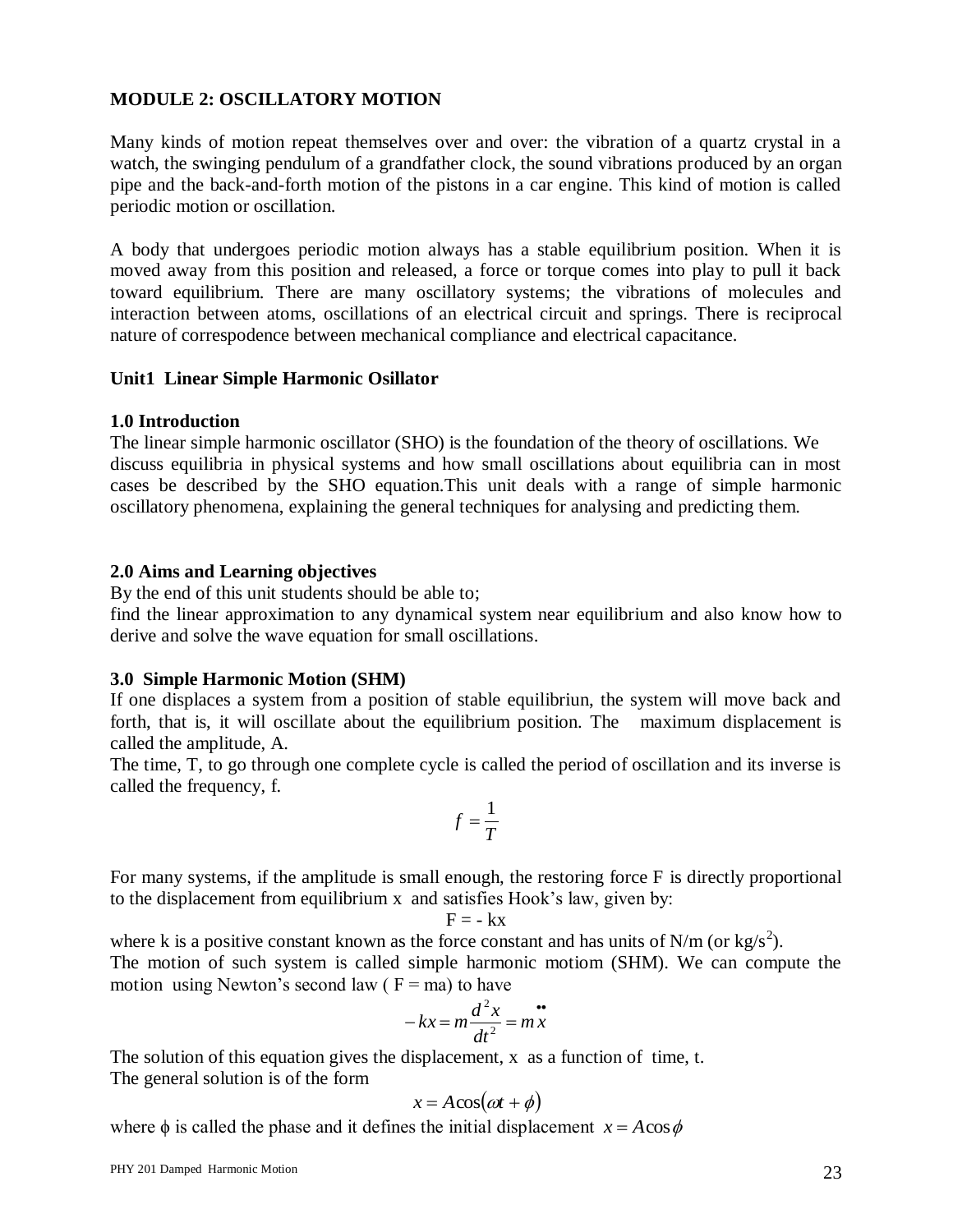$$
\frac{dx}{dt} = \dot{x} = -\omega A \sin(\omega t + \phi) \text{ and } \frac{d^2x}{dt^2} = \dot{x} - \omega^2 A \cos(\omega t + \phi)
$$

 $-kx = m\frac{d^2x}{dx^2} = mx$ *dt*  $kx = m \frac{d^2x}{dt^2}$ 2 becomes

$$
-kA\cos(\omega t + \phi) = m(-\omega^2 A \cos(\omega t + \phi))
$$

$$
k = m\omega^2 \implies \omega = \sqrt{\frac{k}{\omega}}
$$

The equation of a simple harmonic motion is thus

$$
\therefore x + \frac{k}{m}x = 0 \qquad \text{or} \qquad \frac{k}{x} + \omega^2 x = 0
$$

By definition, after a period T later the motion repeats itself, therefore:

$$
x = A\cos \omega t = A\cos(\omega t + \omega T) = A\cos \omega t \cos \omega t - A\sin \omega t \sin \omega t
$$

This equation can be solved if we set

$$
\omega T = 2\pi \quad \Rightarrow \quad \omega = \frac{2\pi}{T} = 2\pi f \quad \equiv angular \text{ frequency}
$$

Simple harmonic motion along a straight line can be represented by the projection of uniform circular motion along a diameter of a reference circle.

The projection of the motion of a particle along y-axis implies that the particle also exhibits simple harmonic motion. Therefore, the uniform circular motion can be considered as a combination of two simple harmonic motions, one along the x-axis and the other along y-axis, with the two differing in phase  $90^\circ$ .

#### **3.1 Examples of SHM**

Several examples of SHM or SHO (simple harmonic motion or simple harmonic oscillation) exist, three, each with its equation of motion, are presented below in Figures 2.1 (a), (b) and (c)

**a. A Simple Pendulum**

$$
\frac{dx}{dt} = x = -\omega A \sin(\omega t + \phi) \text{ and } \frac{dx}{dt^2} = x - \omega^2 A \cos(\omega t + \phi)
$$
  
\n
$$
-kx = m \frac{d^2x}{dt^2} = m \frac{d^2x}{dt^2} = m \frac{d^2x}{dt^2} = m \frac{d^2x}{dt^2} = m \frac{d^2x}{dt^2} = m \frac{d^2x}{dt^2} = m \frac{d^2x}{dt^2} = m \frac{d^2x}{dt^2} = m \frac{d^2x}{dt^2} = m \frac{d^2x}{dt^2} = m \frac{d^2x}{dt^2} = m \frac{d^2x}{dt^2} = m \frac{d^2x}{dt^2} = m \frac{d^2x}{dt^2} = m \frac{d^2x}{dt^2} = m \frac{d^2x}{dt^2} = 0
$$
  
\nBy definition, after a period T later the motion repeats itself, therefore:  
\n $x = A \cos \omega t = A \cos(\omega t + \omega t) = A \cos \omega t \cos \omega t - A \sin \omega t \sin \omega t$   
\nThis equation can be solved if we set  
\n
$$
\omega T = 2\pi \implies \omega = \frac{2\pi}{T} = 2\pi f \implies \omega = \frac{2\pi}{T} = 2\pi f \implies \omega = \frac{2\pi}{T} = \omega = \frac{2\pi}{T} \implies \omega = \frac{2\pi}{T} = \frac{2\pi}{T} \implies \omega = \frac{2\pi}{T} \implies \omega = \frac{2\pi}{T} \implies \omega = \frac{2\pi}{T} \implies \omega = \frac{2\pi}{T} \implies \omega = \frac{2\pi}{T} \implies \omega = \frac{2\pi}{T} \implies \omega = \frac{2\pi}{T} \implies \omega = \frac{2\pi}{T} \implies \omega = \frac{2\pi}{T} \implies \omega = \frac{2\pi}{T} \implies \omega = \frac{2\pi}{T} \implies \omega = \frac{2\pi}{T} \implies \omega = \frac{2\pi}{T} \implies \omega = \frac{2\pi}{T} \implies \omega = \frac{2\pi}{T} \implies \omega = \frac{2\pi}{T} \implies \omega = \frac{2\pi}{T} \implies \omega = \frac{2\pi}{T}
$$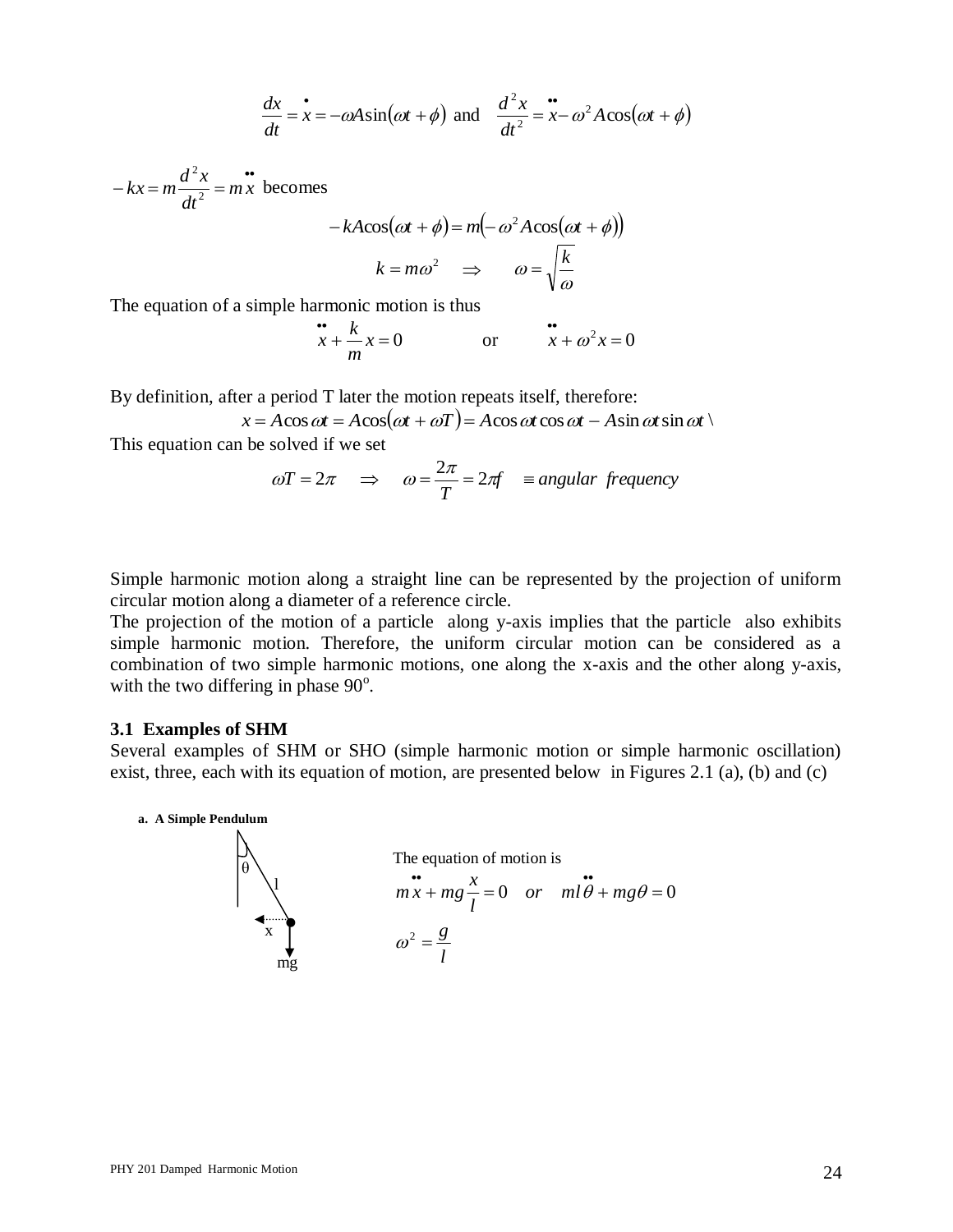**b. A maas m on a frictionless plane connected by a spring to a wall**



**c**. **An electrical LC resonant circuit**



#### **4.0 Conclusion**

Linear Simple harmonic motion along a straight line can be represented by the projection of uniform circular motion along a diameter of a reference circle. Several oscillatory systems exist that exibit and their equations of motion can easily be established.

#### **5.0 Summary**

To prove a simple harmonic motion, the following steps are very important:

- Draw a free body diagram, showing all the forces acting on it at any instant.
- Denote the direction of the acceleration a or  $\frac{a}{\mu^2}$ 2 *dt a or*  $\frac{d^2x}{dx^2}$  in that of increasing x.
- Apply Newton's secon law,  $F = ma$
- Evaluate an expression for the acceleration a, and compare with with  $a = -\omega x^2$

## **6.0 Tutor-Marked Assignment (TMA)**

*Question 1.1*

Show that the equation

$$
x(t) = a\cos(\omega t - \phi)
$$

where  $a > 0$ ,  $\omega > 0$  and  $\phi$  are constants, is indeed a solution to equation of a simple harmonic motion. Sketch the graph of this equation and explain in details how you could obtain the amplitude, period and frequency.

## **7.0 References/Further Readings**

Pain, H. J. (1999) *The Physics of Vibrations and Waves*, 5th Edition, John Wiley & Sons, Chichester UK.

Crawford Jr, F. S. (1968) *Waves, Berkeley Physics Course, Vol. 3, McGraw-Hill, New York NY.*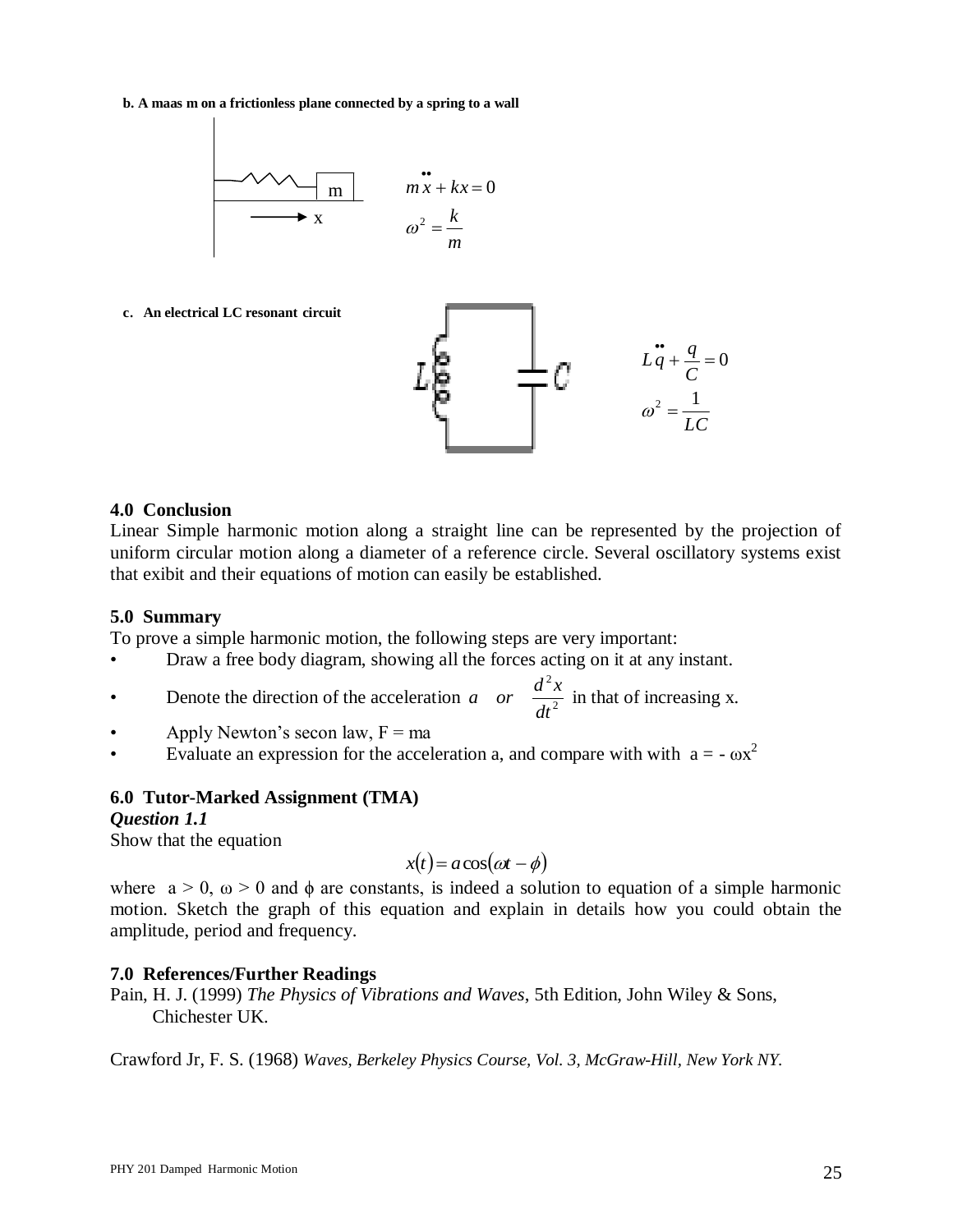#### **Unit 2 Conservation of Energy in SHM**

#### **1.0 Introduction**

A number of energy conserving physical systems that exhibit *simple harmonic oscillation* about a stable equilibrium state exist. One of the main features of such oscillation is that, once excited, it never dies away. However, the majority of the oscillatory systems which we generally encounter in everyday life suffer some sort of irreversible energy loss due; for instance, to frictional or viscous heat generation whilst they are oscillating. We shall examine the conservation of the mechanical energy involved in a linear SHM.

#### **2.0 Aims and Learning objectives:**

By the end of this unit students should be able to;

find the expressions for the kinetic and potential energies of a SHM and also establish that total energy remains constant during a SHM.

#### **3.0 Energy of Simple Harmonic Motion**

Energies in a simple harmonic motion are:

kinetic energy,  $K.E = \frac{1}{2}mv^2 = \frac{1}{2}m\dot{x}^2 = \frac{1}{2}m\omega^2 A^2 \sin^2(\omega t + \phi)$ 2  $x^2 = \frac{1}{2}mx = \frac{1}{2}m\omega^2 A^2 \sin^2 \theta$ 2 1 2 1 2  $\frac{1}{2}mv^2 = \frac{1}{2}m\dot{x}^2 = \frac{1}{2}m\omega^2 A^2 \sin^2(\omega t + \phi)$  and potential energy,  $P.E = \frac{1}{2}kx^2 = \frac{1}{2}kA^2 \cos^2(\omega t + \phi)$ 2 1 2 1

So total energy is

So total energy is  
\n
$$
E = KE + P.E = \frac{1}{2}mv^2 + kx^2 = \frac{1}{2}m\omega^2A^2\sin^2(\omega t + \phi) + \frac{1}{2}kA^2\cos^2(\omega t + \phi)
$$
\n
$$
= \frac{1}{2}kA^2
$$
 (For a spring mass:  $m\omega^2 = k$ )

The time average kinetic energy and time average potential energy are expressed as:

$$
\langle K.E \rangle = \frac{1}{T} \int_{t}^{t+T} \frac{1}{2} m x^{2} dt \text{ and}
$$
  

$$
\langle P.E \rangle = \frac{1}{2} \int_{t}^{t+T} \frac{1}{2} k x^{2} dt \text{ respectively.}
$$

where T is the period of oscillation.

#### **4.0 Conclusion**

In the absence of non-conservative forces, the total mechanical energy of a SHM is constant.

#### **5.0 Summary**

The energy oscillates back and forth between K.E and P.E, in such a way that the sum remains constant. In reality, however, most systems are affected by non-conservative forces.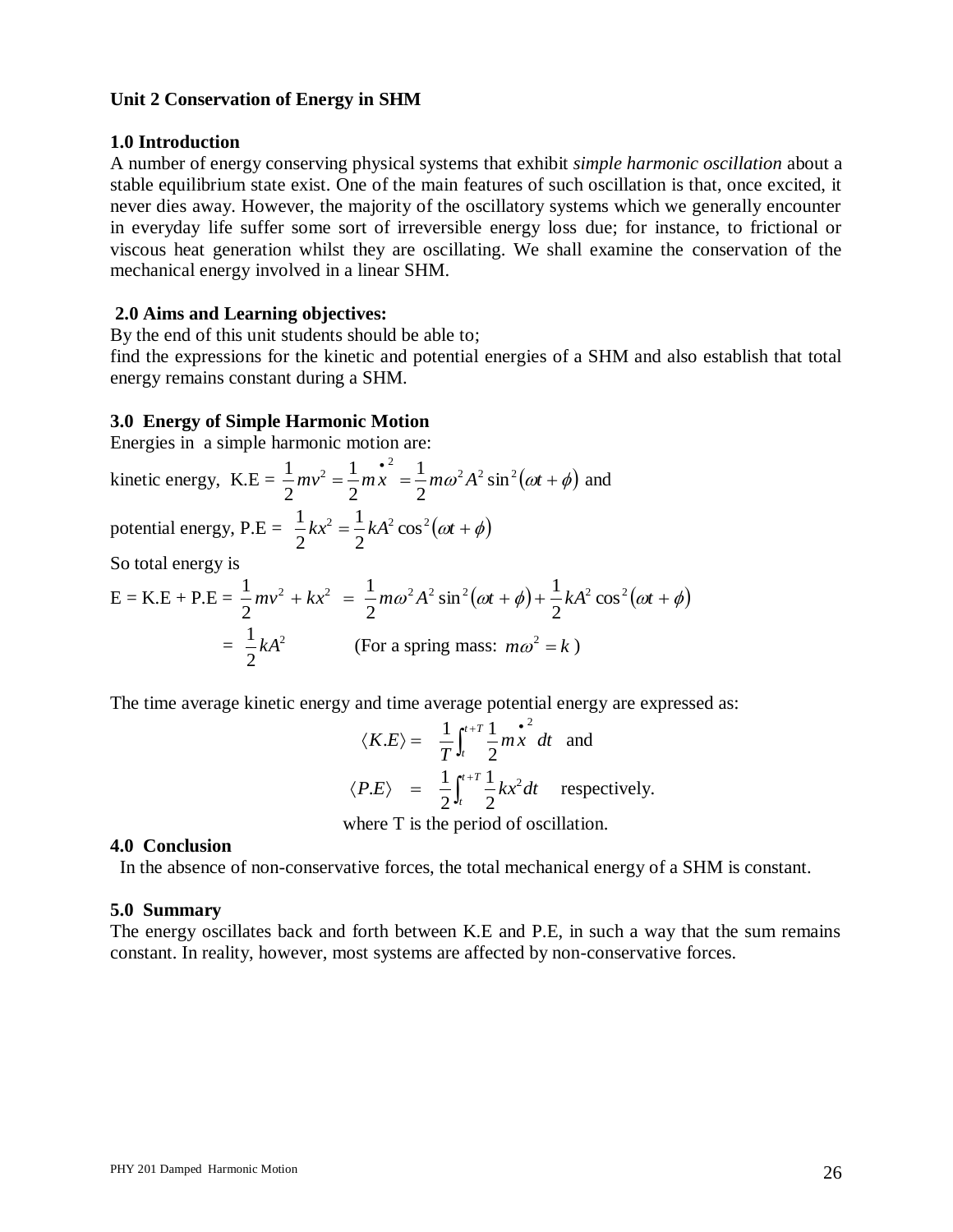## **6.0 Tutor-Marked Assignment (TMA)**

## *Question 2.1*

A simple harmonic oscillator consists of a 100g mass attached to a spring whose force constant is 10<sup>4</sup> dyne/cm. The mass is displaced a distance of 3cm and released from rest. Calculate the following quantities:

- (a) the natural frequency
- (b) the period
- (c) the total energy
- (d) the maximum velocity

## *Question 2.2*

The oscillator in the above problem is set into motion by giving it an initial velocity of  $10^{-2}$  ms<sup>-1</sup> at its equilibrium position. Calculate;

- (a) the maximum displacement
- (b) the maximum potential energy

## *Question 2.3*

Considering a simple harmonic oscillator, calculate the time averages of the kinetic and potential energies over one cycle and show that the two quantities are equal.

## **7.0 References/Further Readings**

Pain, H. J. (1999) *The Physics of Vibrations and Waves*, 5th Edition, John Wiley & Sons, Chichester UK.

Crawford Jr, F. S. (1968) *Waves, Berkeley Physics Course, Vol. 3, McGraw-Hill, New York NY.*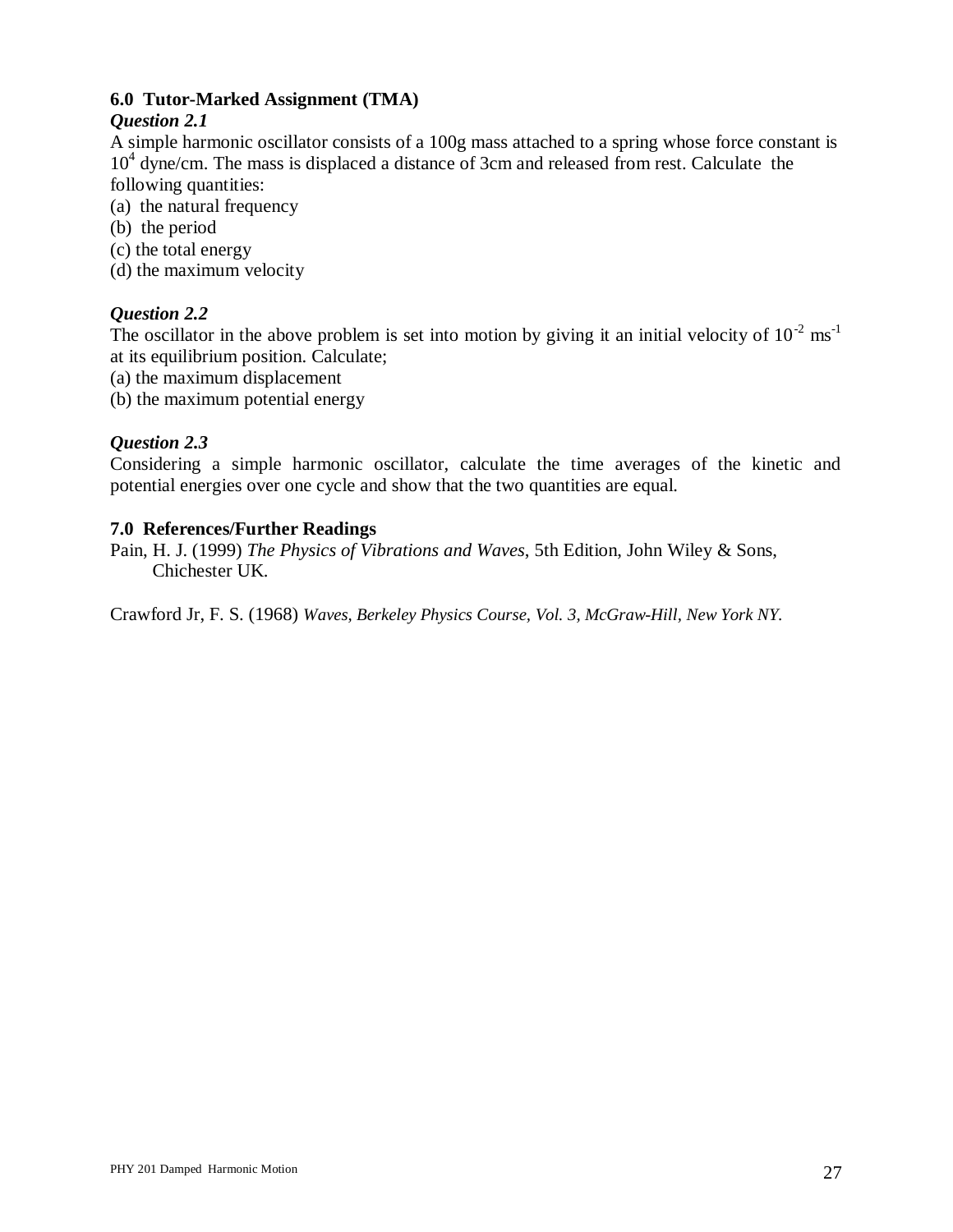#### **Unit 3 Damped Oscillatory Motion**

#### **1.0 Introduction**

Most simple harmonic oscillators in the real world are damped – mechanical oscillators, electrical oscillators, etc. We assume that a damping force linear in velocity is applied to the harmonic oscillator. For a mechanical oscillator, this could be a frictional force. For an electrical oscillator, this could be a resistive element. We investigate the effect of damping on the SHO

#### **2.0 Aims and Learning objectives:**

By the end of this unit students should be able to;

derive and solve the wave equation for damped oscillatory motions which is due to dissipative non- conservative forces.

#### **3.0 Damped Harmonic Motion:**

In real systems, the dissipative forces (non- conservative forces) retard the oscillatory motion by causing amplitude to decrease. Consequently, the mechanical energy of the system diminishes with time. Thus, the oscillatory motion of the system is damped.

The non – conservative force ( called damping force) is approximately equal

$$
-r v = -r \dot{x}
$$

r is a constant giving the damping strength and v is the velocity. The equation of a damped harmonic oscillatory motion is

$$
m\frac{d^2x}{dt^2} + r\frac{dx}{dt} + kx = 0
$$
 or 
$$
m\ddot{x} + r\dot{x} + 0
$$

The solution of the differential equation

$$
mx + rx + = 0
$$

is of the form

$$
x(t) = Ae^{-\frac{t}{\tau}}\cos(\omega t + \phi)
$$

For simplicity, let's take  $x = A$  at  $t = 0$ , then  $\phi = 0$ If we plug the solution

$$
x(t) = Ae^{-\frac{t}{\tau}}\cos(\omega t)
$$

into Newton's second law, we get the damping time,  $\tau$  as

$$
\tau = \frac{2m}{r}
$$

and the angular frequency, ω as

$$
\omega = \omega_0 \sqrt{1 - \frac{1}{\left(\omega_0 \tau\right)^2}}
$$

where *m*  $\omega_0 = \sqrt{\frac{k}{m}}$  is the un-damped angular frequency

The larger the damping constant r the shorter the damping time  $\tau$ . There are three damping regimes as indicated in Figure 2.2:

(a) underdamped (b) critically damped (c) overdamped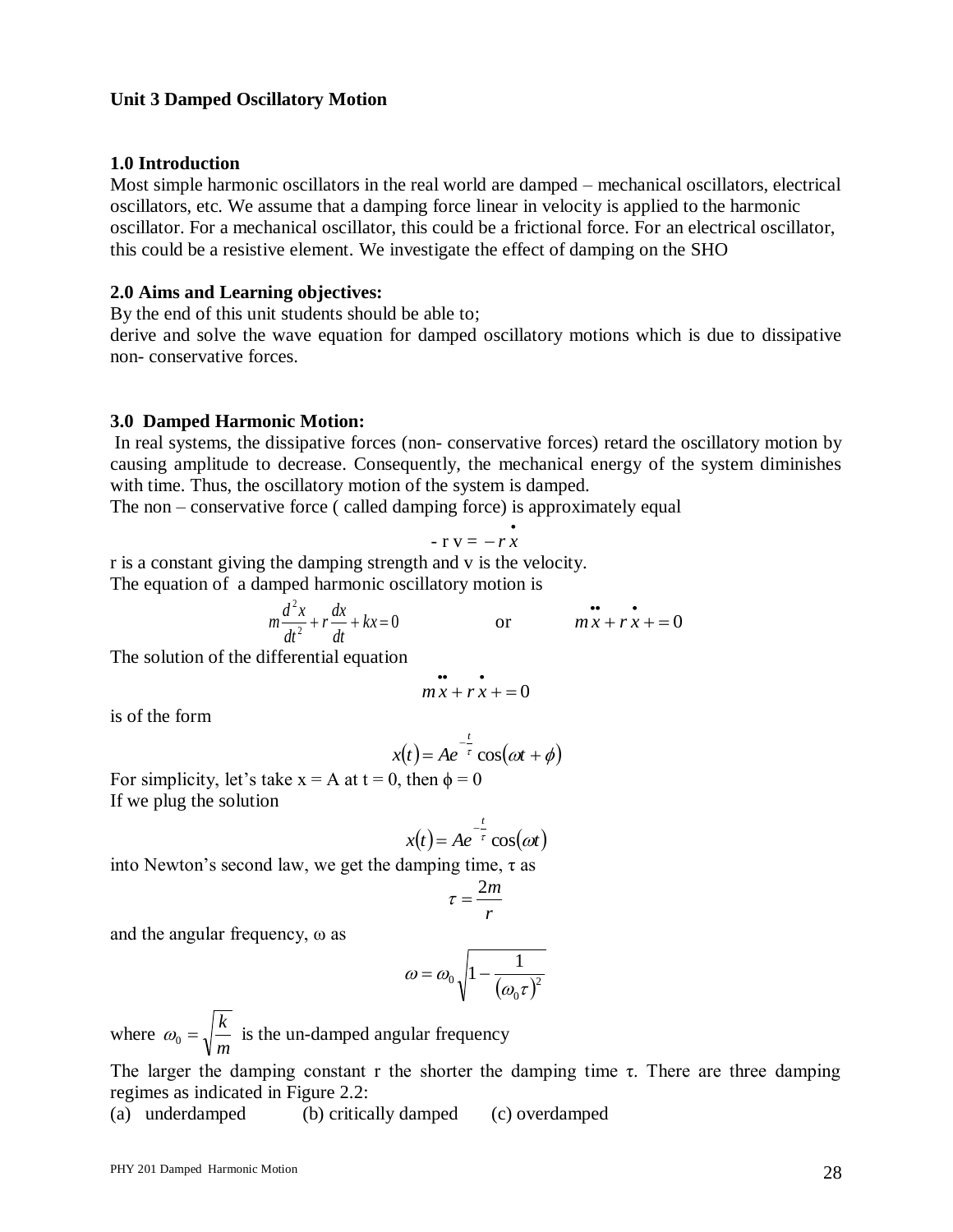

Figure 2.2: Sketch of damping wave function

Underdamping, the system oscillates with steady decreasing amplitude when it is displaced and released. In critical damping, the system no longer oscillates but returns to its equilibrium position without oscillation when it is displaced and released. For overdamping, there is no oscillation but the system returns to equilibrium more slowly than with critical damping.

## **4.0 Conclusion**

Critical damping is of practical importance in recording instruments such as ballistic galvanometer which experiences sudden impulses and are required to return to zero displacement in minimum time.

The degree of damping a mechanical system is important for example, a good suspension system of a car should be slightly undercritically damped to ensure comfortable ride.

## **5.0 Summary**

In a damped oscillatory motion the following points must be remembered:

- When the retarding force is much smaller than the restoring force, the oscillatory character of the motion is preserved but the amplitude decreases in time, with the result that the motion ultimately ceases. Any system that behaves in this manner is called a damped oscillator.
- During the damped oscillatory motion, the amplitude decays exponentially with time.
- In the absence of retarding force, the system oscillates with its natural frequency.
- If the system is so viscous that the retarding force is greater than the restoring force then the system is over damped.
- Irrespective of the case whether the system is over damped or under damped, the friction is present and the energy of the oscillator eventually falls to zero. The lost mechanical energy dissipates into internal energy in the retarding medium.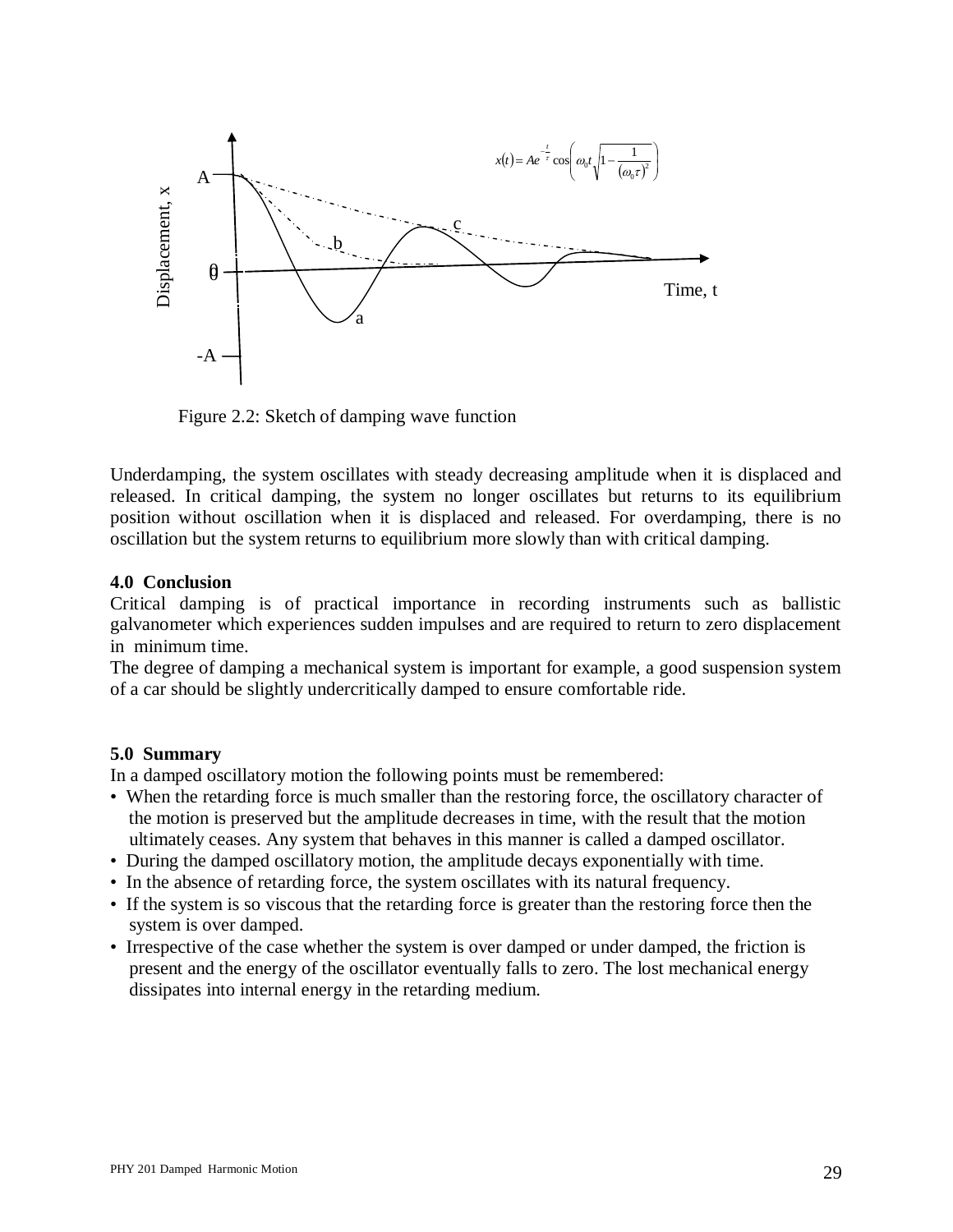## **6.0 Tutor-Marked Assignment (TMA)**

## *Question 3.1*

Consider an electrical circuit consisting of an inductor, of inductance L, connected in series with a capacitor, of capacitance C, and a resistor, of resistance R. Such a circuit is known as an LCR circuit, for obvious reasons. Show that the current in the circuit execute damped harmonic oscillations.



Figure 2.3: LRC circuit

## **7.0 References/Further Readings**

Pain, H. J. (1999) *The Physics of Vibrations and Waves*, 5th Edition, John Wiley & Sons, Chichester UK.

Crawford Jr, F. S. (1968) *Waves, Berkeley Physics Course, Vol. 3, McGraw-Hill, New York NY.*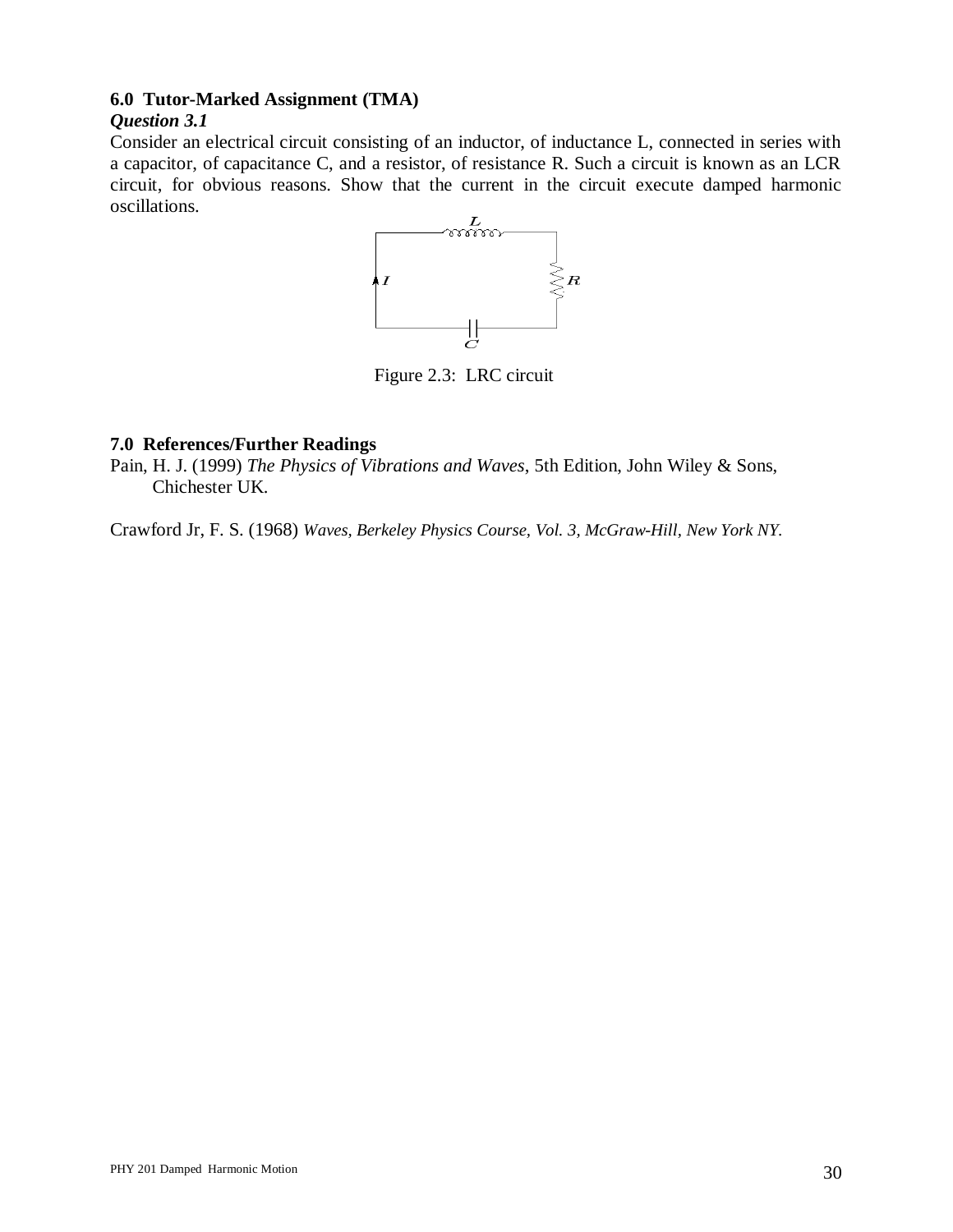#### **Unit 4 Forced Oscillatory Motion**

#### **1.0 Introduction**

So far we have considered an oscillator in isolation: initial conditions are imposed and then the system evolves, perhaps with damping. Frequently in reality we happen upon driven oscillators, oscillators that are exposed to a continuous driving force  $-$  e.g., a driven LRC circuit. The oscillator's evolution is modified by the existence of the additional driving force. There are many situations in which a system may be driven by a regular or irregular external force. For example, machinery may vibrate its local enviroment; an electromagnet may vibrate the cone of a loudspeaker, an electrical current may drive the oscillator in a watch. Sometimes we may wish to suppress the vibrations, while in other situations we may wish to enhance them. We investigate the effect of driving forces on the SHO.

#### **2.0 Aims and Learning objectives**

By the end of this unit students should be able to;

•use an external oscillatory force in Newton's second law to get an equation of a driven damped oscillation.

• to know that when the system executing forced oscillation behaves in such a way that its natural frequency becomes equal to the frequency of oscillation, the system is said to be in resonance.

#### **3.0 Forced Oscillations and Resonance:**

When an oscillatory system is acted upon by an external force we say that the system is driven (or forced).To compensate the energy loss in the system in a damped system due to the retarding forces, an external force is applied. This force acts in the direction of motion of the oscillator and does a positive work on the system. As a result of which, the amplitude of motion remains constant when the energy input per cycle exactly equals the energy lost due to damping. The system which oscillates in this manner experiences forced oscillation.

Consider an external oscillatory force  $F = F_0 \cos(\omega_d t)$ 

where F is varying force with time t,  $F_0$  driving force and  $\omega_d$  driving angular frequency. Newtos's second law for the system becomes

$$
m\frac{d^2x}{dt^2} + r\frac{dx}{dt} + kx = F_0 \cos \omega_d t \quad \text{or} \quad m\ddot{x} + r\dot{x} + kx = F_0 \cos \omega_d t
$$

Again, if we try a solution of the form

$$
x(t) = A\cos(\omega_d t)
$$

and plug into the Newton's second law, we get the amplitude that has a resonance form

$$
A(\omega_d) = \frac{F_0}{m\sqrt{(\omega_d - \omega_0)^2 + \frac{r^2 \omega_d^2}{m^2}}}
$$

When the system executing forced oscillation behaves in such a way that its natural frequency becomes equal to the frequency of oscillation, the system is said to be in resonance. At resonance, the applied force remains in phase with the velocity so that the power transferred to the system is of maximum value.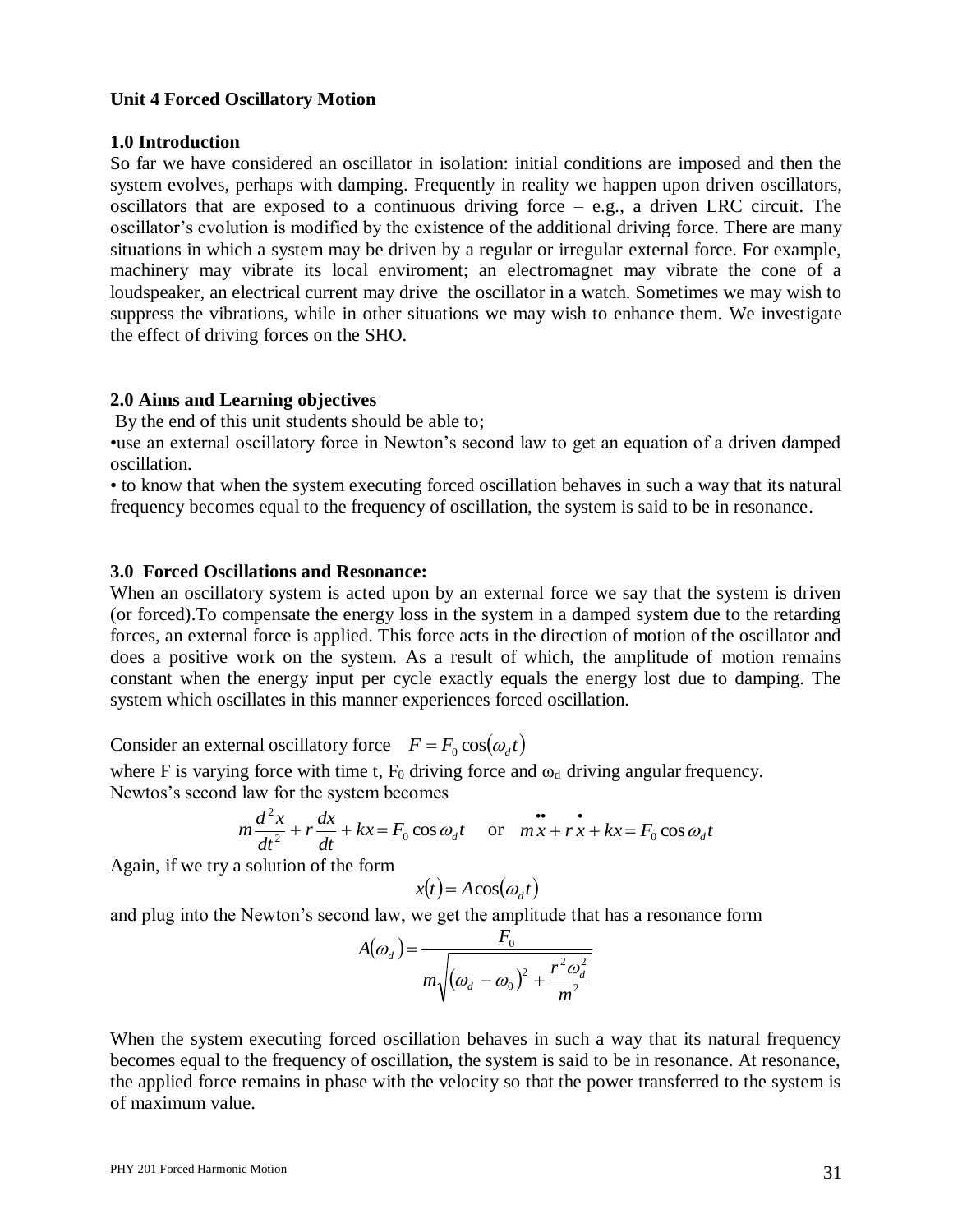The soldiers marching on a bridge are asked to break the steps to avoid the resonance condition or else it collapses after hitting its resonant frequency.

Resonance not only occurs in mechanical systems but also in electrical circuits. Microwaves with frequency similar to the natural frequency of vibration of water molecules are used in microwave oven. When food is placed in the oven, the water molecules of the food resonant, absorbing energy from the microwaves and consequently get heated up.

Magnetic resonance imaging systems have greatly improved medical diagnoses in present day technology.

## **4.0 Conclusion**

Sometimes we may wish to suppress the vibrations, while in other situations we may wish to enhance them, all these we employ driving forces on the SHO and mathematically investigate the effects to get the equation for the motion for forced oscillations.

## **5.0 Summary**

When the system executing forced oscillation behaves in such a way that its natural frequency becomes equal to the frequency of oscillation, the system is said to be in resonance. Many mechanical systems and electrical circuits experience resonance phenomena.

## **6.0 Tutor-Marked Assignment (TMA)**

## *Question 4.1*

Consider an LCR circuit consisting of an inductor, L, a capacitor, C, and a resistor, R, connected in series with an emf of voltage  $V(t)$ . Show that the current in this arrangement will execute forced or driven damped harmonic oscillations. Name one application of an LRC circuit.

## **7.0 References/Further Readings**

Pain, H. J. (1999) *The Physics of Vibrations and Waves*, 5th Edition, John Wiley & Sons, Chichester UK.

Crawford Jr, F. S. (1968) *Waves, Berkeley Physics Course, Vol. 3, McGraw-Hill, New York NY.*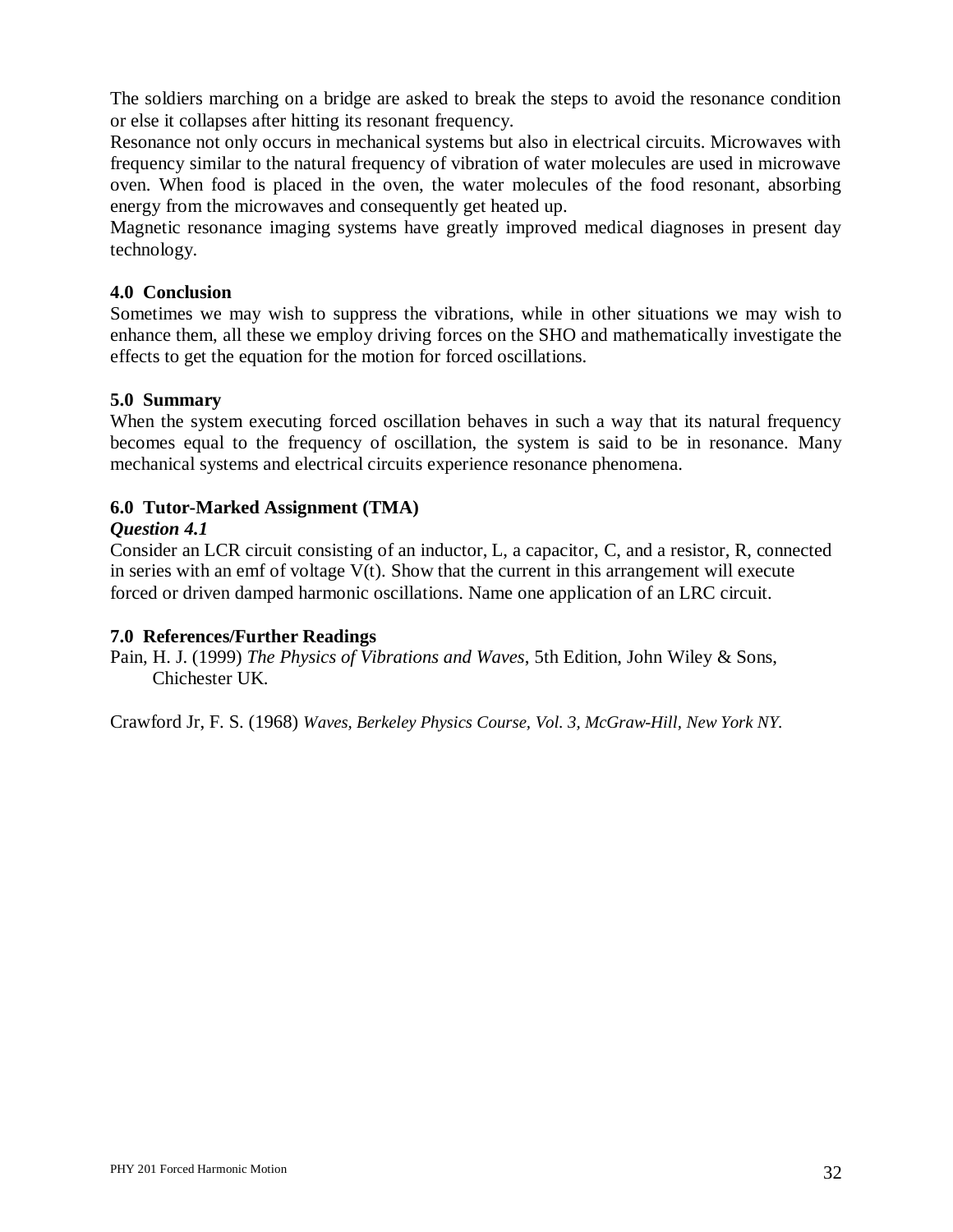#### **Unit 5 Coupled Oscillation**

#### **1.0 Introduction**

Coupled simple harmonic oscillators are physically important and seen everywhere in nature. The electromagnetic field at any point in space can be considered a simple harmonic oscillator, but Maxwell's Equations couple the oscillator at one point to the oscillators everywhere else in space. Coupled oscillations are critical in particle physics and also use when discussing rigid-body etc

#### **2.0 Aims and Learning objectives**

By the end of this unit students should be able to;

•to establish equations of motion for two coupled oscillatory systems (normal modes) and other similar physical systems.

• solve the differential equations to obtain the normal frequencies.

#### **3.0 Normal Frequencies and Normal Mode of Vibration: Two Body Oscillations**

A vibration involving only one independent variable, say x (or y), is called a normal mode of vibration and has its own normal frequency.

Consider the coupled oscillations, when two masses are connected with each other by strings and oscillating together, Figure 2.4



Figure 2.4: coupled system

The masses are placed on a frictionless track and joined up by ideal strings as shown in the figure. There are two kinds of motion which distinguish themselves by being very simple and the two differential equations of motion are:

$$
k(x_2 - 2x_1)\hat{i} = m\ddot{x}_1 \hat{i}
$$
  

$$
k(x_1 - 2x_2)\hat{i} = m\ddot{x}_2 \hat{i}
$$

If we solve the two equations we will obtain two frequencies each corresponding to the kind of motion.

In one kind of motion  $x_1$  and  $x_2$  remain equal and the whole system oscillates back and forth without the stretching of the middle string. In this kind of motion the frequency of oscillation is given by,

$$
\omega_0\!=\!\!\sqrt{\frac{k}{m}}
$$

In the other kind of motion,  $x_1$  and  $x_2$  remain exactly opposite and the motion is like "in and out" type. In this case, the net restoring force on the body is three times as compared to the previous case and thus the frequency of oscillation of the system is given by,

$$
\omega = \sqrt{\frac{3k}{m}} = \sqrt{3} \omega_0
$$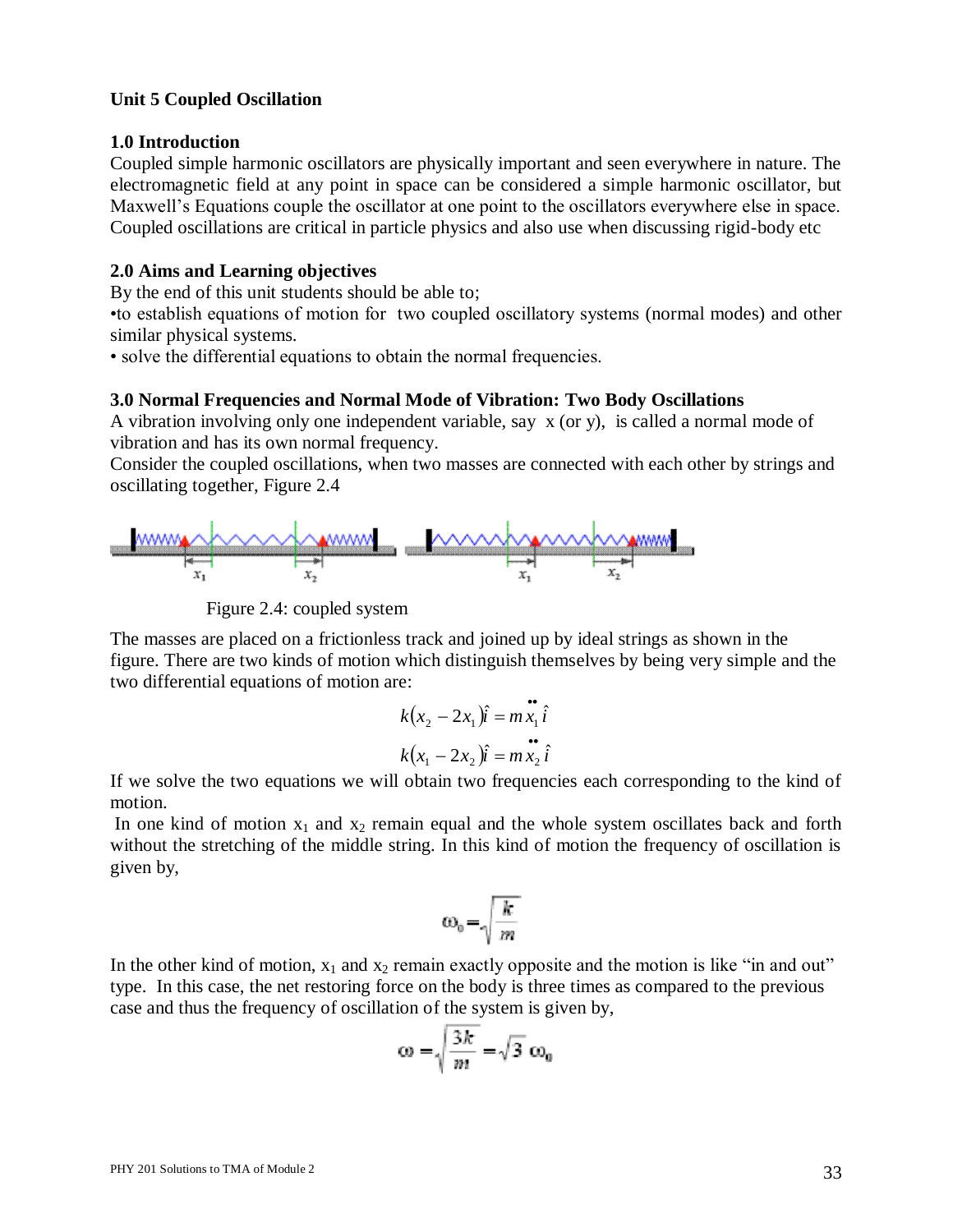## **Self Assessement Exercise**

- 1. A simple harmonic oscillator consists of a 100g mass attached to a spring whose force constant is 10<sup>4</sup> dyne/cm. The mass is displaced a distance of 3cm and released from rest. Calculate the following quantities:
	- (a) the maximum displacement
	- (b) the maximum potential energy
- 2. (a) Define Normal frequencies and Normal modes
	- (b) What do you understand by forced frequency and resonance?
- (c) Show that the function  $y = A\cos \omega t + A\sin \omega t$  can be written as  $y = C\cos(\omega t \delta)$

where 
$$
C = \sqrt{A^2 + B^2}
$$
 and  $\delta = \tan^{-1}\left(\frac{B}{A}\right)$ 

3. A mass of 2 kg is attached to a spring of elasticity constant 8  $Nm^{-1}$ . At time t = 0, the mass is displaced to a position  $x = 0.2m$  and released from rest. Find the position x of the mass as a function of time t.

## **4.0 Conclusion**

In two coupled body system, there are two kinds of motion which distinguish themselves by being very simple each with its differential equation of motion. Each of the equations could be solved to get the normal frequencies.

## **5.0 Summary**

A vibration involving only one independent variable, say x (or y), is called a normal mode of vibration and has its own normal frequency. The simple motion of the two-body coupled oscillator is called normal modes. They have the property that when the system starts motion in one of these modes then it will continue in that mode.

## **6.0 Tutor-Marked Assignment (TMA)**

## *Question 5.1*

Consider the LC circuit pictured in Figure 2.4 below. How many normal modes of oscillation will be there?



Figure 2.5: LC coupled circuit

## **7.0 References/Further Readings**

Pain, H. J. (1999) *The Physics of Vibrations and Waves*, 5th Edition, John Wiley & Sons, Chichester UK.

Crawford Jr, F. S. (1968) *Waves, Berkeley Physics Course, Vol. 3, McGraw-Hill, New York NY.*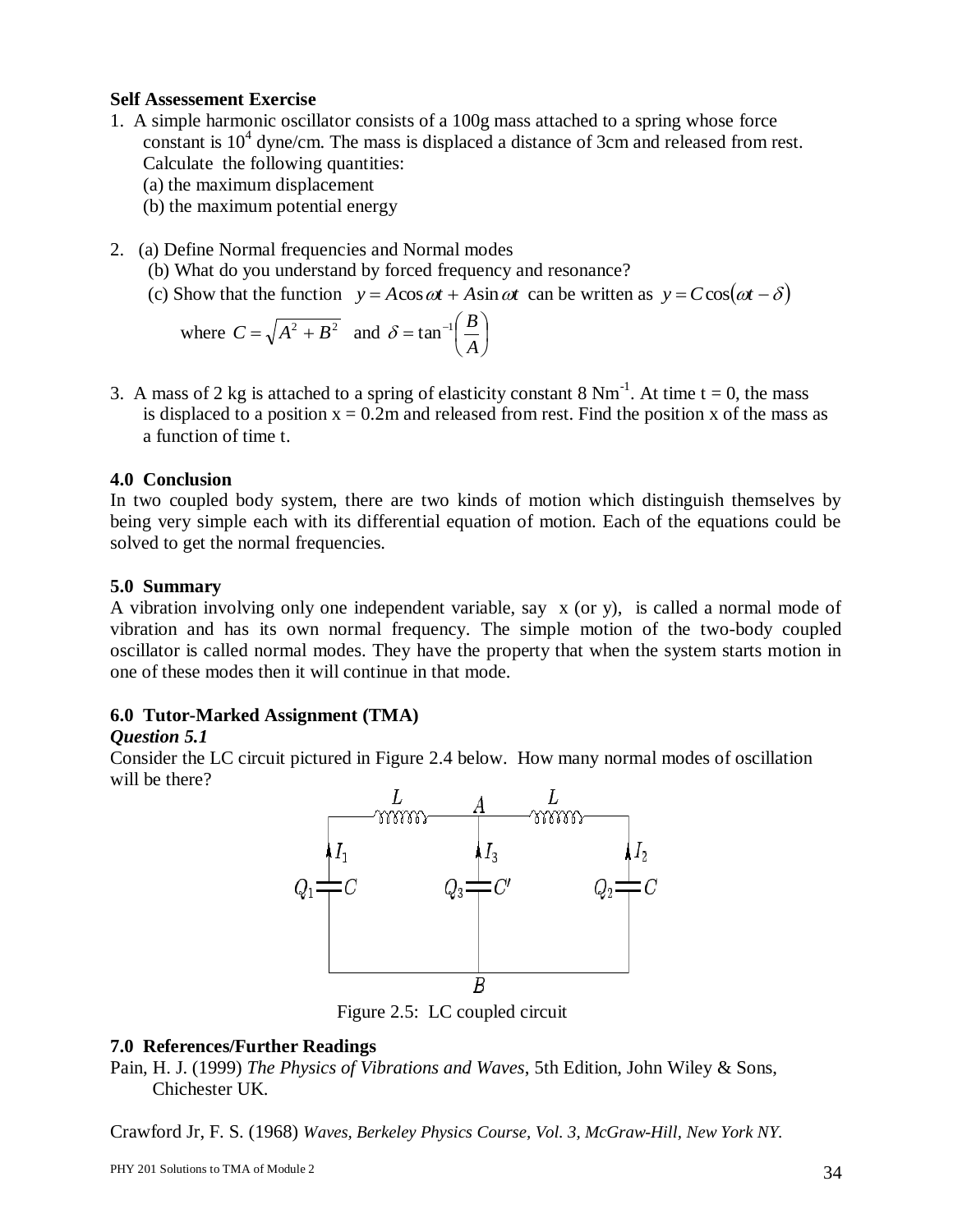#### **MODULE 2 Solutions to TMA**

## **Unit 1** *Question 1.1*

The equation of a SHM is given by  $mx = -kx$  (1) Now  $x(t) = a\cos(\omega t - \phi)$  (2) Therefore  $\vec{x} = -\omega a \sin(\omega t - \phi)$  so that  $\vec{x} = -\omega^2 a \cos(\omega t - \phi)$ 

Substituting we have,

$$
-m\omega^2 a \cos(\omega t - \phi) = -k a \cos(\omega t - \phi)
$$
 (3)

It follows that equation (3) is indeed a solution to equation (1) provided *m*  $\omega = \sqrt{\frac{k}{k}}$ 



Figure 2.6: Wave sketch

Figure 2.6 shows a graph of xversus tobtained from Equation (2). The type of behavior shown here is called *simple harmonic oscillation*. It can be seen that the displacement *xoscillates* between  $x = -a$  and  $x = +a$ . Here, a is termed the *amplitude* of the oscillation. Moreover, the motion is *repetitive* in time (*i.e.*, it repeats exactly after a certain time period has elapsed). In fact,

the *repetition period* is *w*  $T=\frac{2\pi}{2}$ 

This result is easily obtained from Equation (1) by noting that  $\cos \theta$  is a periodic function of  $\theta$ with period  $2\pi$ : *i.e.*,  $\cos(\theta + 2\pi) = \cos\theta$ . It follows that the motion repeats every time  $\omega t$  increases by 2π: *i.e.*, every time t increases by  $\frac{2\pi}{\omega}$  $\frac{2\pi}{\pi}$ . The *frequency* of the motion (*i.e.*, the number of oscillations completed per second) is  $f = \frac{1}{T} = \frac{\omega}{2\pi}$  $\omega$ 2  $=\frac{1}{-}$ *T f*

It can be seen that ω is the motion's *angular frequency*; *i.e.*, the frequency f converted into radians per second. Of course, f is measured in *Hertz*--otherwise known as *cycles per second*. Finally, the *phase angle*, ϕ, determines the times at which the oscillation attains its maximum displacement,  $x = a$ . In fact, since the maxima of  $\cos \theta$  occur at  $\theta = n \, 2\pi$ , where n is an arbitrary integer, the times of maximum displacement are

$$
t_{\max} = T\left(n + \frac{\phi}{2\pi}\right)
$$

Clearly, varying the phase angle simply shifts the pattern of oscillation backward and forward in time.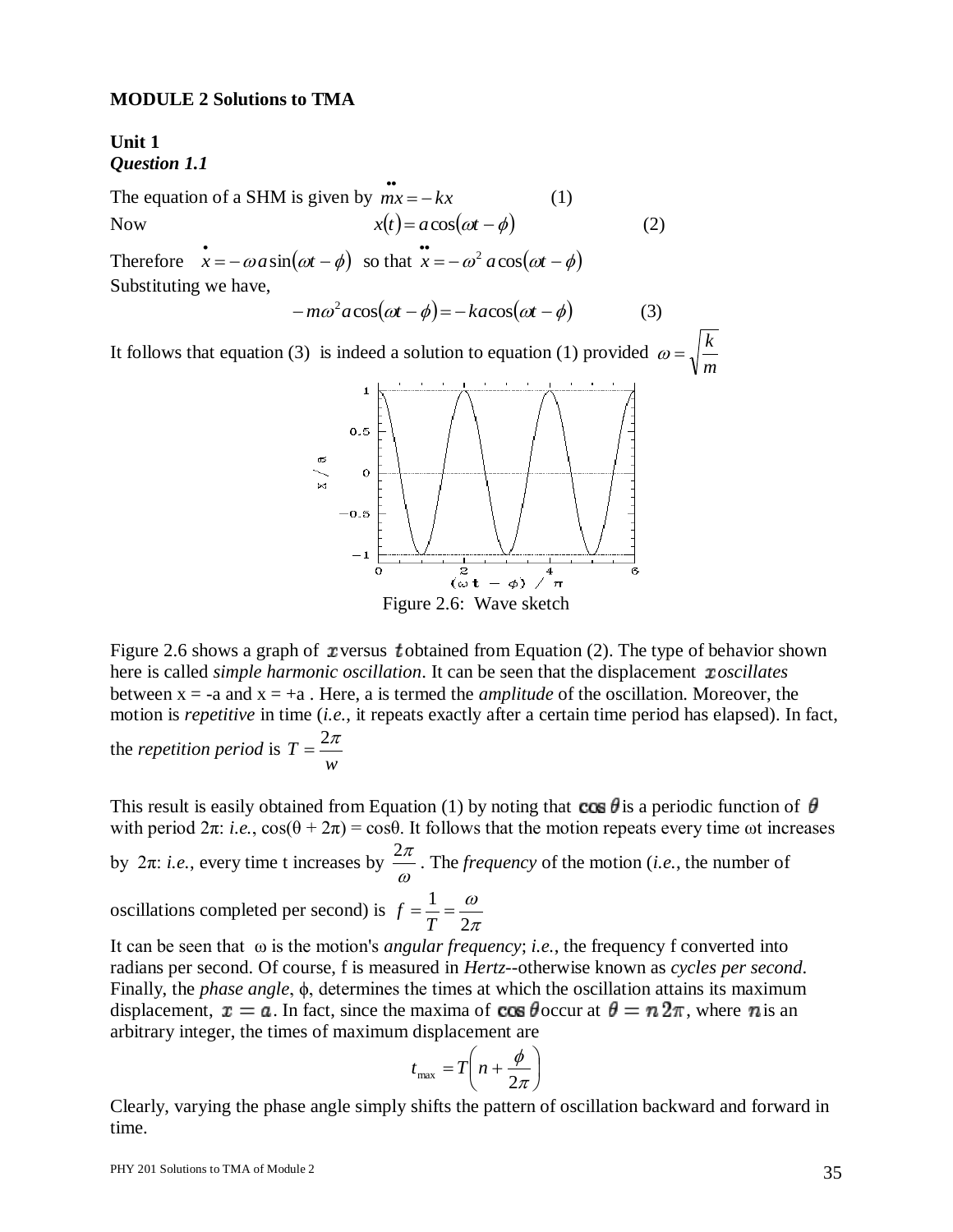**Unit 2** *Question 2.1*

The cgs unit 
$$
dyne/cm = \frac{\left(\frac{gm-cm}{s^2}\right)}{cm} = \frac{gm-cm}{s^2}x\frac{1}{cm} = gm/s^2
$$
  
\n(a) Use  $f = \frac{1}{2\pi}\sqrt{\frac{k}{m}} = \frac{1}{2\pi}\sqrt{\frac{10^4(dyne/cm)}{100gm}} = \frac{1}{2\pi}\sqrt{\frac{10^4((gm-cm/s^2)/cm)}{10^2gm}} = \frac{10}{2\pi}(s^{-1}) = 1.6Hz$   
\n(b) Period  $T = \frac{1}{f} = \frac{2\pi}{10} = .63 \text{ sec}$   
\n(c)  $E = \frac{1}{2}kA^2 = \frac{1}{2}x10^4x3^2 = 4.5x10^4(gm-cm)/s^2 = 4.5x10^4erg = 4.5x10^4x10^{-7}Joules = 4.5x10^{-3}J$   
\n(d) The max. velocity is attained when the total energy of oscillator equals the kinetic energy.  
\n $\frac{1}{kA^2}$ 

$$
\frac{1}{2}mv_{\text{max}}^2 = \frac{1}{2}kA^2 \qquad \Rightarrow \qquad v_{\text{max}} = \sqrt{\frac{kA^2}{m}}
$$

## *Question 2.2*

(a) Maximum displacement  $x_0$  is achieved when the total energy equals the potential energy

$$
\frac{1}{2}mv_0^2 = \frac{1}{2}kx_0^2 \implies x_0 = \sqrt{\frac{m}{k}}v_0 \text{ where } v_0 \text{ is initial velocity}
$$
  
(*P.E*)<sub>max</sub> =  $\frac{1}{2}kx_0^2$ 

(b)

# *Question 2.3*

The position and velocity for a SHO are given by

$$
x = A \sin \omega_0 t
$$
 and  $\mathbf{x} = \omega_0 A \cos \omega_0 t$  where  $\omega_0 = \sqrt{\frac{k}{m}}$ 

The time averages of the kinetic and potential energies are:

$$
(K.E) = \frac{1}{T} \int_{t}^{t+T} \frac{1}{2} m x^{2} dt = \frac{1}{2T} m A^{2} \omega_{0}^{2} \int_{t}^{t+T} \cos^{2} \omega_{0} t dt = \frac{m A^{2} \omega_{0}^{2}}{4}
$$
  
where  $T = \frac{2\pi}{\omega_{0}}$  and  

$$
(P.E) = \frac{1}{T} \int_{t}^{t+T} \frac{1}{2} k x^{2} dt = \frac{1}{2T} \int_{t}^{t+T} \sin^{2} \omega_{0} t dt = \frac{k A^{2}}{4} = \frac{m A^{2} \omega_{0}^{2}}{4}
$$
 since  $\omega_{0} = \sqrt{\frac{k}{m}}$   

$$
\therefore (K.E) = (P.E)
$$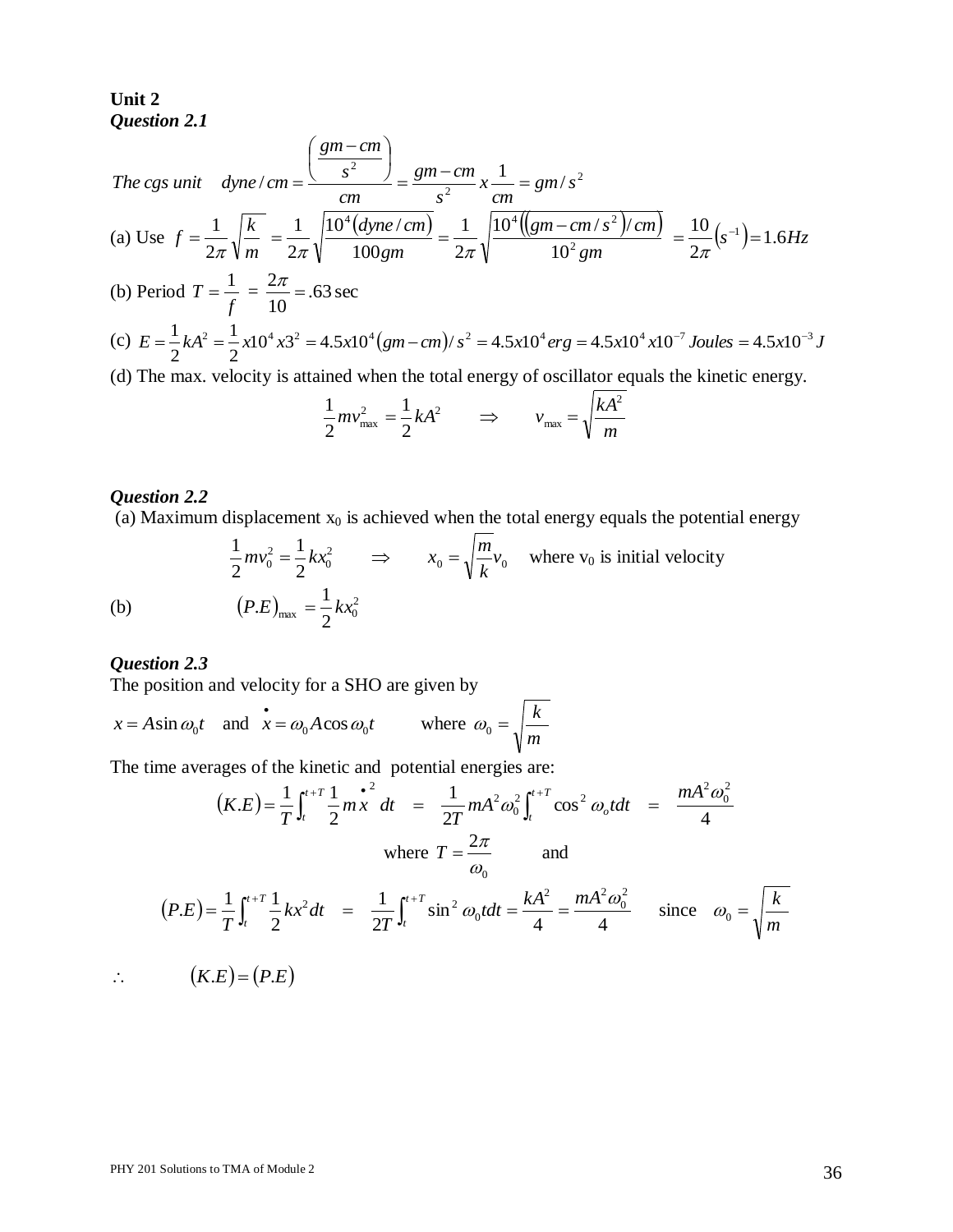**Unit 3** *Question 3.1*



Suppose that I(t) is the instantaneous current flowing around the circuit. The potential differences across the inductor and the capacitor are  $\overrightarrow{LI}$  and *C*  $\frac{Q}{q}$ , respectively. Here, Q is the

charge on the capacitor's positive plate, and  $I = \dot{Q}$ . Moreover, from *Ohm's law*, the potential difference across the resistor is  $V = IR$ . Now, *Kichhoff's second circuital law* states that the sum of the potential differences across the various components of a closed circuit loop is zero. It follows that

$$
L\dot{I} + RI + \frac{Q}{C} = 0
$$

Dividing by  $L$ , and differentiating with respect to time, we obtain

$$
\ddot{I} + \nu \dot{I} + \omega_0^2 I = 0
$$

where *LC*  $\omega_0 = \frac{1}{\sqrt{LC}}$  and  $\upsilon = \frac{R}{L}$  $v = \frac{R}{a}$ 

Comparison with the Equation of a Damped motion,  $\vec{m} \cdot \vec{x} + \vec{x} = 0$ , reveals that

 $I + vI + \omega_0^2 I = 0$  is a damped harmonic oscillator equation. Thus, provided that the resistance is not too high (*i.e.*, provided that 2  $v < \frac{\omega_0}{\omega}$ , which is equivalent to *C*  $R < 2 \sqrt{\frac{L}{m}}$ , the current in the circuit executes damped harmonic oscillations of the form [cf,  $x(t) = Ae^{-\frac{t}{\tau}} \cos(\omega t + \phi)$ ] *t*  $\cos(\omega t + \phi)$ ]

$$
I(t) = I_0 e^{-\frac{Ut}{2}} \cos(\omega t - \phi)
$$

$$
\sqrt{\omega_0^2 - \frac{U^2}{4}}.
$$

where I<sub>0</sub> and  $\phi$  are constants and  $\omega = \sqrt{\omega_0^2 - \frac{\omega}{\epsilon}}$ . 4  $\overline{0}$ 

We conclude that when a small amount of resistance is introduced into an LC circuit the characteristic oscillations in the current vary exponentially at a rate proportional to the resistance.

Multiplying Equation  $\mathbf{L}\mathbf{\hat{I}} + \mathbf{R}\mathbf{I} + \frac{Q}{g} = 0$ *C*  $\vec{LI} + \vec{RI} + \frac{Q}{q} = 0$  by I, and making use of the fact that  $\vec{I} = \vec{Q}$ , we obtain

$$
LII + RI^2 + Q\frac{Q}{C} = 0
$$

which can be rearranged to give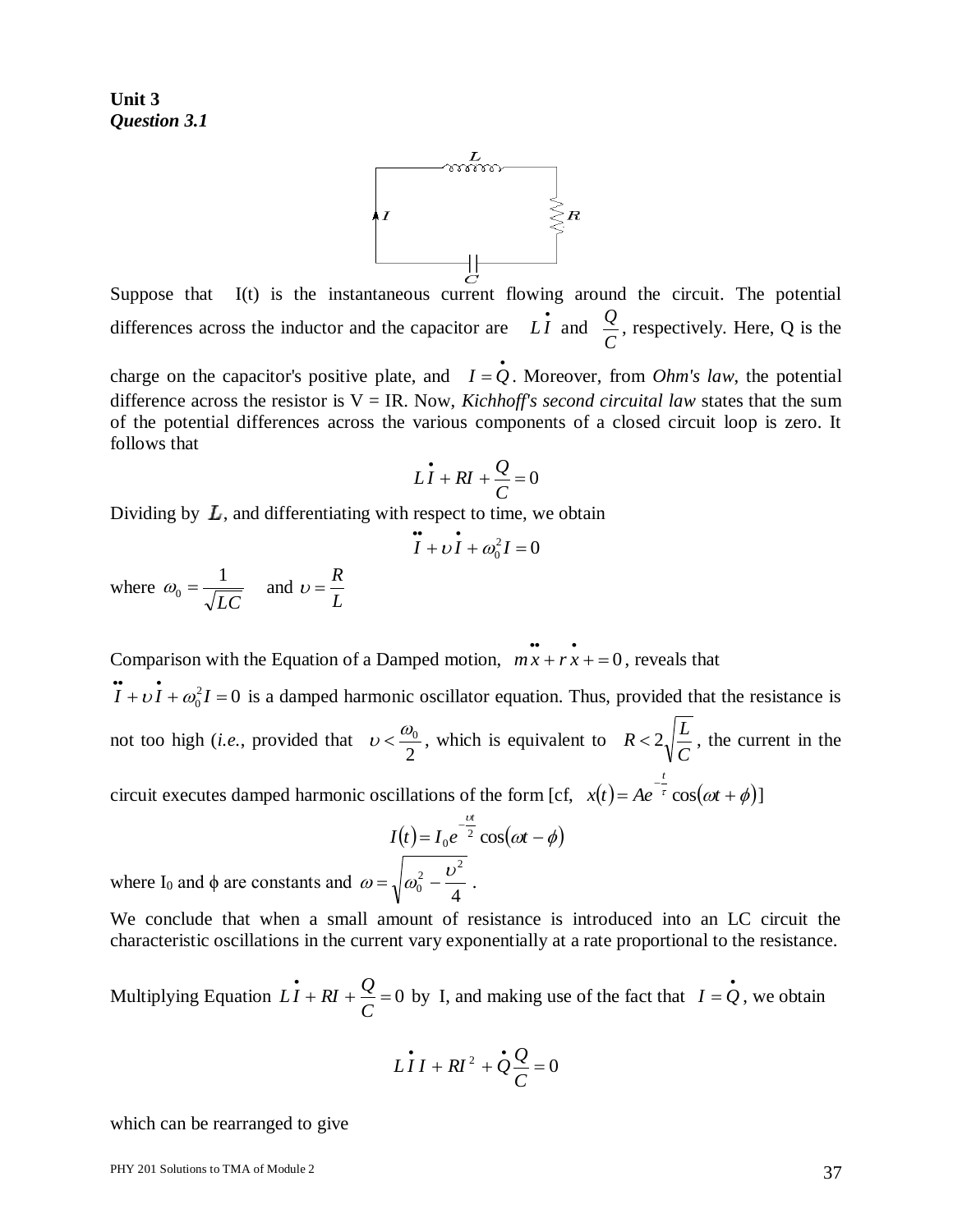$$
\frac{dE}{dt} = -RI^2
$$

where *C*  $E = \frac{1}{2}LI^{2} + \frac{1}{2}\frac{Q}{Z}$  $\frac{1}{2}$  1  $\mathcal{Q}^2$ 2 1 2  $=\frac{1}{2}LI^{2} +$ 

where  $E = \frac{1}{2}LI^2 + \frac{1}{2}\frac{Q^2}{C}$ <br>Clearly,  $E$  is the critectic energy, i.e., the sum of the energies stored in the inductor and the<br>representations to Theorem is energy to the case of the case of Module 2 and the case Clearly,  $E$  is the circuit energy: *i.e.*, the sum of the energies stored in the inductor and the capacitor. Moreover, the circuit energy decays in time due to the power  $R I<sup>2</sup>$  dissipated via *Joule heating* in the resistor. Note that the dissipated power is always positive: *i.e.*, the circuit never gains energy from the resistor.

#### **Unit 4**

#### *Question 4.1*

Let I(t) be the instantaneous current flowing around the circuit. Now, according to *Kichhoff's second circuital law*, the sum of the potential drops across the various components of a closed circuit loop is equal to zero. Thus, since the potential drop across an emf is *minus* the associated voltage, we obtain

$$
L\dot{I} + RI + Q/C = V,
$$

where  $\dot{Q} = I$ .

Suppose that the emf is such that its voltage oscillates *sinusoidally* at the angular frequency ω > 0, with the peak value  $V_0 > 0$ , so that

$$
V(t)=V_0\,\sin(\omega\,t)
$$

Dividing by  $L$ , and differentiating with respect to time, we obtain

$$
\ddot{I} + \nu \dot{I} + \omega_0^2 I = \frac{\omega V_0}{L} \cos(\omega t)
$$
  

$$
\omega_0 = \frac{1}{\sqrt{LC}} \text{ and } \nu = \frac{R}{L}
$$

where *LC*

Comparison with  $x(t) = x_0 \cos(\omega t - \varphi)$  reveals that this is a driven damped harmonic oscillator equation. It follows, by comparison with the analysis contained in the previous section, that the current driven in the circuit by the oscillating emf is of the form

$$
I(t)=I_0\,\cos(\omega\,t-\varphi),
$$

where

$$
I_0 = \frac{\omega V_0}{L}
$$

$$
I_0 = \frac{L}{\left[\omega_0^2 - \omega^2\right)^2 + \omega^2 \omega^2\right]^{\frac{1}{2}}}
$$

$$
\varphi = \tan^{-1}\left(\frac{\omega \omega}{\omega_0^2 - \omega^2}\right)
$$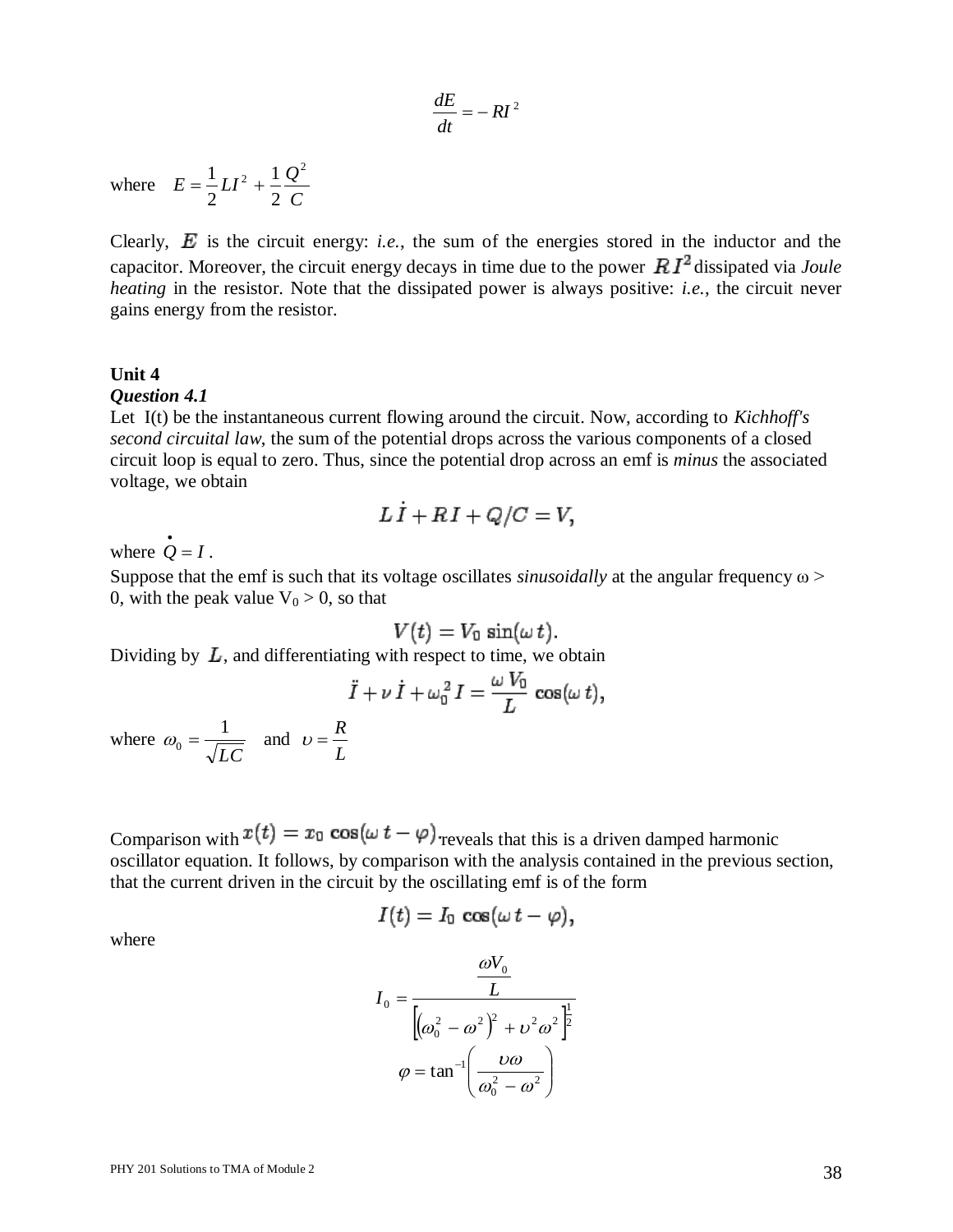LRC circuits are often employed as analogue *radio tuners*. In practice, the values of  $L$  and  $R$  are fixed, whilst the value of  $C$  is varied (by turning a knob which adjusts the degree of overlap between two sets of parallel semicircular conducting plates) until the signal from the desired radio station is found.

## **Unit 5** *Question 5.1*



According to *Kichhoff's first circuital law*, the net current flowing into each junction is zero. It follows that  $I_3 = (I_1 + I_2)$ . Hence, this is a *two degree of freedom* system whose instantaneous configuration is specified by the two independent variables  $I_1(t)$  and  $I_2(t)$ . It follows that there are *two* independent normal modes of oscillation.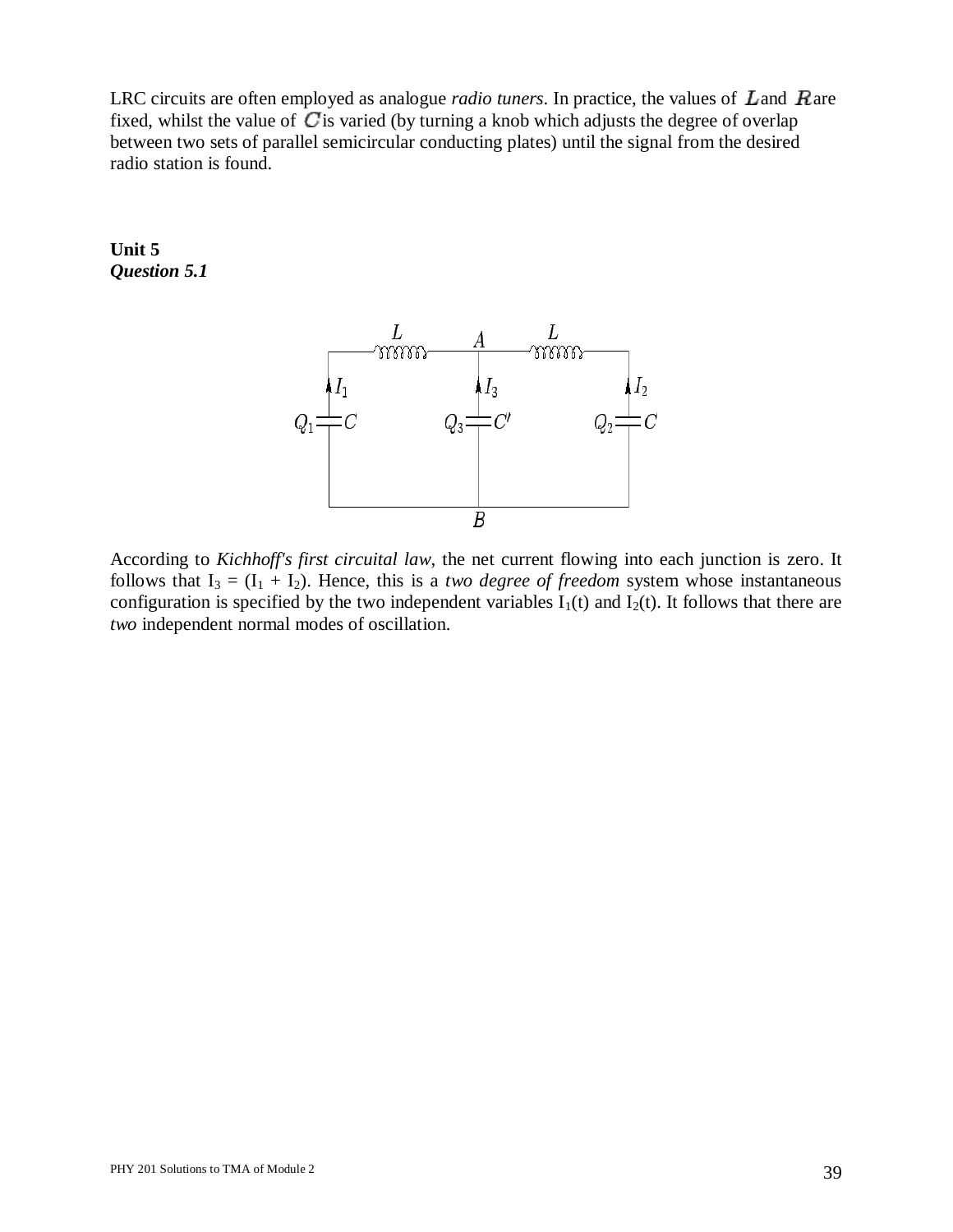## **MODULE 3: LAGRANGE AND HAMILTONIAN MEACHANICS**

It may be difficult or even impossible to obtain explicit expressions for forces of constraint by applying Newtonian procedure. In order to circumvent some of the practical difficulties which may arise in attempts to apply Newtonian mechanics to particular problems, alternative procedures are necessary. This alternative methods are contained in Hamilton's princiciple and the equations of motion which result from the application of this principle; the Lagrange's equations of motion. The Lagrange's equations can be obtained in a variety of ways. We are accustomed to thinking of mechanical systems in terms of vector quantities such as force, velocity, angular momentum, torque, etc., but in Lagrangian formulation, the equations of motion are obtained entirely in terms of scalar operations.

## **Unit 1 Frame of Reference and Constraints of Motion**

#### **1.0 Introduction**

Constraints are restrictions imposed in the free motion of a particle ( or a system of particles). Imposing constraints on a system is simply another way of stating that there are forces present in the problem that cannot be specified directly, but are known in term of their effect on the motion of the system. In order for Newton's laws of motion to have meaning, a reference frame (coordinate system) which is fixed in space with respect to the distant fixed stars must be chosen with respect to which the motions of bodies can be measured

#### **2.0 Aim and Objectives**

By the end of this study unit students will be able to:

• distinquish between '*inertia frame of reference*' and '*non-inertal frame of reference*'

• know how to impose contraints on a system in order to simplify the methods to be used in solving physics problems

## **3.0 Frames of References**

A frame of reference may refer to a *coordinate system* or set of axes within which to measure the position, orientation, and other properties of objects in it, or it may refer to an *observational reference frame* tied to the state of motion of an observer. It may also refer to both an observational reference frame and an attached coordinate system, as a unit.

Newton realized that in order for the laws of motion to have meaning, a reference frame (coordinate system) which is fixed in space with respect to the distant fixed stars must be chosen with respect to which the motions of bodies can be measured. A reference frame is called an *inertial frame of reference* if Newton's laws indeed hold in that frame.

If Newton's laws hold in one reference frame then they also hold in any other reference that is in uniform motion (i.e., it is not accelerating) with respect to the first system.

*Non-inertial frame of reference,* which is not fixed in space, is a moving coodinate system such as the one attached to a falling body or one that is rotating and therefore accelerating.

## **3.1 Constraints of Motion**

Constraints are restrictions imposed in the free motion of a particle ( or a system of particles).

e.g. A system of particles, inter particle distance is constant. The motion may be restricted geometrically in a sense that it must stay on a certain definite surface or curve or to be along a specified path and the motion is said to be constrained.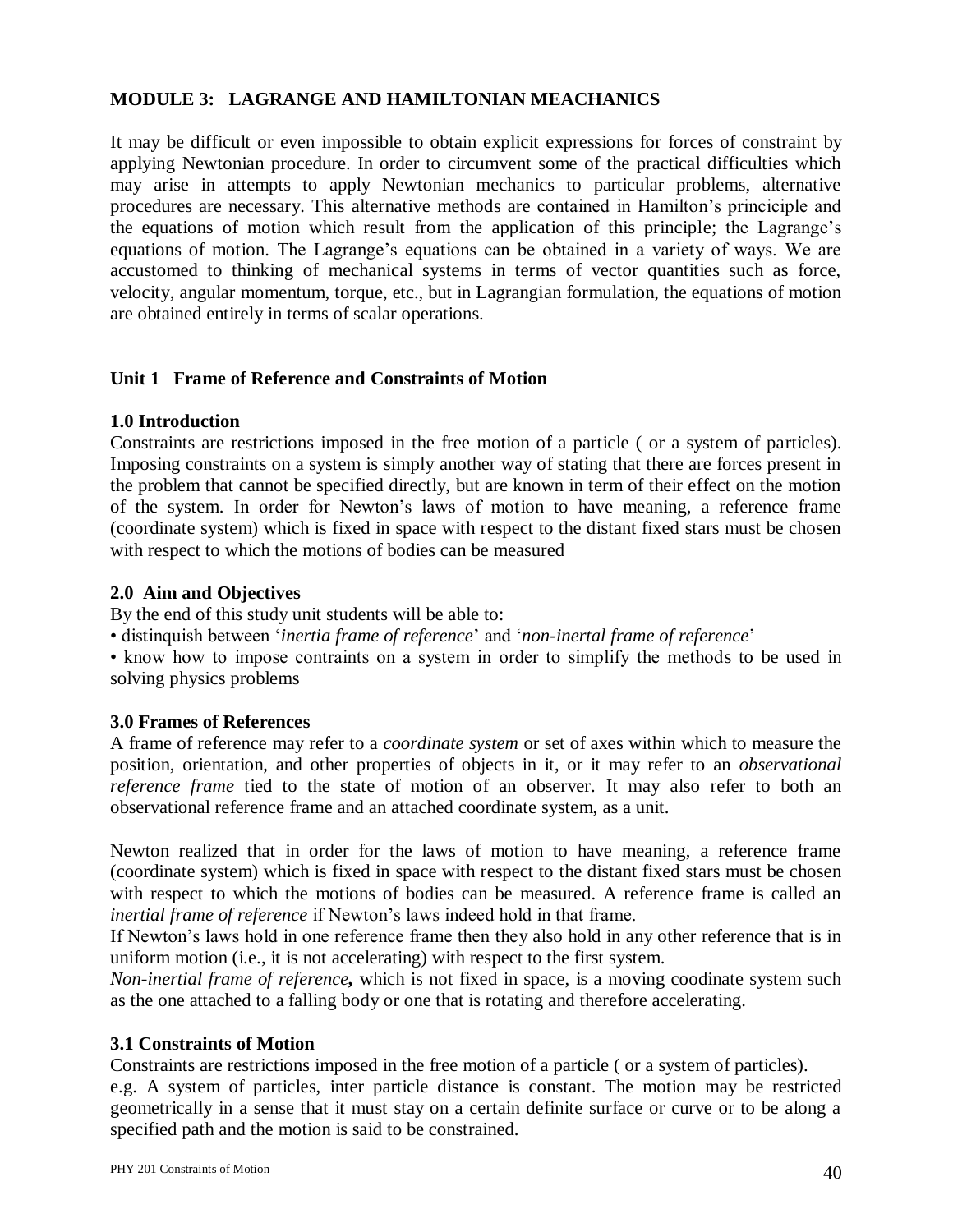The total force acting on a particle moving under constraint is

$$
m\frac{dv}{dt} = F + R
$$

where v is velocity, F is external force, R is force of constrained which is the reaction of the constraining agent.

There are two types of constraints:

- 1. *Holonomic constraints* are those that can be represented as a functions of position vector and time example,  $\phi(r_1, r_2, r_3, \dots, r_n, t)$
- 2. *Non – Holonomic constraints* are those that cannot be represented as functions of position vector and time example, x

## **4.0 Conclusion**

If Newton's laws hold in one reference frame then they also hold in any other reference that is in uniform motion (i.e., it is not accelerating) with respect to the first system.

#### **5.0 Summary**

A frame of reference may refer to a *coordinate system* or set of axes within which to measure the position, orientation, and other properties of objects in it. Constraints are restrictions imposed in the free motion of a particle ( or a system of particles).

## **6.0 Tutor-Marked Assignment (TMA)**

## *Question 1.1*

 A particle of mass 2 units moves along space curve whose position vector is given as a function of time t by

 $r = (2t^3 + t)\mathbf{i} + (3t^4 - t^2)\mathbf{j} - 12t^2\mathbf{k}$ 

- Find a) the velocity
	- b) the momentum
	- c) the acceleration
	- d) the force acting on it at any time t

## **7.0 References/Further Readings**

*Fowles, G. R. and Cassiday, G. L. (1993) Analytical Mechanics, 5th Ed., Saunders College Publishing, New York.*

*Goldstein, H. (1959) Classical Mechanics, Addison-Wesley Publishing Company, Inc. New York.*

*http://www.scienceaid.co.uk/physics/forces.html (Sept. 2009)*

*http://www.academics.hamilton.edu/physics/smajor/Courses (Sept. 2009)*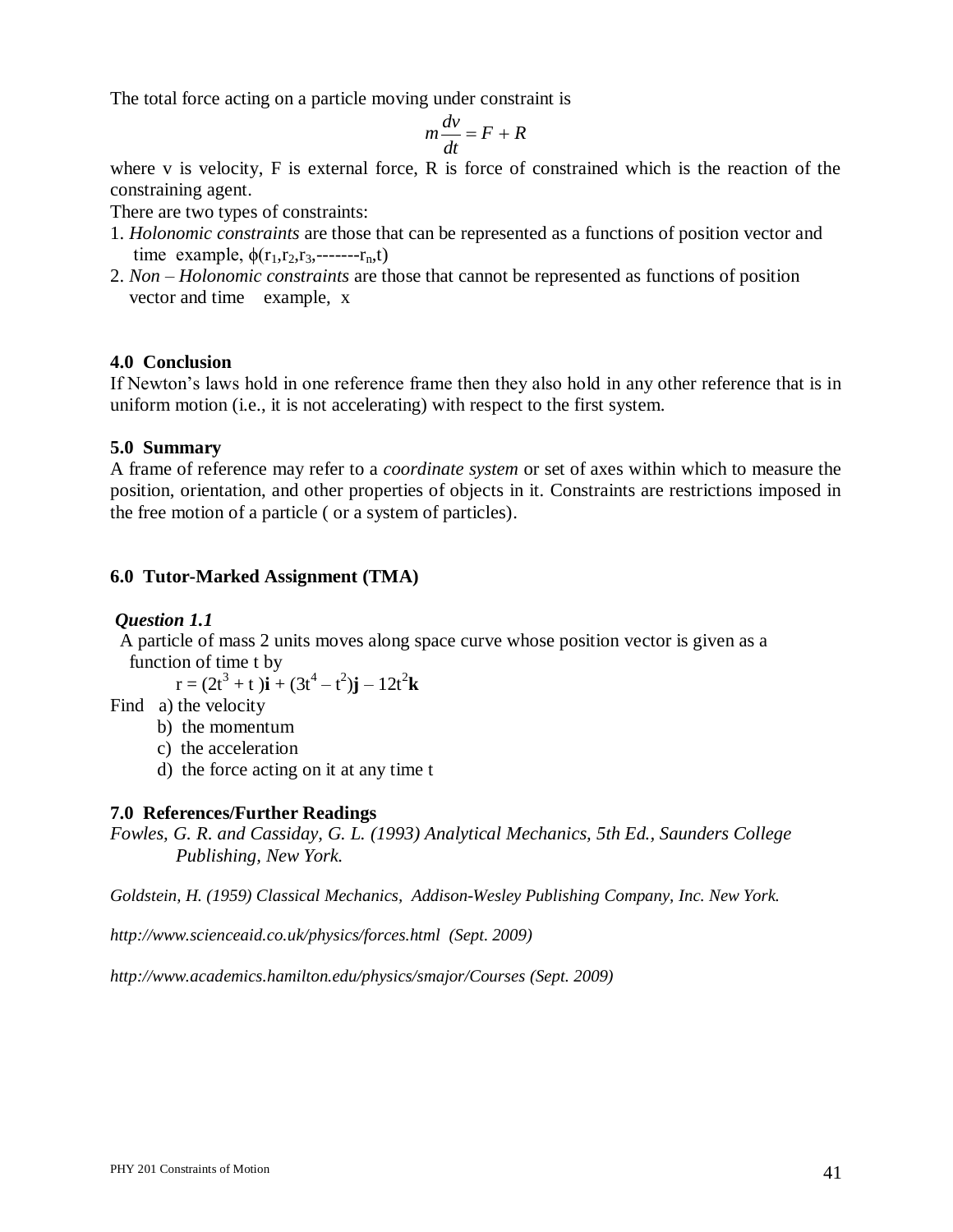## **Unit 2 Generalized Coordinates**

## **1.0 Introduction**

The use of generalized coordinates may considerably simplify a system's analysis. They reduce the total number of degrees of freedom available to the system.The choice of generalized coordonates eliminates the need for the constraint force to enter into the resultant system of equations. When you describe a system in terms of generalized coordinates, you pick the coordinates with the goal of completely describing the motion of the system in the fewest number of coordinates.

# **2.0 Aim and Objectives**

In this unit students will be able to:

- know that coordinate systems such as cartesian, polar or any other in physics are each, a special case of what is called ''Generalized Coordinates'
- derive other generalized quantities like generalized velocity, generalized momentum, generalized force, etc.

## **3.0 Generalized Coordinates and Degrees od Freedom**

Consider the position of a particle p in cartesian or polar coordinates or consider the coordinates of a system of particles as shown below;



All these three coordinate systems discussed above and many others are only special cases of what is called generalized coordinate systems.

Transformation from one coordinate system to another coordinate is very possible; example

from cartesian  $(x,y,z)$  to polar  $(r,\theta)$   $\longrightarrow x = r\cos\theta$ ,  $y = r\sin\theta$  and *x*  $\theta = \tan^{-1} \frac{y}{x}$ 

## **3.1 Definitions**:

A minimum number n (designated  $q_1, q_2, q_3, \dots, q_n$ ) of coordinates is required to specify the configuration of a given system. These coordinates are known as *Generalized Coordinates.*

Each independent way by which a system may acquire energy is called *degrees of freedom*  and the number of coordinates n is known as the number of degrees of freedom of the system.

A particle describe by (x,y,z) has 3 degrees of freedom. A systen of particles (having N number of particles) will have 3N degrees of freedom (for holonomic systems).

```
Thus the generalized coordinates in 
(a) cartesian (q_1,q_2,q_3) are normally represented as (x_1, y_1,z_1)
```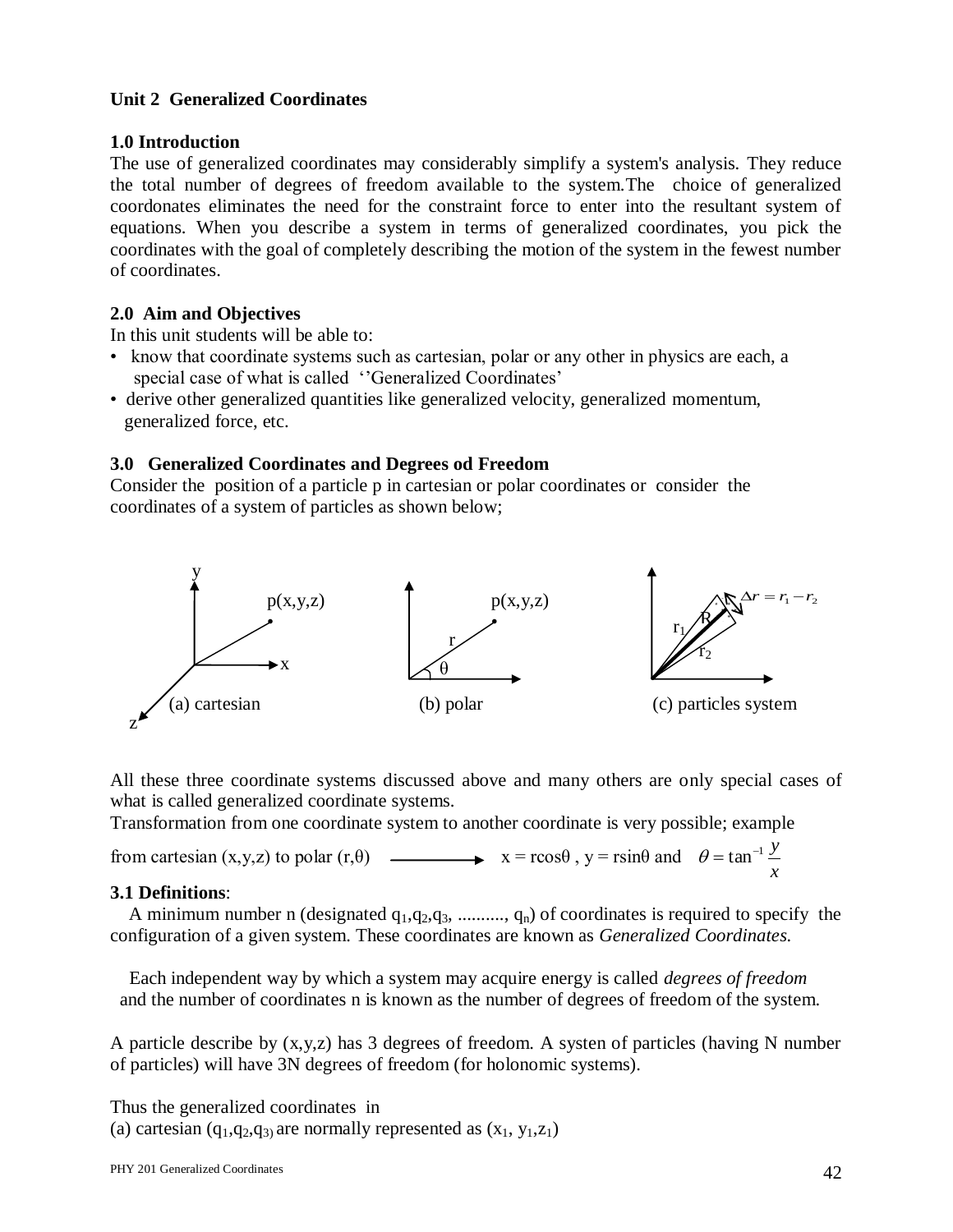

## **3. 2 Other Generalized Quantities**



## **4.0 Conclusion**

The knowledge of concepts of generalized coordinates and generalized quantities is very important in formulating the Lagrange's and Hamilton's equations of motion.

## **5.0 Summary**

Coordinate systems such as cartesian, polar or any other in physics are each, a special case of what is called ''Generalized Coordinates'

# **6.0 Tutor-Marked Assignment (TMA)**

#### *Question 2.1*

Suppose the position vector of a particle is given by  $\bar{r} = \hat{i}b\sin\omega t + \hat{j}b\cos\omega t + \hat{k}c$ 

(i) Show that the distance from the origin remains a constant given by  $r = (b^2 + c^2)^{\frac{1}{2}}$  $r = (b^2 + c^2)^{\frac{1}{2}}$ 

(ii) Show that the particle transverse its path with constant speed  $v = b\omega$ 

(iii) Find the acceleration, a

(iv) Show that the acceleration, a is perpendicular to the velocity, v.

## **7.0 References/Further Readings**

*Fowles, G. R. and Cassiday, G. L. (1993) Analytical Mechanics, 5th Ed., Saunders College Publishing, New York.*

*Goldstein, H. (1959) Classical Mechanics, Addison-Wesley Publishing Company, Inc. New York.*

*http://www.scienceaid.co.uk/physics/forces.html (Sept. 2009)*

*http://www.academics.hamilton.edu/physics/smajor/Courses (Sept. 2009)*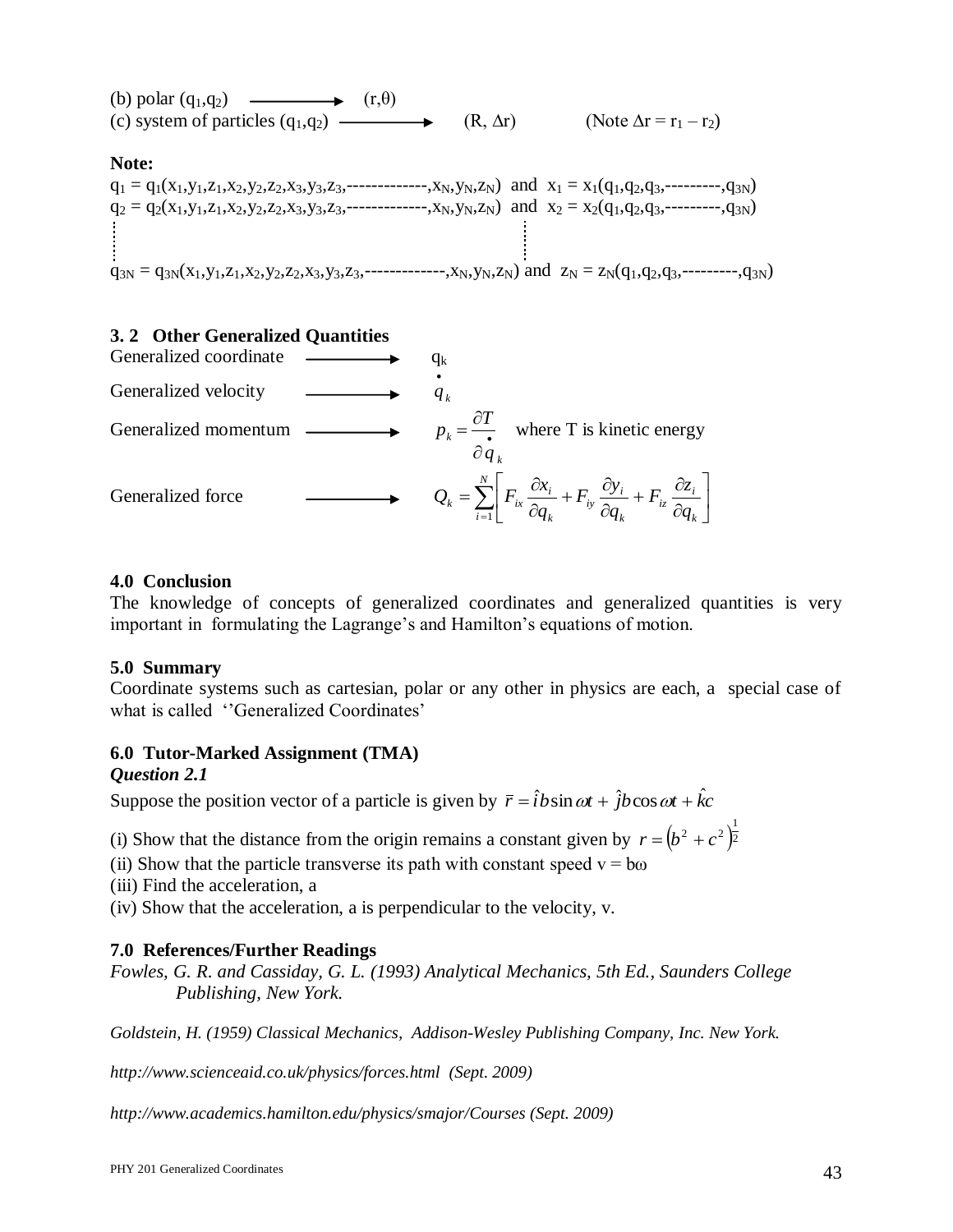## **1.0 Introduction**

#### **2.0 Aim and Objectives**

- know the importance of concepts such as generalized coordinates and constrained motion.
- derive the Lagrange's equations of motion
- test the elegance and power of the Lagrange method in problem solving as being done using Newton method.

## **3.0 Lagrange's equations of motion**

To obtain a more general form of Lagrange's equations,

Kinetic energy, 2 2  $T = \frac{1}{2} m_i \frac{e^2}{x_i}$ 

In generalized coordinates,

$$
\frac{\partial T}{\partial x_i} \rightarrow \frac{\partial T}{\partial x_i}
$$
\n
$$
\frac{\partial T}{\partial q_k} = \sum m_i \dot{x}_i \frac{\partial x_i}{\partial q_k}, \qquad \dot{x}_i = \frac{dx_i}{dt} = \sum \frac{\partial x_i}{\partial q_j} \dot{q}_j
$$
\n
$$
\Rightarrow \qquad \frac{\partial x_i}{\partial q_j} = \frac{\partial x_i}{\partial q_j} \qquad \text{By cancellation of dots}
$$

Hence,

$$
\frac{\partial T}{\partial q_k} = \sum m_i \dot{x}_i \frac{\partial \dot{x}_i}{\partial q_k} = \sum m_i \dot{x}_i \frac{\partial x_i}{\partial q_k}
$$

$$
\frac{d}{dt} \left( \frac{\partial T}{\partial q_k} \right) = \frac{d}{dt} \left\{ \sum m_i \dot{x}_i \frac{\partial x_i}{\partial q_k} \right\}
$$

$$
= \sum \left\{ m_i \ddot{x}_i \frac{\partial x_i}{\partial q_k} + m_i \dot{x}_i \frac{d}{dt} \left( \frac{\partial x_i}{\partial q_k} \right) \right\}
$$

$$
= \left\{ F_i \frac{\partial x_i}{\partial q_k} + \frac{\partial}{\partial q_k} \left( \frac{1}{2} m_i \dot{x}_i \right) \right\}
$$
But

$$
Q_k = F_i \frac{\partial x_i}{\partial q_k} \quad \text{ } \equiv \text{Generalized force} \quad \text{and} \quad T \quad = \quad \frac{1}{2} m_i \dot{x}_i \quad \text{ } \equiv \text{Kinetic energy}
$$

 $\dddot{\mathbf{r}}$ .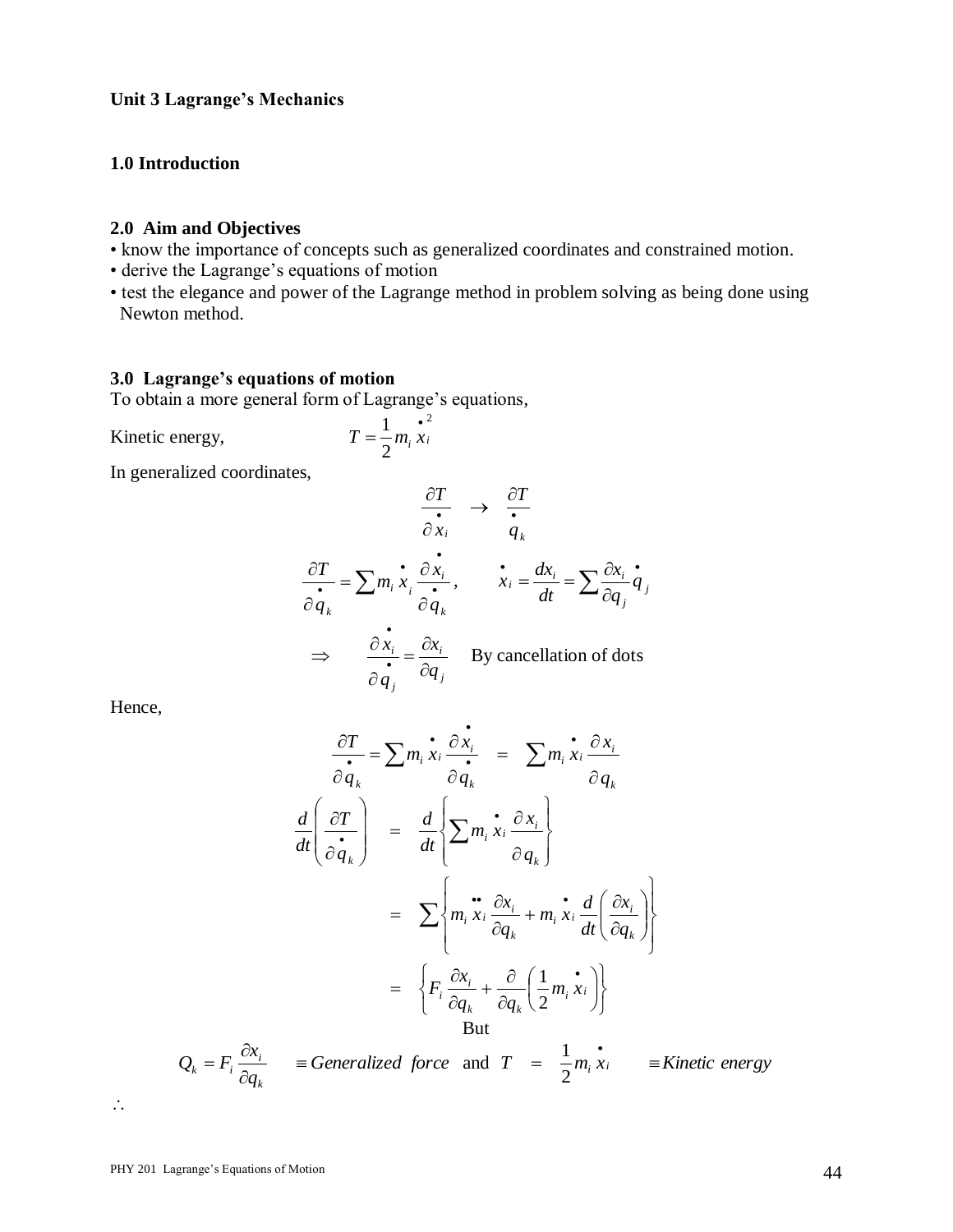$$
\frac{d}{dt}\left(\frac{\partial T}{\partial \dot{q}_k}\right) = Q_k + \frac{\partial T}{\partial q_k}
$$

If again, the system is a conservative one, *k*  $\partial q$  $Q_k = -\frac{\partial V}{\partial x}$  $\partial$  $= -\frac{\partial}{\partial x}$ 

Hence,

$$
\frac{d}{dt}\left(\frac{\partial T}{\partial \dot{q}_k}\right) = \frac{\partial T}{\partial q_k} - \frac{\partial V}{\partial q_k}
$$

The definition of the Lagrangian is

$$
L = T - V \implies T = L + V
$$
  

$$
\frac{d}{dt} \left( \frac{\partial (L + V)}{\partial \dot{q}_k} \right) = \frac{\partial (T - V)}{\partial q_k} \quad \text{or} \quad \frac{d}{dt} \left( \frac{\partial L}{\partial \dot{q}_k} + \frac{\partial V}{\partial \dot{q}_k} \right) = \frac{\partial L}{\partial q_k}
$$

The kinetic energy, T is a function of both  $q_k$  and  $\dot{q}_k$  but the potential energy is a function of only position  $q_k$ , not velocity  $\dot{q}_k$ , therefore  $\frac{\partial V}{\partial q_k} = 0$  *q k V*

and we finally have,

$$
\frac{d}{dt} \left( \frac{\partial L}{\partial \dot{q}_k} \right) = \frac{\partial L}{\partial q_k}
$$

These are the Lagrange's equations of motion, also known as the Euler – Langrange equations.

There is one Lagrange equation for each generalized coordinate  $q_i$ . When  $q_i = r_i$  (i.e. the generalized coordinates are simply the cartesian coordinates), it is straightforward to see that the Lagrange's equations reduce to Newton's second law.

The above derivation can be generalized to a system of N particles. There will be 6N generalized coordinates, related to the position coordinates by 3N transformation equations. In each of the 3N Lagrange's equations, T is the total energy of the system, and V the total potential energy.

Note:

In practice, it is easier to solve a problem using the Euler – Lagrange equations than Newton's laws. This is because not only may more appropriate generalized coordinates  $q_i$  be chosen to exploit symmetrics in the system, but constraint forces are replaced with simpler equations.

#### **4.0 Conclusion**

In practice, it is easier to solve a problem using the Euler – Lagrange equations than Newton's laws. This is because not only may more appropriate generalized coordinates  $q_i$  be chosen to exploit symmetrics in the system, but constraint forces are replaced with simpler equations.

#### **5.0 Summary**

To set up an equation of motion: (i) find T and V  $(ii) L = T + V$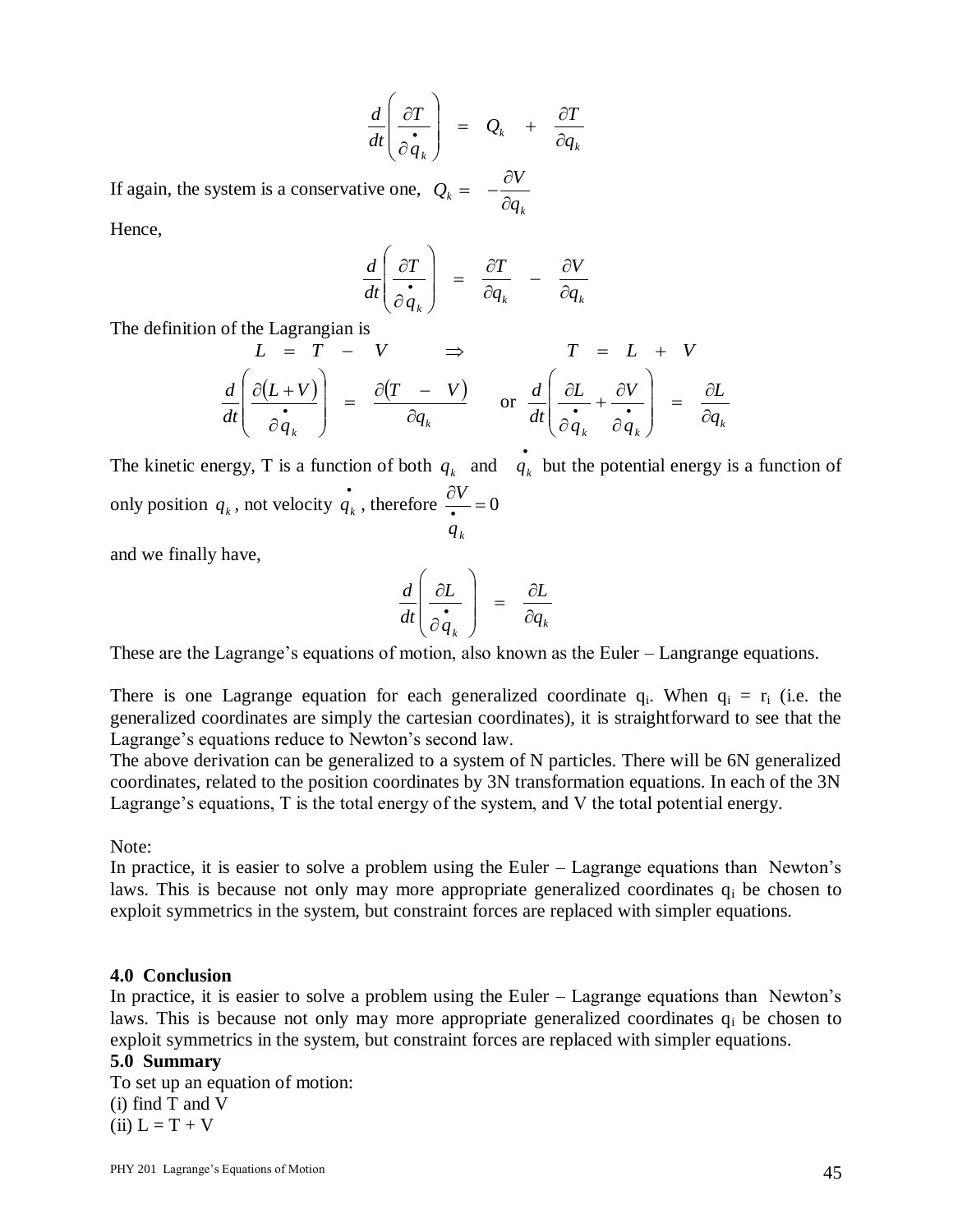- (iii) substitute in the Lagrange's equation
- (iv) solve the equation and you are done.

# **6.0 Tutor-Marked Assignment (TMA)**

## *Question 3.1*

Consider a point mass m falling freely from rest. Derive the equation of motion through the Lagrange formulation.

## *Question 3.2*

Obtain the Lagrangian equation of motion for a 1-D harmonic oscillator, supposing that there is a damping force which is proportional to the velocity and that the system is non-conservative.

## **7.0 References/Further Readings**

*Fowles, G. R. and Cassiday, G. L. (1993) Analytical Mechanics, 5th Ed., Saunders College Publishing, New York.*

*Goldstein, H. (1959) Classical Mechanics, Addison-Wesley Publishing Company, Inc. New York.*

*http://www.scienceaid.co.uk/physics/forces.html (Sept. 2009)*

*http://www.academics.hamilton.edu/physics/smajor/Courses (Sept. 2009)*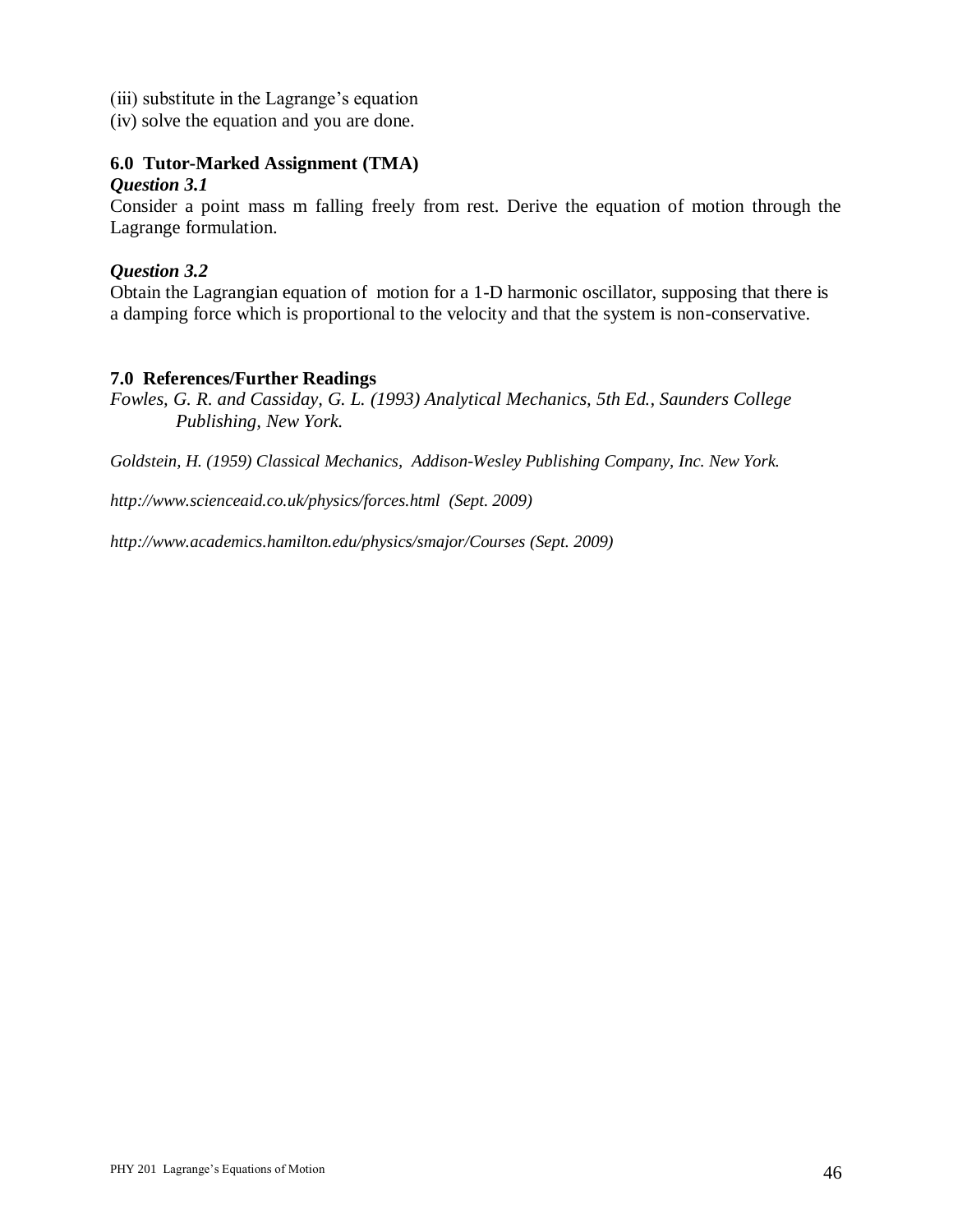#### **Unit 4 Hamilton's Mechanics**

#### **1.0 Introduction**

The Hamiltonian formulation, just like the Lagrangian, is reformulations of Newtonian mechanics and also provide simple techniques for deriving equations of motion using energy relations.

#### **2.0 Aim and Objectives**

At the end of this unit students will be able to:

- know the importance of concepts such as generalized coordinates and constrained motion.
- derive the Hamilton's equations of motion also known as 'canonical equations of Hamilton'
- test the elegance and power of the Hamilton method in problem solving as being done using Newton method.

#### **3. 0 Hamilton's Equation of Motion**

For a system of particles each having mass  $m_\alpha$  described by a set of generalized coordinates  $q_\alpha$ , the classical Hamiltonian function is defined by

$$
H = \sum_{\alpha=1}^{n} p_{\alpha} \dot{q}_{\alpha} - L \left( \dot{q}_{\alpha}, \dot{q}_{\alpha}, t \right)
$$

where  $L | q_\alpha, q_\alpha |$ J  $\left( \begin{smallmatrix} \cdot & \cdot \ q_\alpha, q_\alpha \end{smallmatrix} \right)$  $\setminus$  $L(q_\alpha, \hat{q_\alpha})$  is Lagrangian.

Now taking the total differential

$$
dH = \sum_{\alpha} \left( p_{\alpha} d \dot{q}_{\alpha} + \dot{q}_{\alpha} dp_{\alpha} - \frac{\partial L}{\partial q_{\alpha}} dq_{\alpha} - \frac{\partial L}{\partial \dot{q}_{\alpha}} d \dot{q}_{\alpha} \right) - \frac{\partial L}{\partial t} dt
$$

 $\bullet$  $\partial q_\alpha^{}$  $\frac{\partial L}{\partial \mathbf{r}}$  is the definition of the generalized momentum  $p_{\alpha}$  and from Lagrange's equation

$$
\frac{d}{dt}\left(\frac{\partial L}{\partial \dot{q}_\alpha}\right) = \frac{\partial L}{\partial q_\alpha} \Rightarrow \frac{d}{dt}p_\alpha - \frac{\partial L}{\partial q_\alpha} = 0 \Rightarrow \frac{\partial L}{\partial q_\alpha} = \dot{p}_\alpha
$$

So we have

$$
\frac{\partial L}{\partial q_{\alpha}} = p_{\alpha} \quad \text{and} \quad \frac{\partial L}{\partial q_{\alpha}} = p_{\alpha}
$$

Therefore the total differential of the classical Hamiltonian becomes

$$
dH = \sum_{\alpha} \left( p_{\alpha} d \dot{q}_{\alpha} + \dot{q}_{\alpha} dp_{\alpha} - p_{\alpha} dq_{\alpha} - p_{\alpha} d \dot{q}_{\alpha} \right) - \frac{\partial L}{\partial t} dt
$$
  
= 
$$
\sum_{\alpha} \left( \dot{q}_{\alpha} dp_{\alpha} - \dot{p}_{\alpha} dq_{\alpha} \right) - \frac{\partial L}{\partial t} dt
$$

From which we have the following equations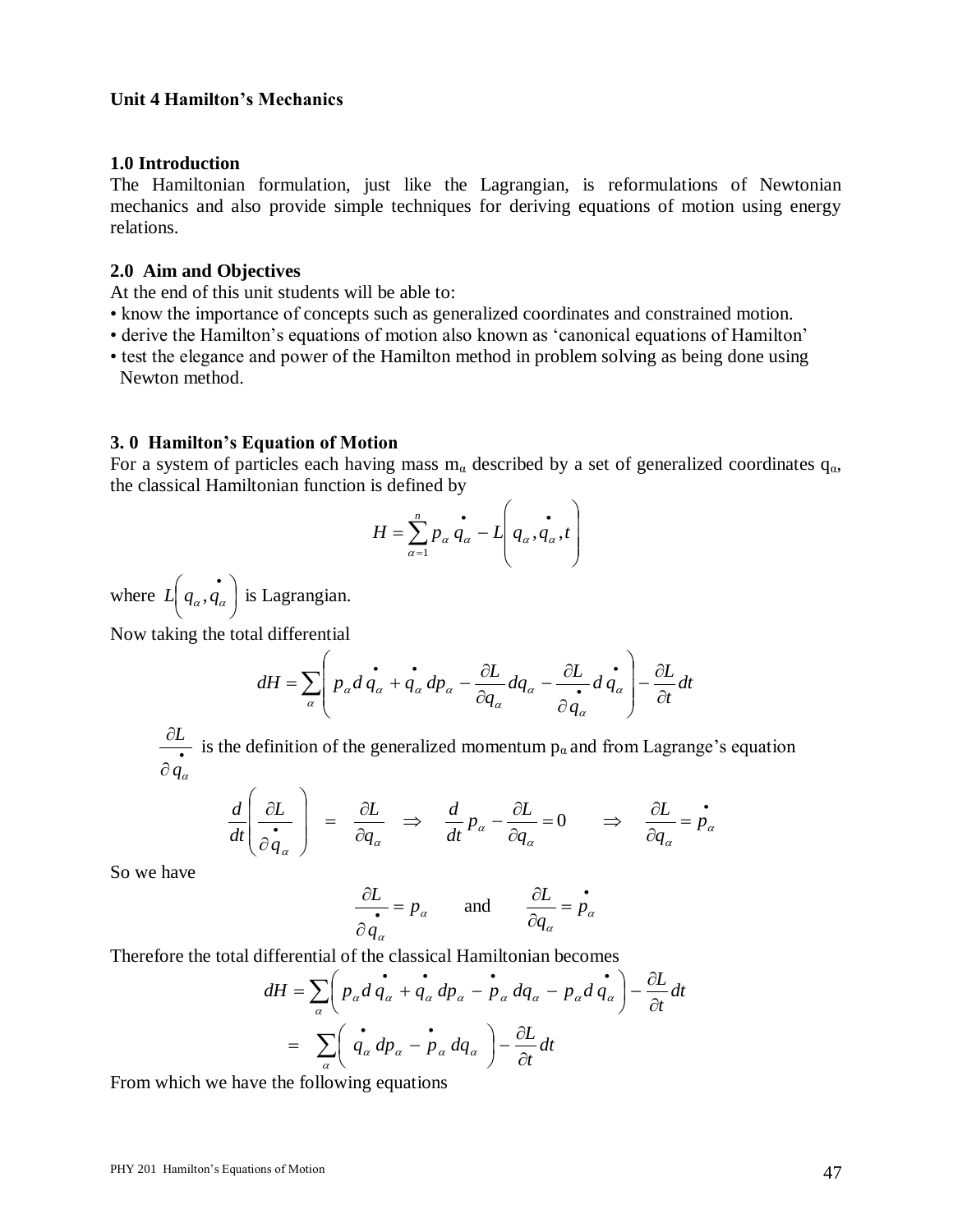$$
\frac{\partial H}{\partial p_{\alpha}} = \dot{q}_{\alpha}
$$

$$
\frac{\partial H}{\partial q_{\alpha}} = -\dot{p}_{\alpha}
$$
and 
$$
\frac{\partial H}{\partial t} = -\frac{\partial L}{\partial t}
$$

These equations are called the Hamilton's equations of motion.They are also known as *canonical equations* of Hamilton

#### **4.0 Conclusion**

Hamiltoian, just like the Lagrangian, is reformulations of Newtonian mechanics and also provide simple techniques for deriving equations of motion using energy relations.

#### **5.0 Summary**

The Hamiltonian method differs from the Lagrangian method in that instead of expressing second-order differential constraints on an *n*-dimensional coordinate space (where *n* is the number of degrees of freedom of the system), it expresses first-order constraints on a 2*n*dimensional phase space.

#### **6.0 Tutor-Marked Assignment (TMA)**

#### *Question 4.1*

A particle moves in the x-y plane under the influence of a central force depending only on its distance from the origin. Set up the Hamiltonian and get the equations of motion.

## *Question 4.2*

A particle of mass m moves in one dimension under the influence of a force

$$
F(x,t) = \frac{k}{x^2}e^{-\left(\frac{t}{\tau}\right)}
$$

where k and  $\tau$  are positive constants. Compute the Lagrangian and Hamiltonian functions. Compare the Hamiltonian and total energy, and discuss the conservation of energy for the system.

#### **7.0 References/Further Readings**

*Fowles, G. R. and Cassiday, G. L. (1993) Analytical Mechanics, 5th Ed., Saunders College Publishing, New York.*

*Goldstein, H. (1959) Classical Mechanics, Addison-Wesley Publishing Company, Inc. New York.*

*http://www.scienceaid.co.uk/physics/forces.html (Sept. 2009)*

*http://www.academics.hamilton.edu/physics/smajor/Courses (Sept. 2009)*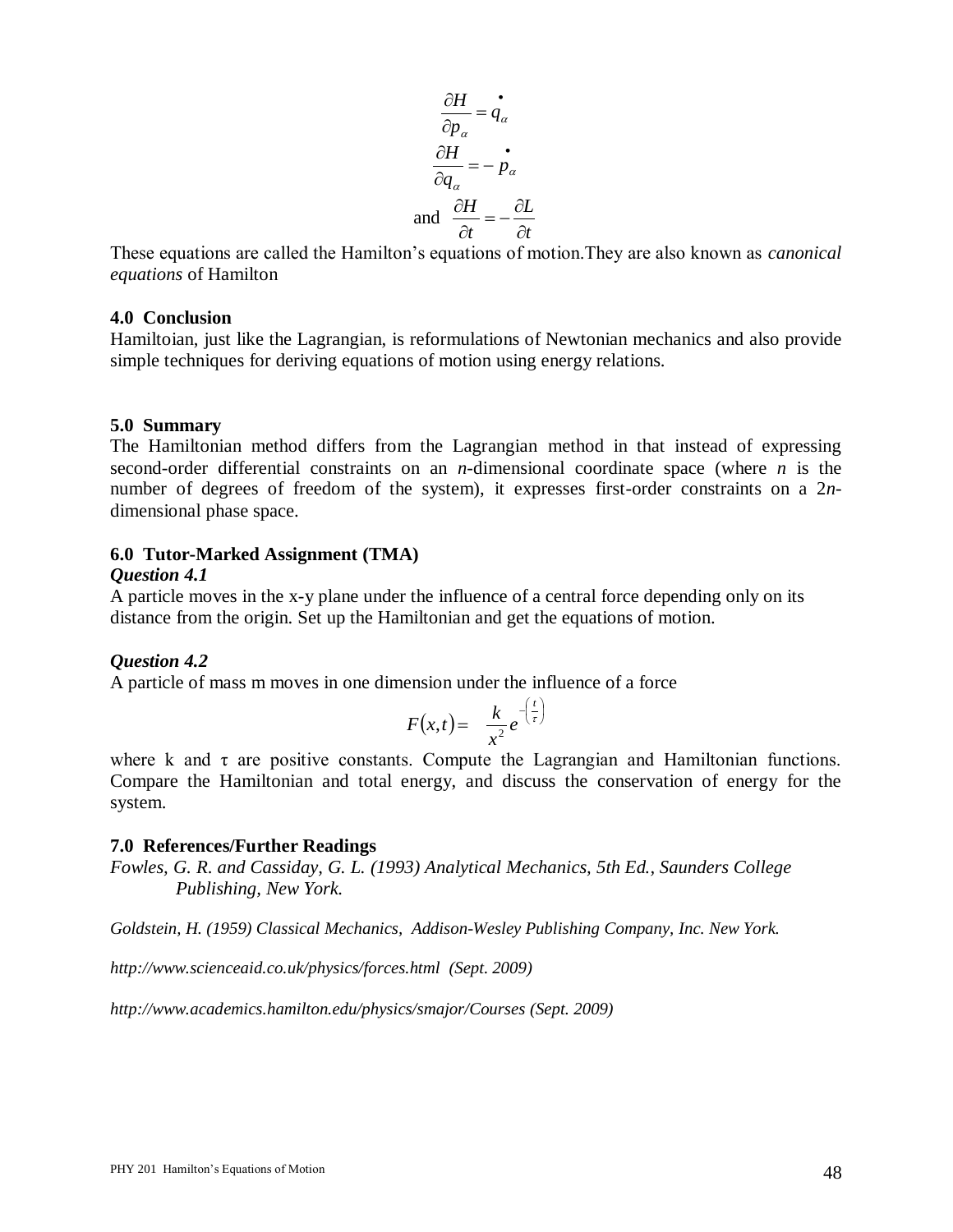#### **Unit 5 Between Newtonian, Lagrangian and Hamiltonian Mechanics**

#### **1.0 Introduction**

Lagrangian mechanics and Hamiltonian mechanics are two important and more abstract alternative formulations of classical mechanics. They bypassed the concept of "force", instead referring to other physical quantities, such as energy, for describing mechanical systems. Lagrange's and Hamilton's equations provide a new and equivalent way of looking at classical mechanics.

#### **2.0 Aim and Objectives**

By the end of this study unit, students will be able to:

• see how concept of 'force' in Newtonian mechanics is transformed into physical quantity of energy for use in Lagrangian and Hamiltonian mechanics

• see that the Newtonian, Lagrangian and Hamiltonian mechanics provide equivalent looks into classical mechanics.

#### **3.0 Transformation of Newton's Law from Vector to Scalar Notation**

Newton's law, which is in vector notation can be transformed to scalar. The force F on a particle is

$$
F = ma = \frac{dp}{dT} = m\vec{v}
$$

$$
F_i = \frac{d}{dt} \left( m_i \vec{x} \right) = \frac{d}{dt} \left( \frac{dT}{d\vec{x}} \right)
$$

Kinetic energy

$$
T = \frac{1}{2} m_i \stackrel{\bullet}{x_i} \qquad \Rightarrow \qquad \frac{dT}{d x} = m_i \stackrel{\bullet}{x_i} = p_x
$$

If forces are derivable from potential energy, V then,

$$
F = -\nabla V = -\left(\frac{\partial V}{\partial x} + \frac{\partial V}{\partial y} + \frac{\partial V}{\partial z}\right) = F_i, \qquad V = V(x_i)
$$

So

$$
\frac{d}{dt}\left(\frac{\partial T}{\partial x}\right) = -\frac{\partial V}{\partial x_i}
$$

This is just Newton's law transformed from vector notation to scalar in cartesian coordinates with  $T =$  kinetic energy and  $V =$  potential energy

#### **3.1 Between Newtonian, Lagrangian and Hamiltonian Mechanics**

Classical mechanics is concerned with the set of physical laws governing and mathematically describing the motions of bodies and aggregates of bodies geometrically distributed within a certain boundary under the action of a system of forces.

The initial stage in the development of classical mechanics is often referred to as Newtonian mechanics, and is associated with the physical concepts employed by and the mathematical methods invented by Newton himself.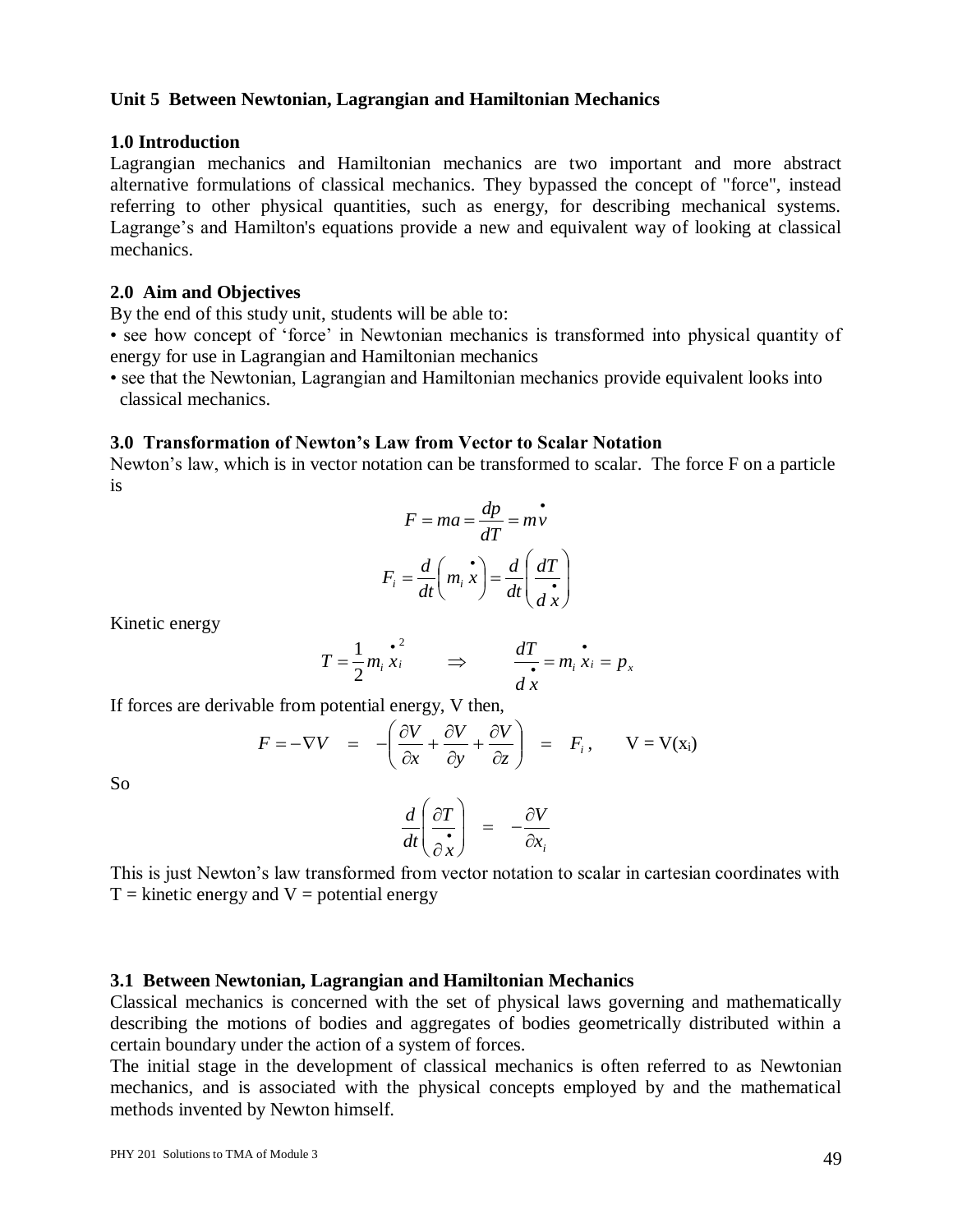Lagrangian mechanics is a re-formulation of classical mechanics that combines conservation of momentum with conservation of energy.

Hamiltonian mechanics is a reformulation of classical mechanics that arose from Lagrangian mechanics, a previous reformulation of classical mechanics.

## **Self Assessement Exercise**

- 1. Write down expressions for the following quantities and explained the meaning of each symbol involved: (i) generalized velocity (ii) generalized force (iii) generalized kinetic energy
- 2. Explain the terms 'Generalized coordinates' and 'Degrees of freedom '
- 3. Distinquish between Holonomic and Non-holonomic constraints.
- . Give the generalized coordinates which are applicable to the motion of each of the following: (i) A particle moving in a plane under the influence of a force directed towards the origin.
	- (ii) A disk rolling on the horizontal xy plane constrained to move so that the plane of the disk is always vertical.
- 4. Write down the Lagrange's equation of motion for a
	- (i) conservative system.
	- (ii) non-conservative system.
- 5. Obtain the Hamiltonian equation of motion for a 1-D harmonic oscillator, supposing that there is a damping force which is proportional to the velocity and that the system is non conservative.
- 6. (a) set up the Lagragian for a simple pendulum; (b) solve the resulting equation to find the motion of the pendulum.
- 7. Write three sentences on what you understand on Newtonian mechanics, Lagrangian mechanics and Hamiltonian mechanis; bringing the siimilarities and differences.

## **4.0 Conclusion**

Each of the 3 mechanics of Newton, Lagrange and Hamilton can be preferred to the other to describe mechanical system, depending on convenience.

## **5.0 Summary**

Hamiltonian mechanics is a reformulation of Newtonian mechanics that arose from Lagrangian mechanics, a previous reformulation of Newtonian mechanics.

## **6.0 Tutor-Marked Assignment (TMA)**

## *Question 5.1*

Consider a particle of mass m which moves freely in a conservative force field whose potential energy function is V. Find the Hamiltonian function and show that the canonical equations of motion reduce to Newton's equations ( use rectangular coordinate)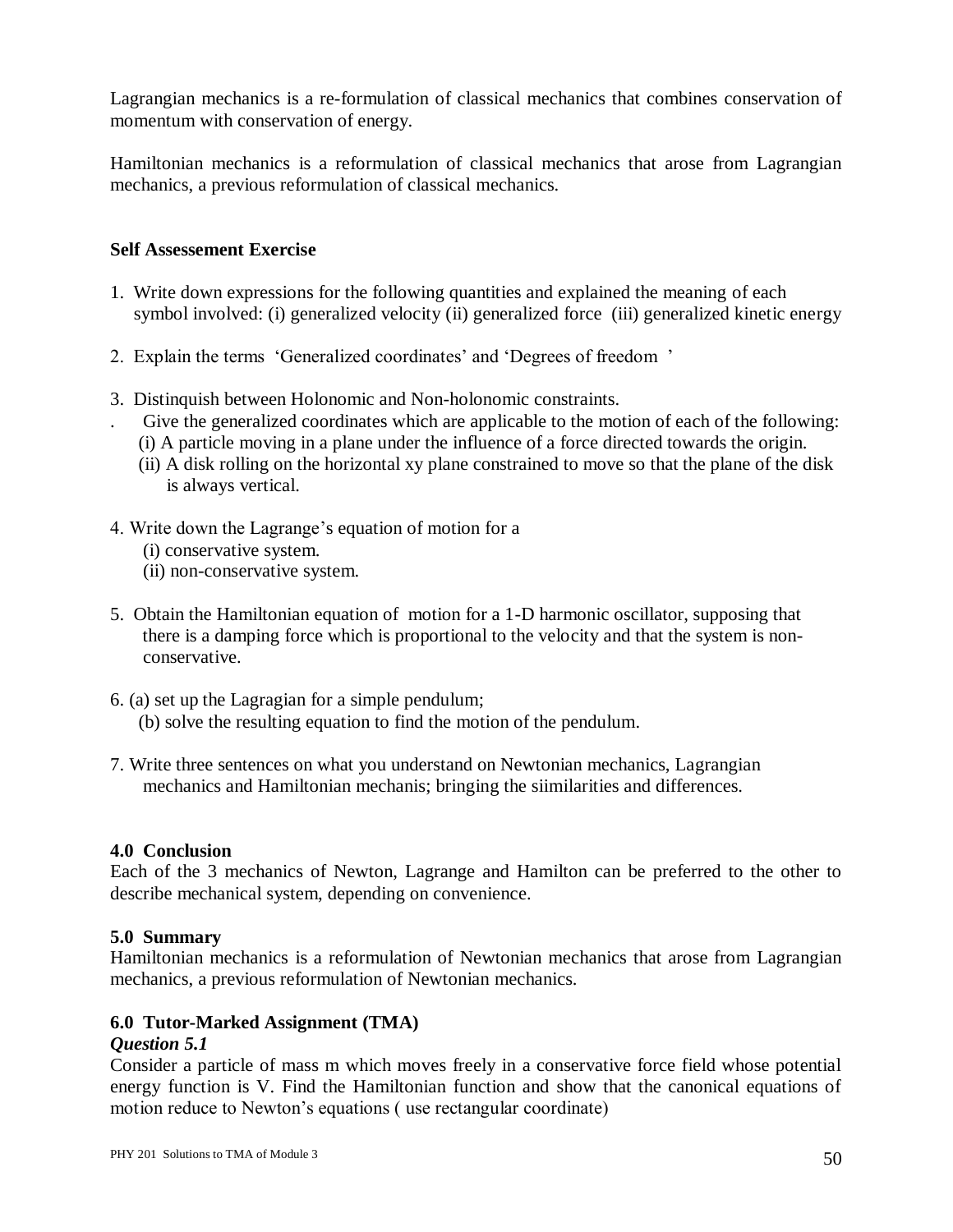#### **7.0 References/Further Readings**

*Fowles, G. R. and Cassiday, G. L. (1993) Analytical Mechanics, 5th Ed., Saunders College Publishing, New York.*

*Goldstein, H. (1959) Classical Mechanics, Addison-Wesley Publishing Company, Inc. New York.*

*http://www.scienceaid.co.uk/physics/forces.html (Sept. 2009)*

*http://www.academics.hamilton.edu/physics/smajor/Courses (Sept. 2009)*

#### **MODULE 3 Solutions to TMA**

# **Unit 1**

*Question 3.1*

a) the velocity, 
$$
v = \frac{dr}{dt} = (6t^2 + 1)\mathbf{i} + (12t^3 - 2t)\mathbf{j} - 24t\mathbf{k}
$$
  
\nb) the momentum,  $p = mv = 2 \times v = 2 \times [(6t^2 + 1)\mathbf{i} + (12t^3 - 2t)\mathbf{j} - 24t\mathbf{k}]$   
\n $= (12t^2 + 2)\mathbf{i} + (24t^3 - 4t)\mathbf{j} - 48t\mathbf{k}$   
\nc) the acceleration,  $a = \frac{dv}{dt} = 12t\mathbf{i} + (36t^2 - 2)\mathbf{j} - 24\mathbf{k}$   
\nd) the force acting on it at any time t,  $F = ma = 2 \times [12t\mathbf{i} + (36t^2 - 2)\mathbf{j} - 24\mathbf{k}]$ 

$$
= 24ti + (72t2 – 4)j – 48k
$$

#### **Unit 2** *Question 2.1*

(i) distance, 
$$
r = |\overline{r}| = \sqrt{\hat{i}^2 b^2 \sin^2 \omega t + \hat{j}^2 b^2 \cos^2 \omega t + \hat{k}^2 c^2} = \sqrt{b^2 (\sin^2 \omega t + \cos^2 \omega t) + c^2}
$$
  
\n
$$
= \sqrt{b^2 + c^2}
$$
\n(ii) velocity vector,  $\overline{v} = \frac{d\overline{r}}{dt} = \hat{i}b\omega\cos\omega t - \hat{j}b\omega\sin\omega t$   
\n
$$
\therefore \text{ velocity, } v = |\overline{v}| = \sqrt{\hat{i}^2 b^2 \omega^2 \cos^2 \omega t + (-\hat{j})^2 b^2 \omega^2 \sin^2 \omega t} = \sqrt{b^2 \omega^2} = b\omega
$$
\n(iii) acceleration vector,  $\overline{a} = \frac{d\overline{v}}{dt} = -\hat{i}b\omega^2 \sin\omega t - \hat{j}b\omega^2 \cos\omega t$   
\n
$$
\therefore \text{ acceleration, } a = |\overline{a}| = \sqrt{(-\hat{i})^2 (b\omega^2)^2 \sin^2 \omega t + (-\hat{j})^2 (b\omega^2)^2 \cos^2 \omega t} = \sqrt{(b\omega^2)^2} = b\omega^2
$$
\n(iv) To show that a is perpendicular to v, we only verify if  $\overline{v} \cdot \overline{a} = 0$   
\n
$$
\overline{v} \cdot \overline{a} = (\hat{i}b\omega\cos\omega t - \hat{j}b\omega\sin\omega t) \cdot (-\hat{i}b\omega^2 \sin\omega t - \hat{j}b\omega^2 \cos\omega t)
$$

$$
\overline{v} \cdot \overline{a} = (\overline{i}b\omega\cos\omega t - \overline{j}b\omega\sin\omega t) \cdot (-\overline{i}b\omega^2\sin\omega t - \overline{j}b\omega^2\cos\omega t)
$$
  
=  $(\overline{i}b\omega\cos\omega t)(-\overline{i}b\omega^2\sin\omega t) + 0 + 0 + (-\overline{j}b\omega\sin\omega t)(-\overline{j}b\omega^2\cos\omega t)$   
=  $-b^2\omega^3\cos\omega t\sin\omega t + b^2\omega^3\sin\omega t\cos\omega t$   
= 0

Hence, we have shown that the acceleration is perpendicular to the velocity.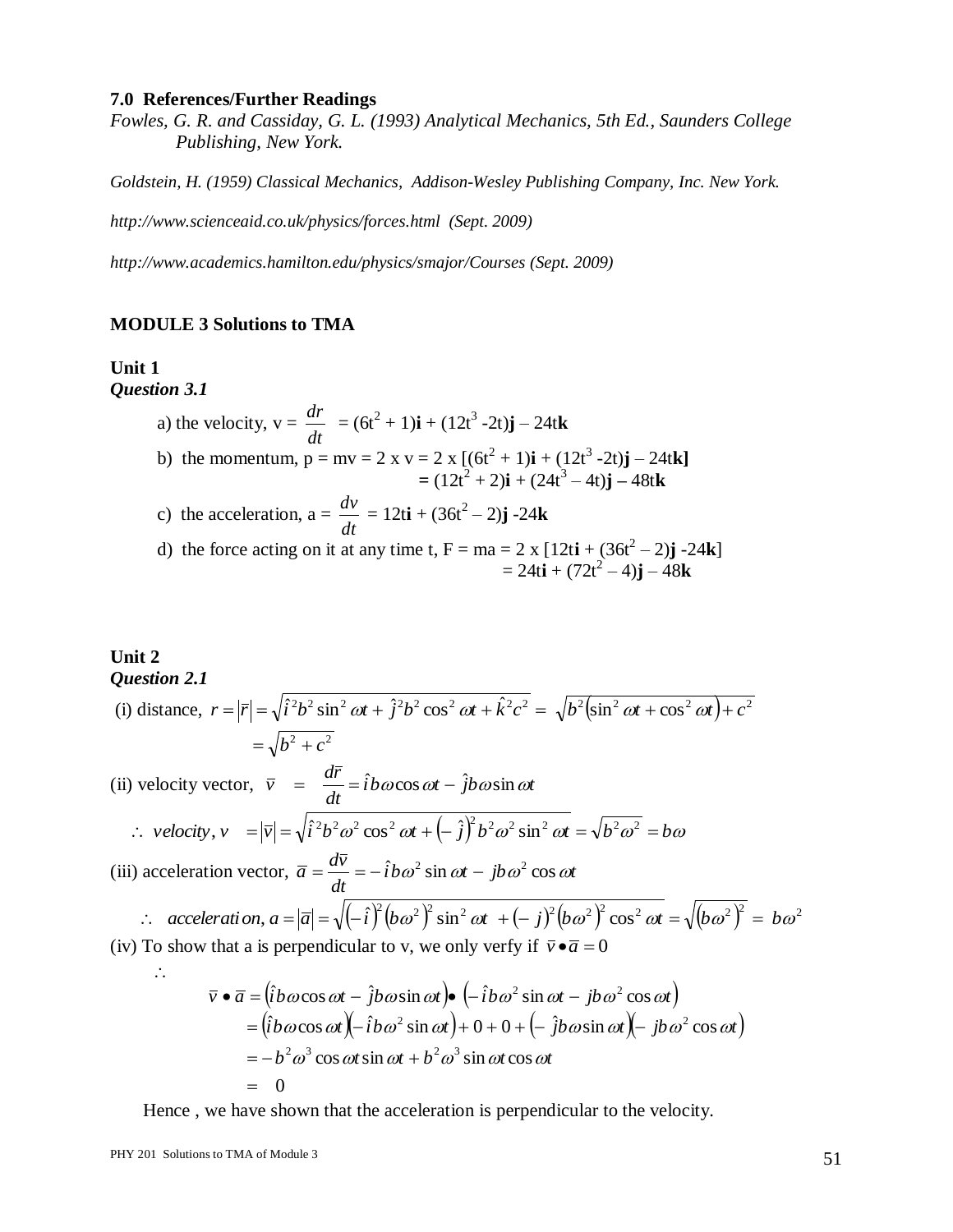#### **Unit 3**

#### *Question 3.1*

Take x to be the coordinate, which is 0 at starting point.

The kinetic energy is  $T = \frac{1}{2}mv^2$ 2  $T = \frac{1}{2}mv^2$  and potential energy is  $V = -mgx$ 

The Lagrangian is

$$
L = T - V = \frac{1}{2} m x^2 + m g x
$$
  

$$
\frac{d}{dt} \left( \frac{\partial L}{\partial \dot{q}_k} \right) = \frac{\partial L}{\partial q_k} \implies \frac{d}{dt} \left( \frac{\partial L}{\partial \dot{q}_k} \right) - \frac{\partial L}{\partial q_k} = 0
$$
  
i.e. 
$$
\frac{d}{dt} \left( \frac{\partial L}{\partial x} \right) - \frac{\partial L}{\partial x} = \frac{d}{dt} \left( \frac{1}{2} m x^2 + m g x \right) - \frac{\partial}{\partial x} \left( \frac{1}{2} m x^2 + m g x \right) = m x - m g = 0
$$

$$
\Rightarrow
$$
  $x = g$  which is the same result we know when filling in the force in Newton's law

#### *Question 3.2*

For a 1 –D harmonic oscillator, the Lagrange's equation for conservative systen is

$$
\frac{d}{dt} \left( \frac{\partial L}{\partial \dot{q}_k} = \frac{\partial L}{\partial q_k} \right)
$$

But if system is non-conservative , it is modified to be *k k*  $\left(\begin{array}{ccc} & & \mathcal{Z}_k & \partial q \\ & & & \partial q \end{array}\right)$  $Q'_k + \frac{\partial L}{\partial L}$ *q L dt d*  $\partial$  $=-Q'_{k}+\frac{\partial}{\partial z}$  $\overline{\phantom{a}}$  $\overline{\phantom{a}}$ J  $\backslash$  $\overline{\phantom{a}}$  $\mathsf{I}$  $\setminus$ ſ  $\partial$  $\partial$  $\bullet$ 

$$
L = T - V = \frac{1}{2} m x^{2} - \frac{1}{2} m x^{2}
$$

and we have

$$
\frac{\partial L}{\partial x} = m \dot{x} \text{ and } \frac{\partial L}{\partial x} = -kx
$$

Since non-conservative force is present, then there is  $Q'_k = -c \dot{x}$ and Lagrange's equation becomes

$$
\frac{d}{dt}\left(m\dot{x}\right) = -c\dot{x} + (-kx) \qquad \Rightarrow \qquad m\dot{x} + c\dot{x} + kx = 0
$$

which is the familiar equation of the damped harmonic oscillator that we know.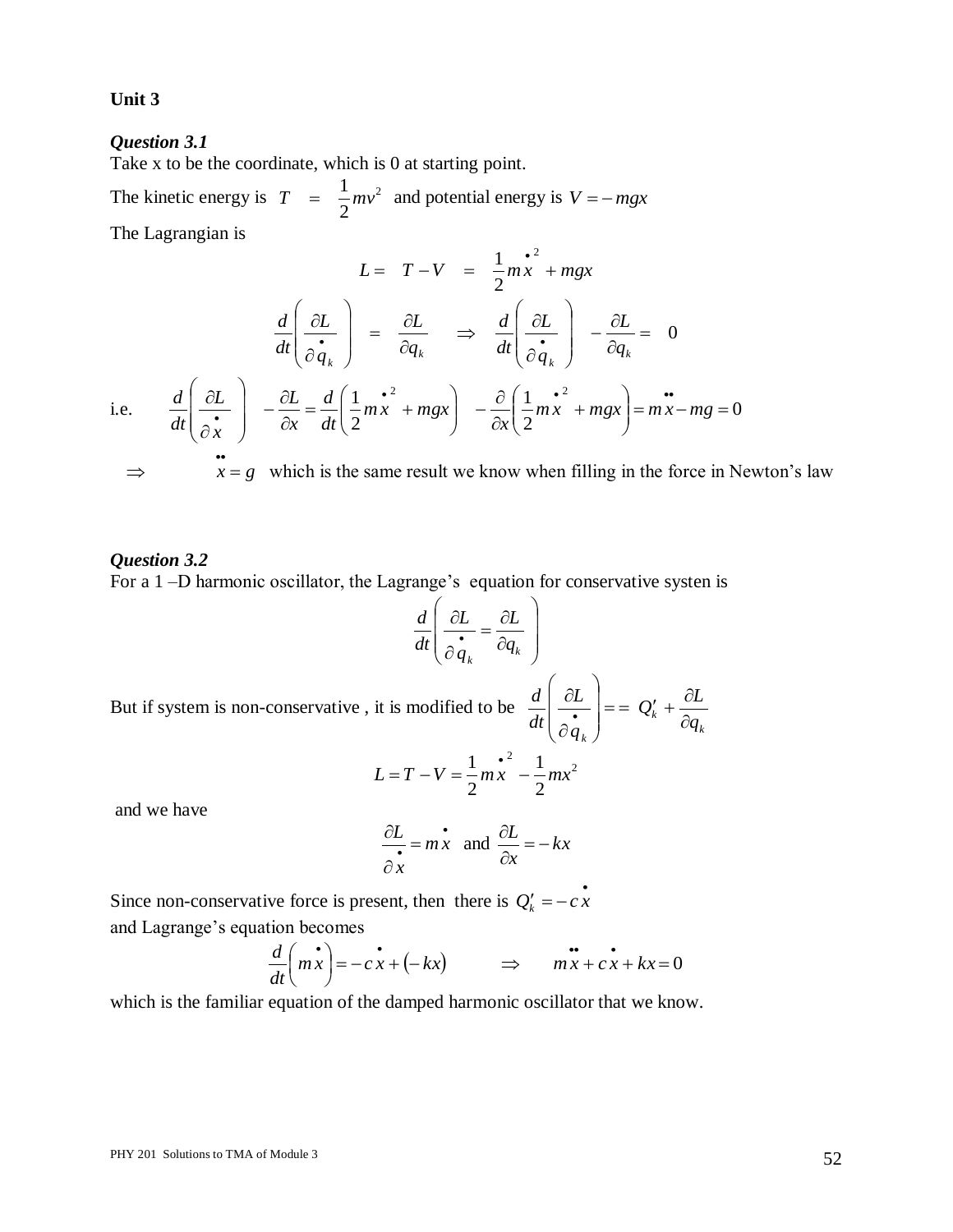## **Unit 4**

## *Question 4.1*

In polar coordinates we choose  $(r, \theta)$  as the generalized coordinates since it is a 2-D problem

$$
T = \frac{1}{2}m\left(\frac{r^2}{r} + r^2\dot{\theta}^2\right) \text{ and } V = V(r)
$$
  
\n
$$
p_r = \frac{\partial T}{\partial r} = m\dot{r} \implies \dot{r} = \frac{p_r}{m}
$$
  
\n
$$
p_\theta = \frac{\partial T}{\partial \theta} = mr^2\dot{\theta} \implies \dot{\theta} = \frac{p_\theta}{mr^2}
$$
  
\n
$$
H = T + V = \frac{1}{2}m\left(\frac{p_r^2}{m^2} + \frac{r^2p_\theta^2}{m^2r^4}\right) + V(r) = \frac{1}{2m}\left(p_r^2 + \frac{p_\theta^2}{r^2}\right) + V(r)
$$
  
\n
$$
\dot{r} = \frac{\partial H}{\partial p_r} = \frac{p_r}{m}
$$
  
\n(1)  
\n
$$
\dot{\theta} = \frac{\partial H}{\partial p_\theta} = \frac{p_\theta}{mr^2}
$$
  
\n(2)  
\n
$$
-p_r = \frac{\partial H}{\partial r} = m\dot{\theta}^2 r
$$
  
\n(3)  
\n
$$
-\dot{p}_\theta = \frac{\partial H}{\partial \theta} = 0
$$
  
\n(4)

## *Question 4.2*

The potential energy V which gives the force  $F(x,t) = -\frac{k}{2}e^{-\left(\frac{t}{\tau}\right)^2}$  $\left(\frac{t}{\tau}\right)$  $=\frac{k}{2}e^{-\left(\frac{t}{\tau}\right)}$ *t e x k*  $F(x,t) = \frac{\kappa}{x^2} e^{-\left(\frac{\tau}{\tau}\right)}$  must satisfies the

relation *x*  $F = -\frac{\partial V}{\partial r}$  $\partial$  $=-\frac{\partial}{\partial x}$ 

$$
V = -\int F dx = -\int \frac{k}{x^2} e^{-\left(\frac{t}{\tau}\right)} dx = -\left[-\frac{ke^{-\frac{t}{\tau}}}{x}\right] = \frac{k}{x} e^{-\frac{t}{\tau}}
$$

The Lagrangian is thus

$$
L = T - V = \frac{1}{2} m x^2 - \frac{k}{x} e^{-\frac{t}{\tau}}
$$

The Hamiltonian is given by

$$
H = p_x \dot{x} - L = \frac{\partial L}{\partial x} - L
$$

So that

$$
H = \frac{1}{2}m\frac{e^{2}}{x} + \frac{k}{x}e^{-\frac{t}{\tau}}
$$